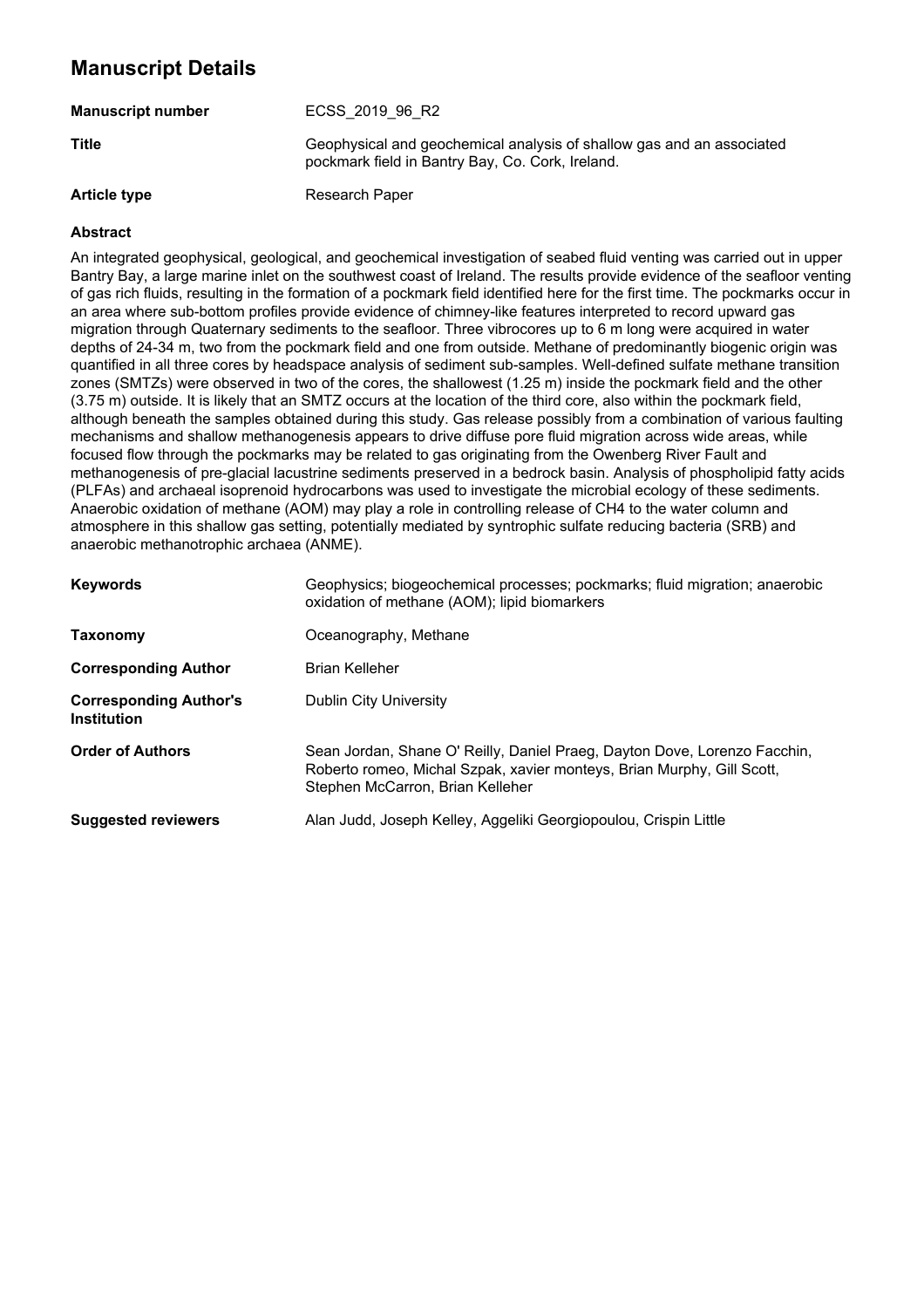# **Submission Files Included in this PDF**

## **File Name [File Type]**

coverletterKelleher.doc [Cover Letter] Response to reviewers [Rev].docx [Response to Reviewers] Highlights (2).docx [Highlights] Manuscrpit.docx [Manuscript File] Figure 4.pdf [Figure] Figure Captions (3).docx [Figure] Fig 1 [Rev] pdf.pdf [Figure] Figure 1 [Rev] tif.tif [Figure] Figure 2 [Rev] pdf.pdf [Figure] Figure 2 [Rev] tif.tif [Figure] Figure 3.pdf [Figure] Supporting Information [Rev].docx [Supporting File]

To view all the submission files, including those not included in the PDF, click on the manuscript title on your EVISE Homepage, then click 'Download zip file'.

## **Research Data Related to this Submission**

There are no linked research data sets for this submission. The following reason is given: Data will be made available on request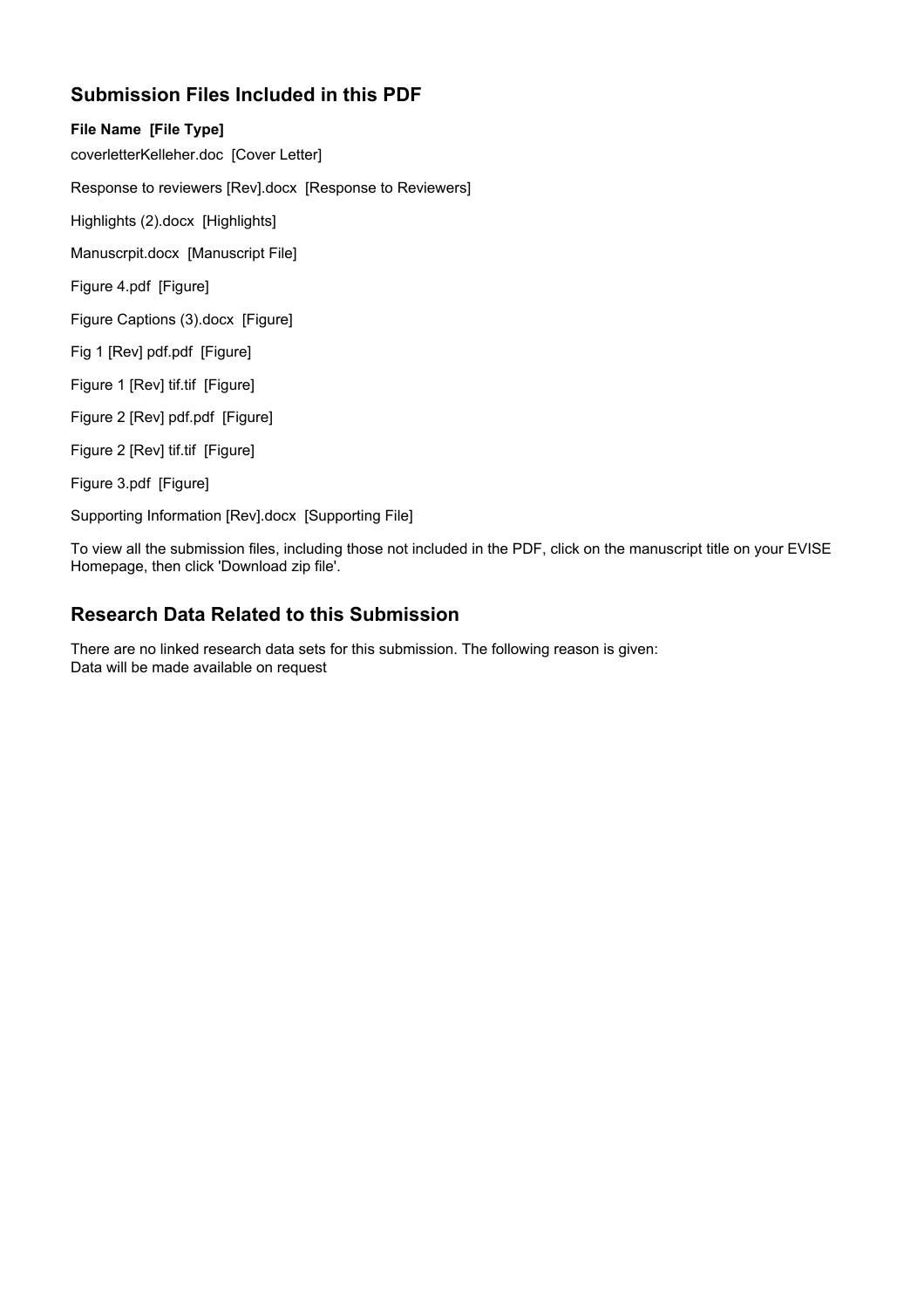### **Highlights**

- Acoustic data provided evidence for widespread fluid migration in a shallow marine bay in Co. Cork, Ireland including shallow gas deposits near the seabed.
- Fluid migration has led to the formation of a previously undescribed pockmark field within the bay.
- Ground-truthing confirmed that the fluid was methane which is likely both thermogenic and biogenic in origin, possibly derived from an underlying fault and methanogenesis of pre-glacial lacustrine sediments.
- Geochemical evidence suggests that microbial anaerobic oxidation of methane (AOM) plays a key role in controlling the release of methane to the atmosphere from the bay.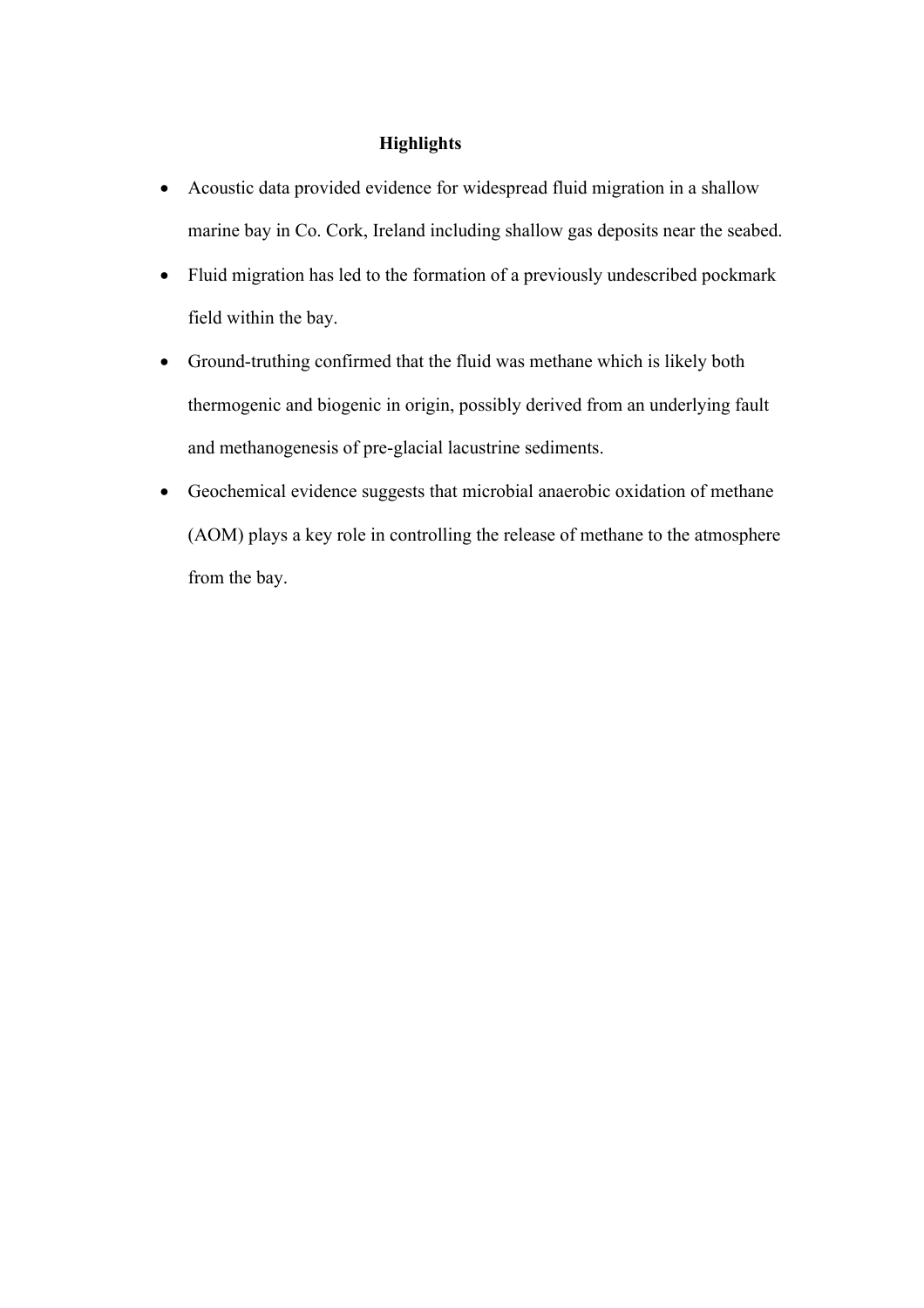| $\mathbf{1}$   | Geophysical and geochemical analysis of shallow gas and an associated                                                                                                                 |
|----------------|---------------------------------------------------------------------------------------------------------------------------------------------------------------------------------------|
| $\overline{2}$ | pockmark field in Bantry Bay, Co. Cork, Ireland.                                                                                                                                      |
| 3              | S.F. Jordan <sup>a</sup> , S.S. O'Reilly <sup>b</sup> , D. Praeg <sup>c,d</sup> , D. Dove <sup>e</sup> , L. Facchin <sup>d</sup> , R. Romeo <sup>d</sup> , M. Szpak <sup>f</sup> , X. |
| $\overline{4}$ | Monteys <sup>f</sup> , B.T. Murphy <sup>a</sup> , G. Scott <sup>g</sup> , S.S. McCarron <sup>g</sup> , and B.P. Kelleher <sup>a,*</sup>                                               |
| 5              |                                                                                                                                                                                       |
| 6              | <sup>a</sup> School of Chemical Sciences, Dublin City University, Dublin 9, Ireland                                                                                                   |
| $\tau$         | <sup>b</sup> Department of Earth, Atmospheric, and Planetary Sciences, Massachusetts Institute of                                                                                     |
| 8              | Technology, Cambridge, MA, USA                                                                                                                                                        |
| 9              | <sup>c</sup> Géoazur (UMR7329 CNRS), 250 Rue Albert Einstein, 06560 Valbonne, France                                                                                                  |
| 10             | d OGS (Istituto Nazionale di Oceanografia e di Geofisica Sperimentale), Borgo Grotta Gigante                                                                                          |
| 11             | 42C, Trieste, 34010, Italy                                                                                                                                                            |
| 12             | <sup>e</sup> British Geological Survey, The Lyell Centre, Research Avenue South, Edinburgh, EH14 4AP,                                                                                 |
| 13             | $U\!K$                                                                                                                                                                                |
| 14             | <sup>f</sup> Geological Survey of Ireland, Beggars Bush, Haddington Road, Dublin, Ireland                                                                                             |
| 15             | <sup>8</sup> Maynooth University Department of Geography, Maynooth, Co. Kildare, Ireland                                                                                              |
| 16             |                                                                                                                                                                                       |
| 17             | *Corresponding author: <i>E-mail address</i> : <i>brian.kelleher@dcu.ie</i> (B.P. Kelleher).                                                                                          |
| 18             |                                                                                                                                                                                       |
| 19             | Abstract                                                                                                                                                                              |
| 20             |                                                                                                                                                                                       |
| 21             | An integrated geophysical, geological, and geochemical investigation of seabed fluid venting                                                                                          |
| 22             | was carried out in upper Bantry Bay, a large marine inlet on the southwest coast of Ireland.                                                                                          |
| 23             | The results provide evidence of the seafloor venting of gas rich fluids, resulting in the formation                                                                                   |
| 24             | of a pockmark field identified here for the first time. The pockmarks occur in an area where                                                                                          |
| 25             | sub-bottom profiles provide evidence of chimney-like features interpreted to record upward                                                                                            |
|                |                                                                                                                                                                                       |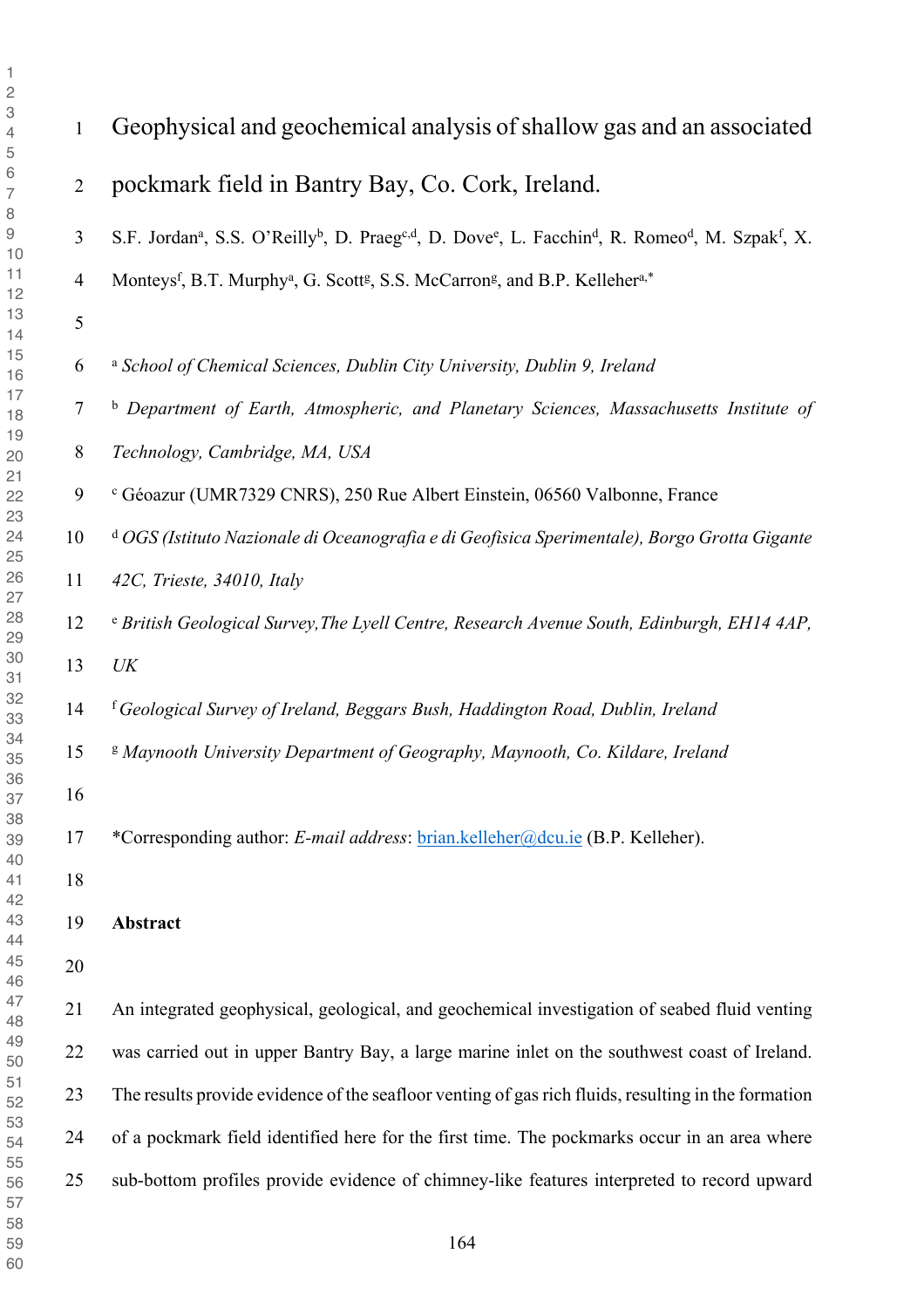26 gas migration through Quaternary sediments to the seafloor. Three vibrocores up to 6 m long 27 were acquired in water depths of 24-34 m, two from the pockmark field and one from outside. 28 Methane of predominantly biogenic origin was quantified in all three cores by headspace 29 analysis of sediment sub-samples. Well-defined sulfate methane transition zones (SMTZs) 30 were observed in two of the cores, the shallowest (1.25 metres below sea floor (mbsf)) inside 31 the pockmark field and the other (3.75 mbsf) outside. It is likely that an SMTZ occurs at the 32 location of the third core, also within the pockmark field, although deeper than the samples 33 obtained during this study. Gas migration towards the seafloor is suggested to involve both 34 diffuse pore fluid migration across wide areas and focused flow through the pockmarks, 35 together driven by methanogenesis of pre-glacial lacustrine sediments preserved in a bedrock 36 basin, and possible gas release from the Owenberg River Fault. Analysis of phospholipid fatty 37 acids (PLFAs) and archaeal isoprenoid hydrocarbons was used to investigate the microbial 38 ecology of these sediments. Anaerobic oxidation of methane (AOM) may play a role in 39 controlling release of CH4 to the water column and atmosphere in this shallow gas setting, 40 potentially mediated by syntrophic sulfate reducing bacteria (SRB) and anaerobic 41 methanotrophic archaea (ANME).

```
43 Keywords
```
44 Seafloor; pockmarks; biogeochemical processes; fluid migration; anaerobic oxidation of 45 methane (AOM); lipid biomarkers; methane; climate change; geohazards

```
47 1. Introduction
```
49 Pockmarks are concave depressions within seabed sediments, circular to ellipsoidal in 50 shape, ranging from <1 to 400 m in diameter and up to 20 m deep (Hovland and Judd, 1988;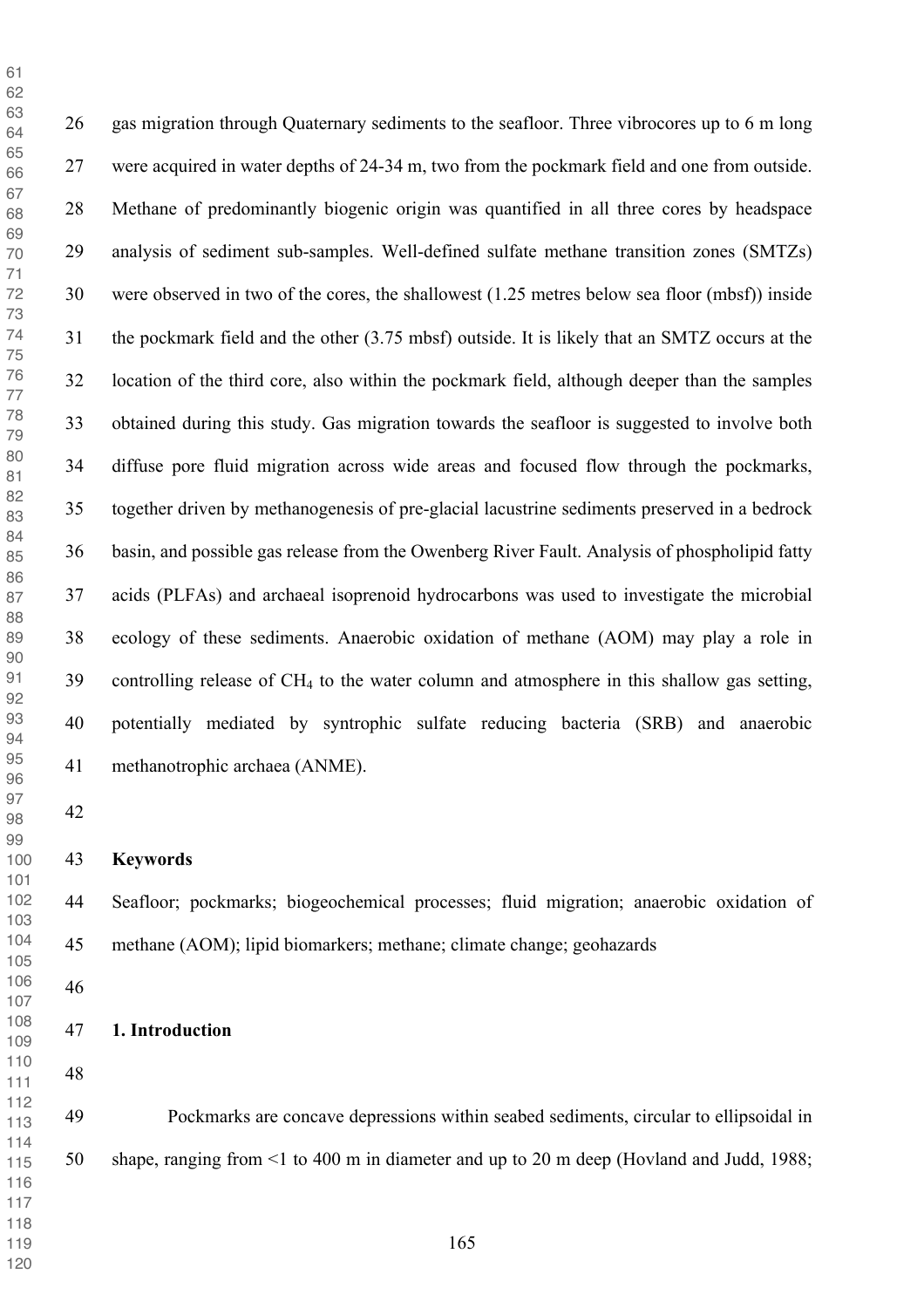51 King and MacLean, 1970), although typically 30 to 40 m wide and 2 to 3 m deep (Acosta et 52 al., 2001). Pockmarks can occur as singular features, in linear patterns known as pockmark 53 trains, or in complex groups known as pockmark fields. The formation and dynamics of these 54 features are still not fully understood, but they are generally considered to be the result of the 55 expulsion of fluids typically including hydrocarbon gases, mainly methane (CH4), from 56 seafloor sediment (Hovland, 2013; Hovland and Judd, 1988). The emission of fluids containing 57 gas from pockmarks makes them of interest in relation to issues of global carbon cycling and 58 climate change, as well as for seafloor geohazards (Judd and Hovland 2007).

59 Geologic Emissions of Methane (GEM), which include marine seeps such as 60 pockmarks, have been recognized as a natural source of atmospheric methane second only to 61 wetlands (Etiope et al., 2008). As a greenhouse gas, the warming potential of  $CH_4$  outweighs 62 carbon dioxide  $(CO<sub>2</sub>)$  by a factor of 25 times per ton, and since pre-industrial times is estimated 63 to have been responsible for approximately 20% of the Earth's warming (Yvon-Durocher et 64 al., 2014). Recent work indicates that contributions from marine sources have been greatly 65 underestimated (Skarke et al., 2014) and there is a need for  $CH_4$  flux revisions in terms of 66 understanding the global carbon cycle (Judd and Hovland, 2009). Seepage sites are globally 67 widespread in shallow water coastal regions and have been suggested to be an important source 68 of CH4 (Borges et al., 2016; Janssen et al., 2005; Shakhova et al., 2010; Skarke et al., 2014). 69 However, global estimates of the contribution to atmospheric  $CH<sub>4</sub>$  concentrations from marine 70 seepage sites are highly uncertain (Römer et al., 2014).

71 The presence of pockmarks may also be of significance in terms of marine geohazards 72 (Hovland, 1989). Fluid migration through marine sediments, through its influence on pore 73 pressures and sediment strength, is thought to play a key role in slope failure and seabed 74 instability (e.g. Locat and Lee, 2002). Therefore in pockmarked areas the development of 75 offshore infrastructures, such as pipelines, may need to avoid these features (Hovland et al.,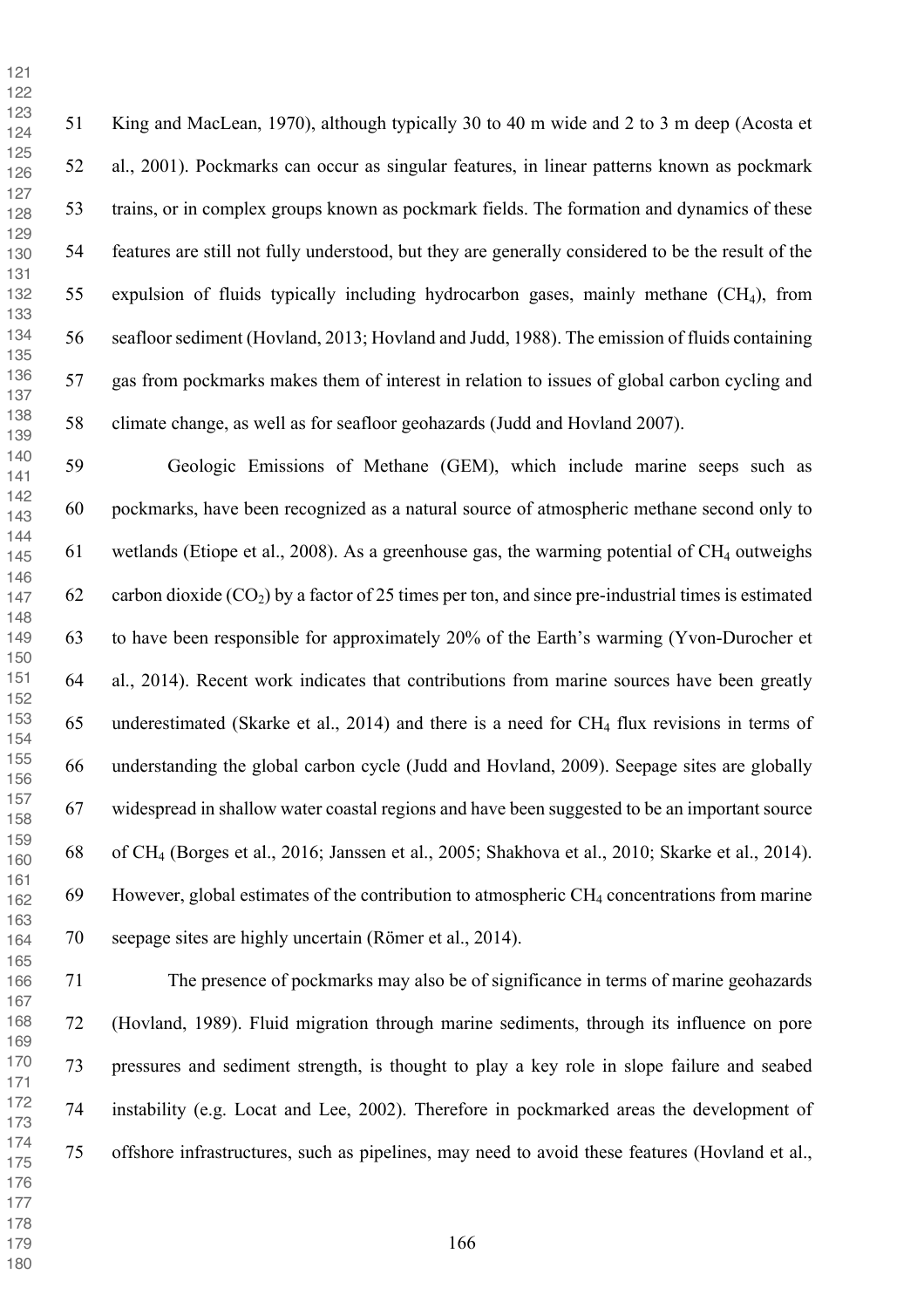76 2002). In addition, pockmarks have been suggested as possible indicators of seismic activity 77 (Hovland et al., 2002), based on observations of gas venting from pockmarks before and during 78 earthquakes at sites in California (Field and Jennings, 1987) and Greece (Hasiotis et al., 1996; 79 Soter, 1999). Large-scale multinational monitoring of pockmarks has been advocated (Hovland 80 et al., 2002).

81 Anaerobic oxidation of methane (AOM) and the microbial consortia involved are 82 important factors in the global methane cycle, and yet they are still poorly understood (Gauthier 83 et al., 2015; Ruff et al., 2016). Although large amounts of CH<sub>4</sub> are transported from deep 84 reservoirs to shallow sediments, it is estimated that <3% reaches the atmosphere due to the 85 AOM performed by microbial communities (Niemann and Elvert, 2008). The predominant 86 mechanism of AOM is thought to be a syntrophic process whereby anaerobic methanotrophic 87 archaea (ANME) and sulfate reducing bacteria (SRB) oxidise  $CH_4$  to  $CO_2$  whilst reducing SO<sub>4</sub><sup>2</sup> to H<sub>2</sub>S providing energy for both microbial consortia (Boetius et al., 2000; Elvert et al., 89 2003; Reeburgh, 2007; Valentine and Reeburgh, 2000):

90  $SO_4^{2-} + CH_4 \rightarrow HCO_3^- + H_2S + H_2O$ 

91 These communities are predominantly found in sediments, however they have also been 92 found in anoxic marine and saline lacustrine water bodies, and in terrestrial mud volcanoes 93 (Alain et al., 2006; Joye et al., 1999; Wakeham et al., 2003). AOM primarily occurs at what is 94 known as the sulfate methane transition zone (SMTZ), where  $CH<sub>4</sub>$  diffusion from deeper 95 sediments and  $SO_4^2$  penetration from seawater provide optimal conditions for AOM 96 communities (Knittel and Boetius, 2009).

97 Lipid biomarkers can provide evidence for the role played by archaea and SRB in AOM 98 (Caldwell et al., 2008). Phospholipid fatty acids (PLFAs) are fatty acids chemically cleaved 99 from ester linkage to polar head groups and are a useful tool to provide quantitative measures 100 of viable biomass and microbial community composition (Ringelberg et al., 1997; Zelles,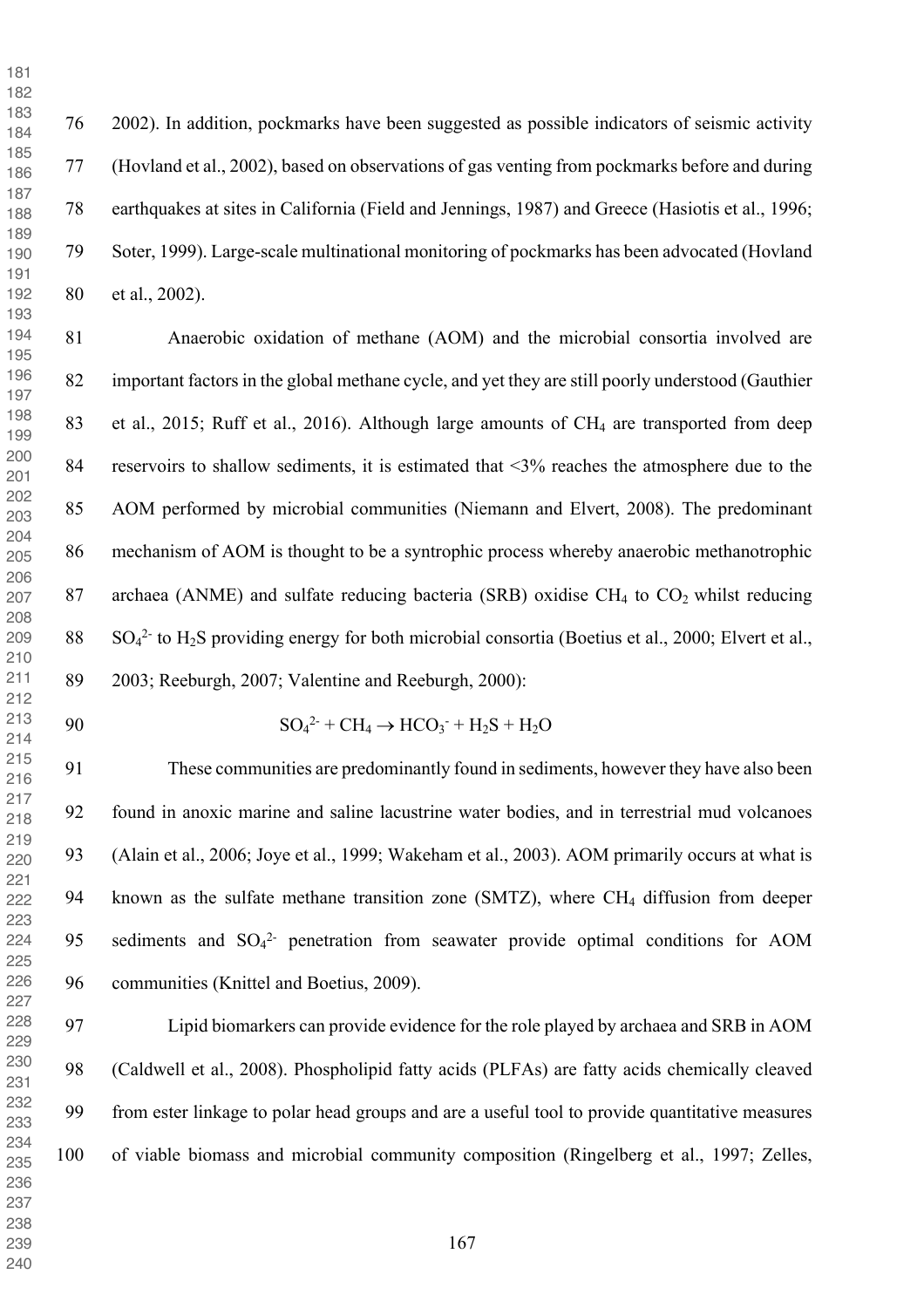101 1997). Phospholipids are rapidly degraded after cell death making them excellent biomarkers 102 for viable microbial cells (Navarrete et al., 2000; White et al., 1997). Certain PLFAs have been 103 used as chemotaxonomic markers for SRB, such as  $C_{16:10:5c}$  and cyC<sub>17:0ω56</sub> as indicators of *Desulfosarcina/Desulfococcus* species (Elvert et al., 2003). Archaeal cell membranes are 105 comprised of ether-linked isoprenoid lipids (Schouten et al., 2013). Analysis of these intact 106 lipids or their hydrocarbon skeletons (e.g. phytane, acyclic and cyclic  $C_{40}$  isoprenoids) in 107 environmental samples provides a broad measure of archaeal abundance and diversity (e.g. 108 (King et al., 1998).  $\delta^{13}$ C values of AOM derived lipids are typically significantly depleted with 109 values < -50‰ (Elvert et al., 2003; Niemann and Elvert, 2008; van Dongen et al., 2007). 110 Isolation of these compounds combined with determination of their  $\delta^{13}C$  signatures can help 111 provide an overview of the microbial consortia and their involvement in AOM within cold seep 112 environments (Ge et al., 2015; Pancost et al., 2000). 

113 Pockmark and seepage sites have been reported and investigated at several sites around 114 the coast of Ireland and we are only beginning to understand the dynamics and ubiquity of 115 coastal methane cycling (Croker et al., 2005, O'Reilly et al., 2014, Szpak et al., 2012, and 116 Szpak et al., 2015). In this paper we present the first description of a pockmark field in the 117 shallow waters (<30 m) of upper Bantry Bay, on the west coast of Ireland. The aim of the study 118 is to characterise  $\text{CH}_4$  migration associated with the pockmarks, based on core data acquired 119 during an Irish-led campaign in 2014. The results provide information on the source of the CH<sub>4</sub> 120 and its relation to the microbial ecology of this area, as well as the possible causes of pockmark 121 formation at this site. Our findings contribute to an improved understanding of gas venting 122 features in Irish coastal waters, that may be relevant to environmental planning, economic 123 developments, and global climate change. 

 

 

#### **2. Regional setting**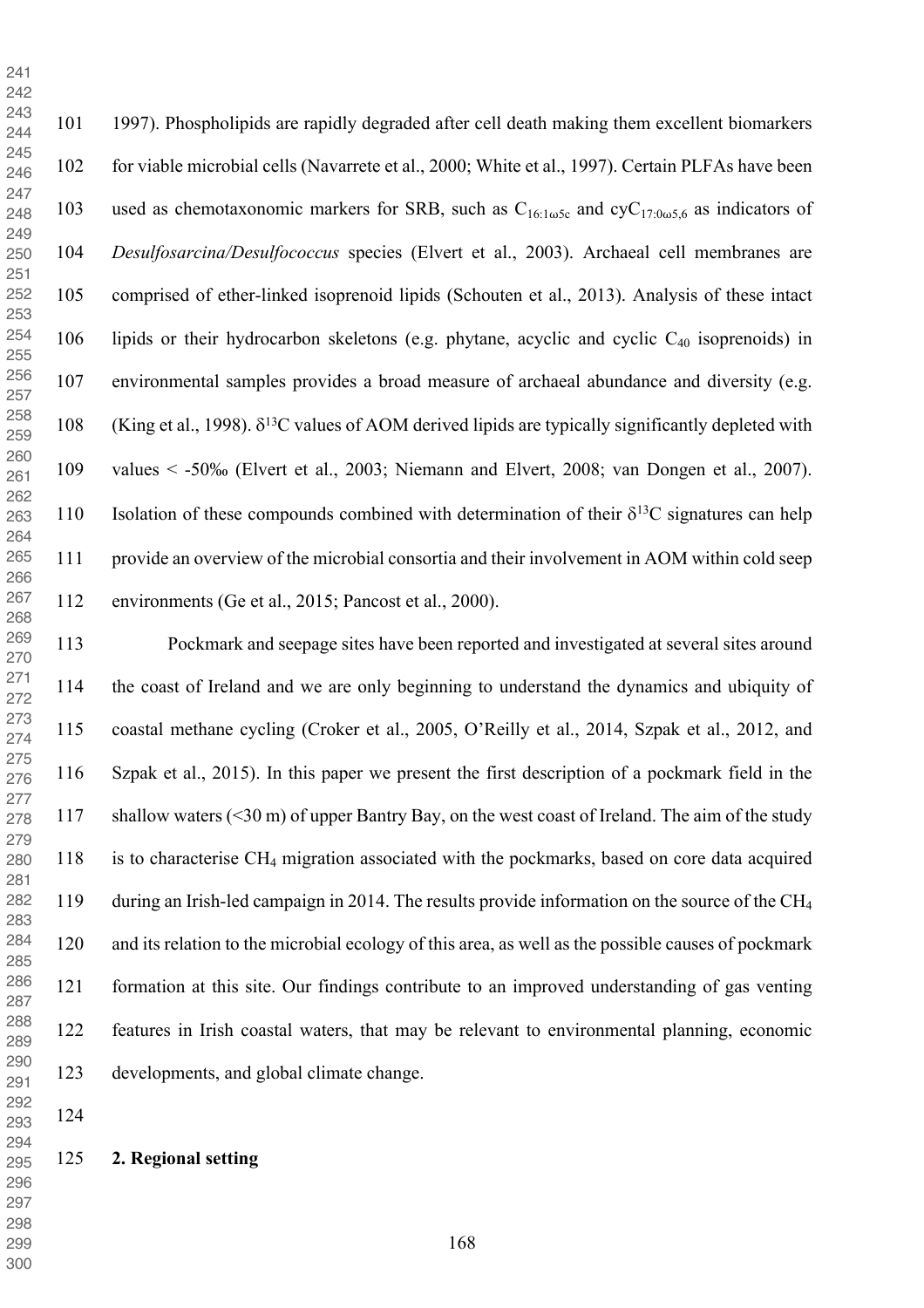127 Bantry Bay is the largest marine inlet in the southwest of Ireland, spanning an offshore 128 area of 300 km2 (Fig. 1A). It is approximately 40 km long, narrowing in width from 10 km at 129 its mouth, where water depths are up to 60 m, to 5 km at its head. The bay contains two large 130 islands; Bere Island in the outer bay and Whiddy Island in the inner bay. The Melagh, Owvane, 131 Coomhola, Glengarriff, and Adrigole rivers all drain into Bantry Bay. Geologically, the bay 132 lies within the South Munster Basin, comprising Devonian strata dominated by the Old Red 133 Sandstone beneath uppermost Devonian and Carboniferous marine sandstones and mudstones 134 (Plets et al., 2015; Vermeulen et al., 2000). Several fault lines are inferred to run through the 135 bay offsetting the Old Red Sandstone (Fig. 1B): the Bantry Fault runs from the southeast of 136 Whiddy Island, continuing along the centre of the bay; the Owenberg River Fault lies north 137 east of Whiddy Island before meeting the Bantry Fault; while northeast of Whiddy Island are 138 the Glengarriff Harbour and Coolieragh Faults (Szpak et al., 2015). 

139 The sedimentary infill of the Bay was described by (Plets et al. 2015), based on sub-140 bottom profiles tied to shallow sediment cores, who recognized bedrock to be overlain by up 141 to six units, interpreted to record deposition prior to and since the last glacial maximum (LGM). 142 The oldest unit corresponds to stratified sediments infilling bedrock depressions, correlated to 143 pre-LGM lacustrine sediments reported in the upper Bay by Stillman (1968). This is overlain 144 by glacial sediments, truncated by tidal to estuarine units recording the inundation of the Bay 145 and capped by a seafloor unit recording the establishment of fully marine conditions after 11 146 ka BP. In the inner Bay, the upper stratified marine unit is underlain by a unit of strong 147 discontinuous reflections described as 'turbid', that cores show to correspond to estuarine 148 deposits, laminated sands and muds containing organic matter, suggested on the basis of its 149 acoustic character to also contain pockets of gas (Plets et al. 2015). In addition, in the upper 150 Bay above at least 65 m water depth, the sediment column is crossed by vertical, pillar-like 

- 
- 
-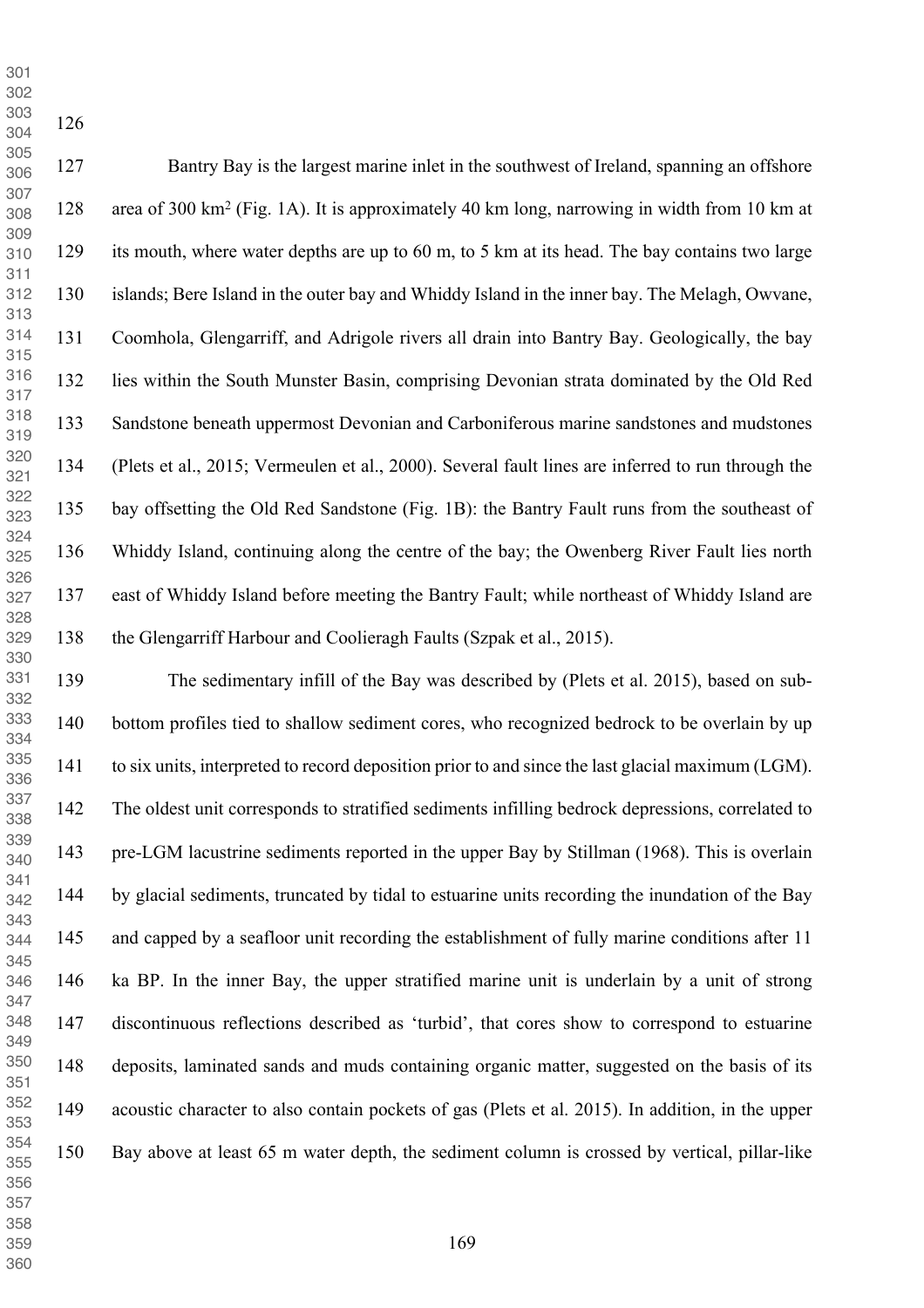151 acoustic turbidity zones (ATZs) that rise to within several metres of seafloor; although not 152 interpreted by Plets et al. (2015), these appear typical of gas chimneys (Dondurur et al. 2011). 153 Seabed classification maps based on backscatter and particle size analysis (PSA) show 154 that the sediment type is predominantly mud to fine sand with increasing medium to coarse 155 sand towards the mouth of the bay. There are areas of medium to coarse sand, coarse sand to 156 gravel, and rock throughout the bay primarily along the perimeter (INFOMAR, 2011).

- **3. Materials and methods**
- 

160 The data used in this study were acquired during campaigns undertaken as part of the 161 INFOMAR (Integrated Mapping for the Sustainable Development of Ireland's Marine 162 Resources) programme. Acoustic datasets including multibeam bathymetric and backscatter 163 coverage of all of Bantry Bay were obtained during INFOMAR campaigns from 2004-2007 164 (see Plets et al. 2015), while the sediment cores and sub-bottom profiles used in this study were 165 acquired as part of the GATEWAYS campaign of the Celtic Explorer in February 2014 166 (CE14003).

*3.1. Acoustic data*

169 Seafloor bathymetric and backscatter data were collected using two Kongsberg Simrad 170 multibeam systems, an EM1002 (95 kHz) and an EM3002D (200 kHz). The multibeam data 171 were processed using OTC Multiview software to generate bathymetric terrain models of 2 x 172 2 m grid size. No multibeam water column data were available for this study.

173 Sub-bottom profiles were acquired in 2014 using a heave-corrected SES Probe 5000 174 pinger with a 4x4 transducer array (hull-mounted) and a CODA DA2000 acquisition system.

- 
- 
-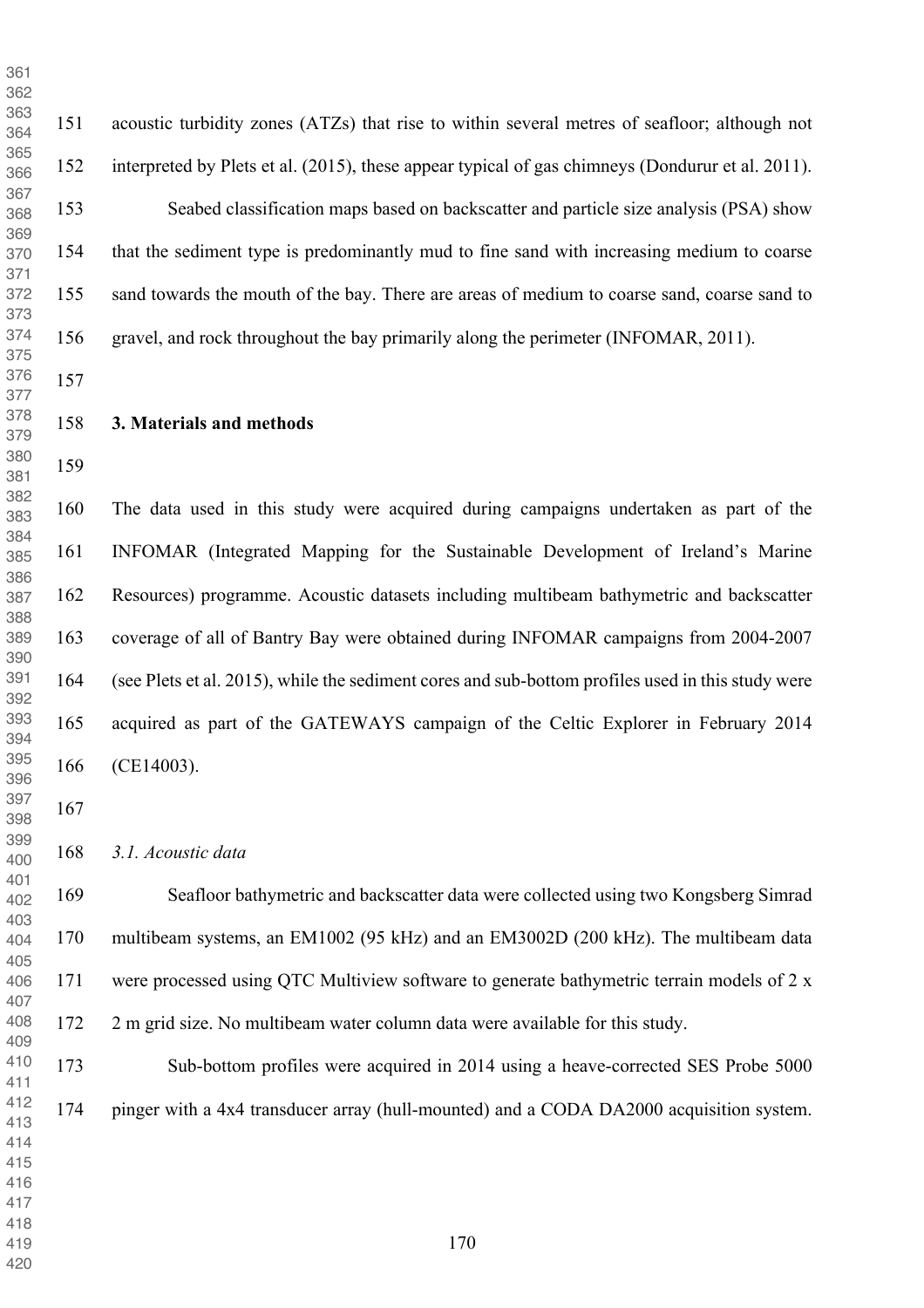175 Frequency content of 2.5 kHz corresponds to decametric vertical resolution. Acquisition 176 parameters, data logging, and interpretation were performed using the CODA Geokit suite.

*3.2. Sediment cores*

179 Three sediment cores were obtained in 2014 using a 6 m pneumatic vibrocorer, 180 deployed in water depths of 24-34 m. Recorded positions are those of the ship, which may 181 differ from the corer by up to 30 m. Two cores were obtained from within the pockmark field 182 and one core was taken from outside the field. Once on deck, cores were cut into 1 m sections 183 and capped. Core sections were split and the archive halves were photographed and logged. 184 Sediment porewaters were sampled downcore using Rhizons (Rhizosphere Research Products) 185 for analysis of  $SO_4^2$ - distribution. These were attached to 10 mL plastic syringes to create 186 vacuum pressure. The sampled porewater was placed in a plastic vial and preserved with 10 187 µL CHCl<sub>3</sub> for sulfate analysis. All porewater samples were refrigerated at 4<sup>o</sup>C onboard for the 188 duration of the cruise and back in the laboratory prior to analysis.

189 Gas samples were immediately taken from the vibrocore sections to determine gas 190 composition and distribution. Two 10 cm3 sediment plugs were sampled using plastic syringes 191 with tips removed and transferred to 50 mL glass headspace vials containing 20 mL 2 M 192 sodium hydroxide. Vials were sealed, homogenised, and stored upside-down in the dark at 4 ℃ for the duration of the cruise.

194 Sediment sub-samples were taken immediately after porewater and gas sub-samples. 195 Particle size analysis (PSA) samples were placed in ziplock bags and stored at room 196 temperature. Samples for lipid biomarker analysis were wrapped in fired Al foil, placed in 197 ziplock bags, and stored at -20 ℃.

 

*3.3. Porewater and gas analysis*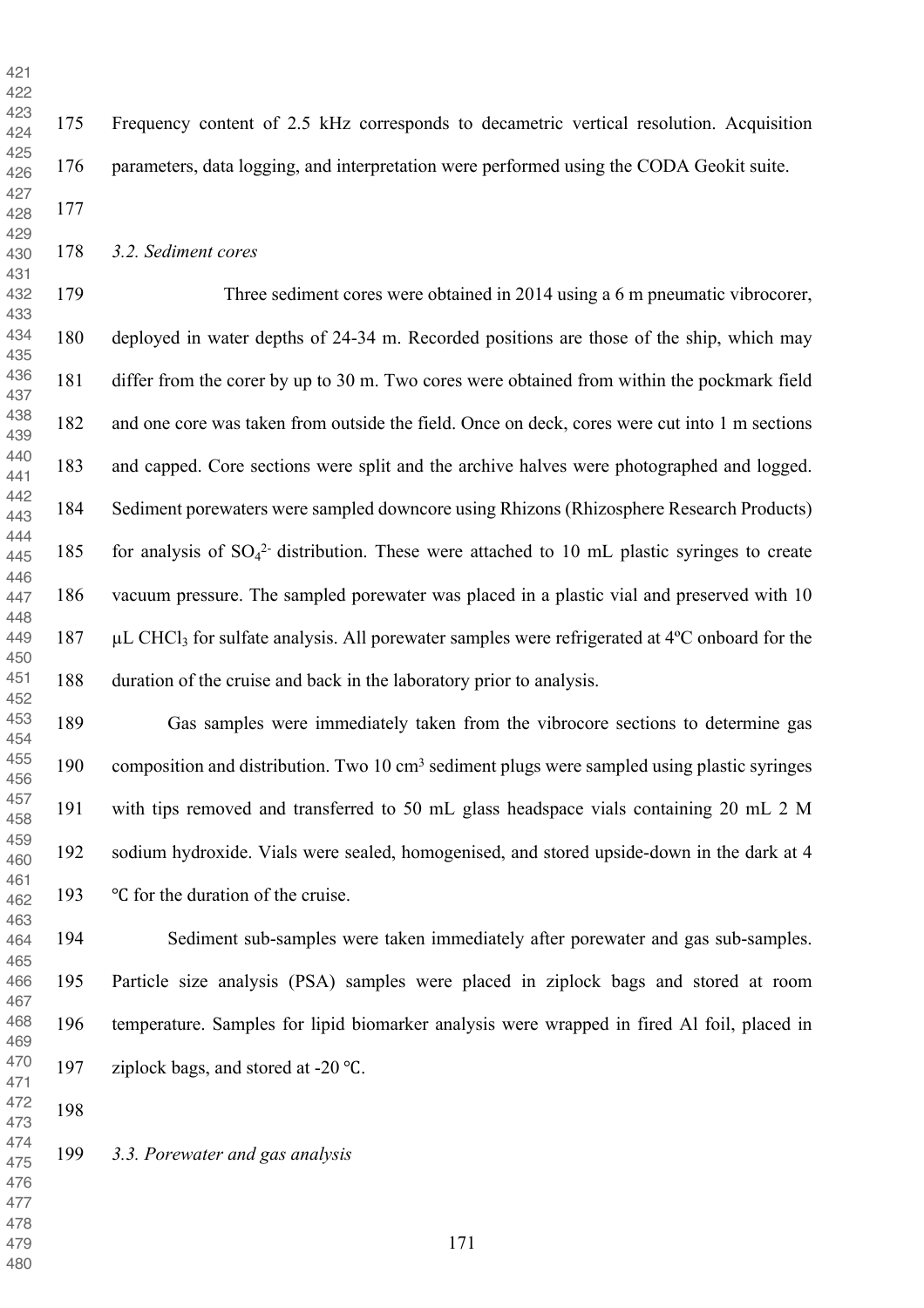SO<sub>4</sub><sup>2</sup> concentration in porewater was determined by the turbidimetric method. 10 mL 201 of sample was stirred constantly and 2-3 drops of glycerol were added. Crushed BaCl<sub>2</sub>, 202 approximately 50 mg, was added to the mixture and stirring was continued for 1 minute after 203 which an aliquot was taken and the absorbance measured at 420 nm on a Shimadzu UV Mini 204 1240. Further aliquots were taken after 2, 2.5, and 3 minutes and an average reading was 205 calculated and used to determine concentration by extrapolation from a calibration curve. The 206 calibration curve was prepared with  $Na<sub>2</sub>SO<sub>4</sub>$  standards in a range of 10 to 100 ppm. 

207 CH4 analysis was performed on an Agilent 7820A GC-FID with a 30 m HP-PLOTQ 208 column (Agilent, Santa Clara, USA). Column conditions were isothermal (50 ℃). CH4 was 209 quantified using calibration standards prepared from a 99.995% CH<sub>4</sub> standard (Sigma Aldrich, 210 Dorset, UK). 

 

 

 

*3.4. Bulk physical and chemical analysis*

213 PSA and total organic carbon (TOC) data were obtained from sub-samples taken 214 surrounding the SMTZ locations which were determined by  $\rm CH_4$  and  $\rm SO_4^2$  analyses. PSA was 215 determined by laser granulometry using a Mastersizer 2000 particle size analyser (Malvern, 216 Worcestershire, UK). Organic carbon (OC) was removed using  $30\%$  hydrogen peroxide (H<sub>2</sub>O<sub>2</sub>) 217 prior to analysis. Elemental analysis was performed in triplicate using a Fisons NCS 1500 NA 218 elemental analyser. Samples were treated with 1 N HCl in Ag capsules following the procedure 219 of Verardo et al. (1990) to remove carbonate. After drying overnight, the capsules were 220 wrapped in Sn boats and combusted in the presence of  $O_2$ . The  $CO_2$  evolved was measured and 221 the TOC content (%) calculated by comparison with the certified reference standard 222 acetanilide. 

 

#### *3.5. Lipid biomarker analysis*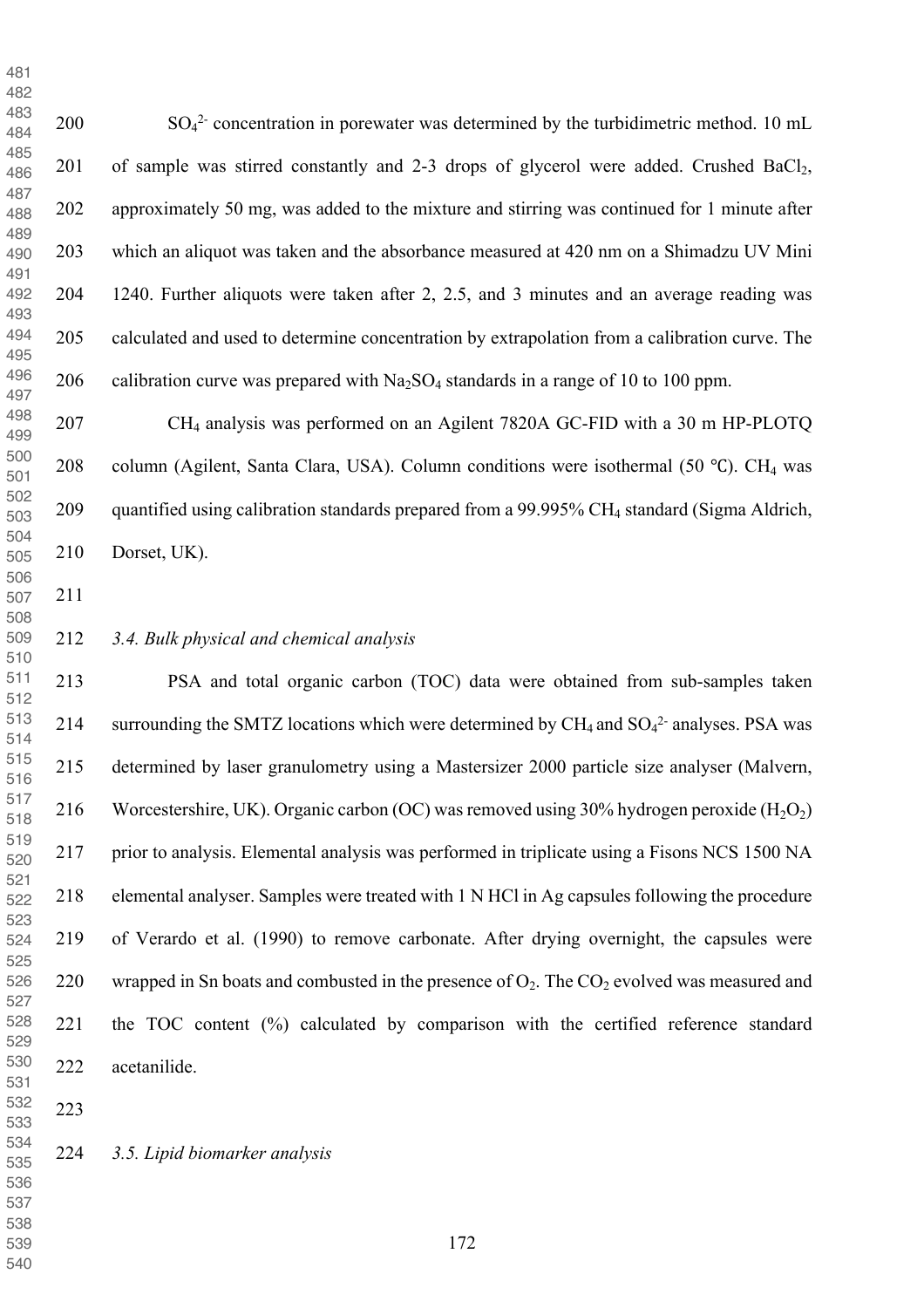225 Sediment samples were selected from sub-samples associated with the SMTZs. These 226 were freeze-dried and homogenized and lipid compounds were extracted from 30 g of 227 powdered sediment using a modified Bligh-Dyer extraction (White et al., 1997). Total lipid 228 extracts (TLEs) were concentrated and elemental S was removed by reaction with activated 229 Cu. TLEs were fractionated into neutral, glyco-, and polar lipids using Bond-Elut SPE columns 230 packed with an aminopropylsilica solid phase (5mm diameter, PE, 500mg Ultra-Clean NH2, 231 Agilent Technologies) as outlined by Pinkart et al. (1998). A portion of each polar lipid fraction 232 was subjected to acid methanolysis (0.5 M sodium methoxide, 50 ℃, 30 min) to transmethylate 233 ester-linked fatty acids. Double-bond positions of monounsaturated PLFAs were determined 234 by the formation of dimethyl disulfide (DMDS) adducts as described by Nichols et al., (1986). 235 Archaeal isoprenoid lipids were separated from polar head groups by cleavage of their ether 236 linkages following the method of Trent et al. (2003). 100 ppm 5 $\alpha$  cholestane was added to all 237 derivatised fractions as an internal standard prior to analysis. 

238 Aliquots (1 µl) of samples were injected in triplicate onto an Agilent model 7890N gas 239 chromatograph coupled to an Agilent 5973N mass selective detector operating in electron 240 impact mode at 70 eV. The column was a 30 m HP-5MS column (0.25 mm i.d., 1 µm film 241 thickness). Each sample  $(1 \mu l)$  was injected with a 2:1 split ratio. The GC inlet temperature 242 was 280 °C and the oven programme was 65 °C (held 2 min) to 300 °C (held 20 min) at 6 243 °C/min. Individual compounds were assigned from comparison with mass spectral library 244 databases (NIST and Wiley) and comparison of MS patterns with published spectra and 245 authentic standards. Analytes were quantified from total ion peak area using multiple-point 246 calibration curves of representative standards (methyl tetradecanoate and squalane). 247 Percentage recovery was measured using an internal standard added prior to extraction and was 248 found to be > 95%. Procedural blanks were run to monitor background interferences. 

 

- 
- 
- 
-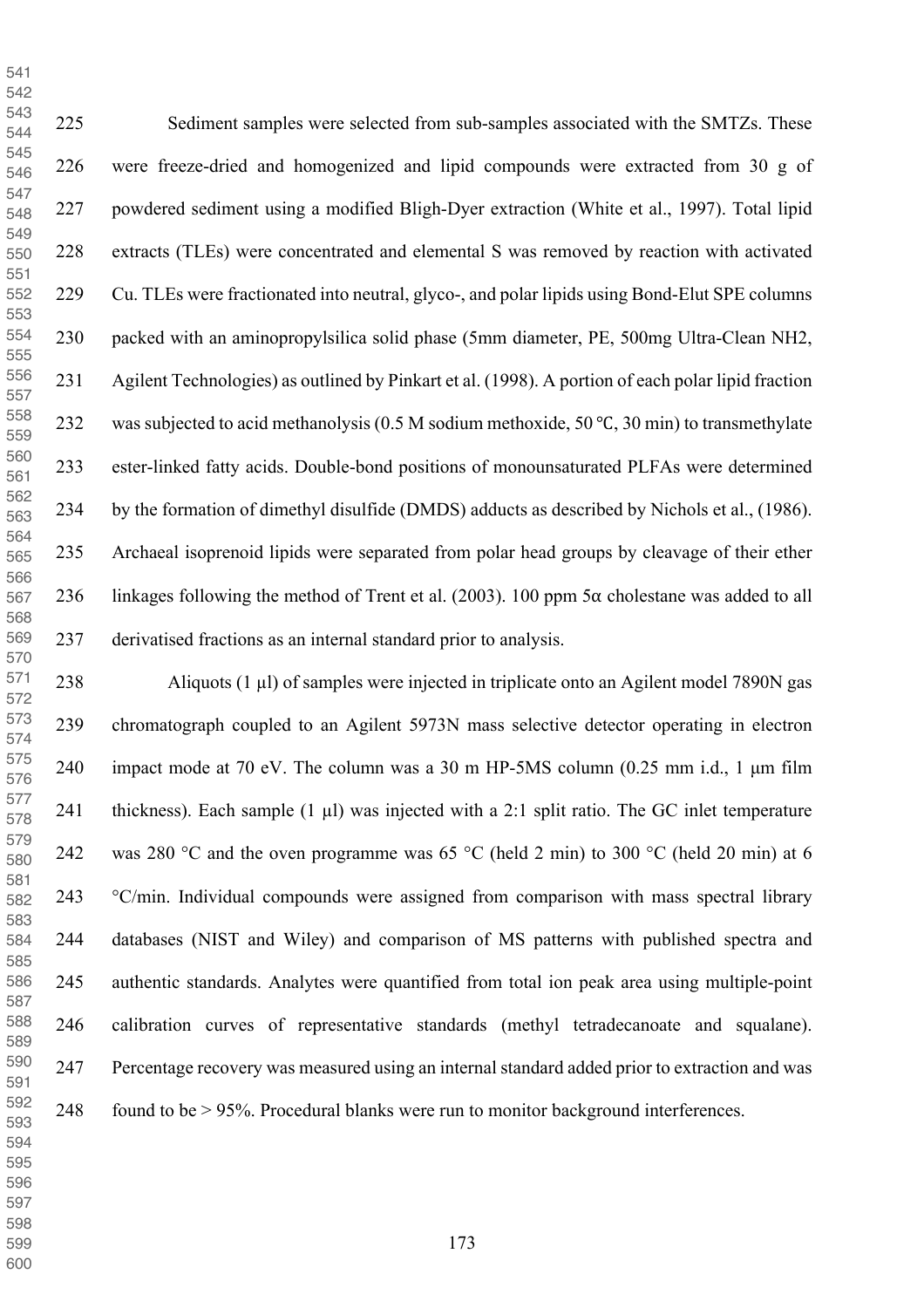249 1 µl aliquots of samples were injected in triplicate onto an Agilent model 7890N gas 250 chromatograph coupled to an IsoPrime 100 isotope ratio mass spectrometer. The  $\delta^{13}$ C values 251 were measured against a  $CO<sub>2</sub>$  reference gas of known  $\delta^{13}$ C value and are reported vs. a stable 252 isotope reference standard (*n*-alkanes mixture B2, Indiana University, USA). Reproducibility 253 was better than  $\pm$  0.5 ‰ and only well resolved major analytes are reported here. 

254 Lipid nomenclature is according to xCyωz, where x refers to the number of carbon 255 atoms present, y refers to the number of double bonds on the carbon chain and z refers to the 256 position of the first double bond from the methyl end. Iso and anteiso branching is denoted by 257 '*i'* and '*ai'* respectively whilst the presence of the cyclopropane ring in a compound is denoted 258 by '*cy'*.

**4. Results**

 

 

 

### *4.1. Geophysical analyses*

263 Multibeam morpho-bathymetric data provide evidence of an elongate pockmark field 264 north of Whiddy Island (Fig. 2). This is a narrow (max width ca. 275 m) pockmark field of 265 approximately 2.4 km in length, covering an area of ca. 0.5 km2. Interestingly, this field 266 coincides with part of the Owenberg River Fault (Fig. 1B). The data show that the pockmarks 267 average ca. 10 m in diameter and are of low relief, with some features near the core locations 268 as shallow as ca. 0.3 m in depth (Fig. 2B). Recorded GPS position onboard the vessel may 269 differ from the actual sample location by up to 20–30 m. Therefore, although both VC24 and 270 VC25 were taken within the pockmark field, it is not possible to be sure whether either core 271 penetrated directly into a single pockmark feature. 

272 A sub-bottom profile for VC27 was not prepared as the data was obstructed by 273 sideswipe from a rocky outcrop. Sub-bottom profiles across the sites of VC24 and VC25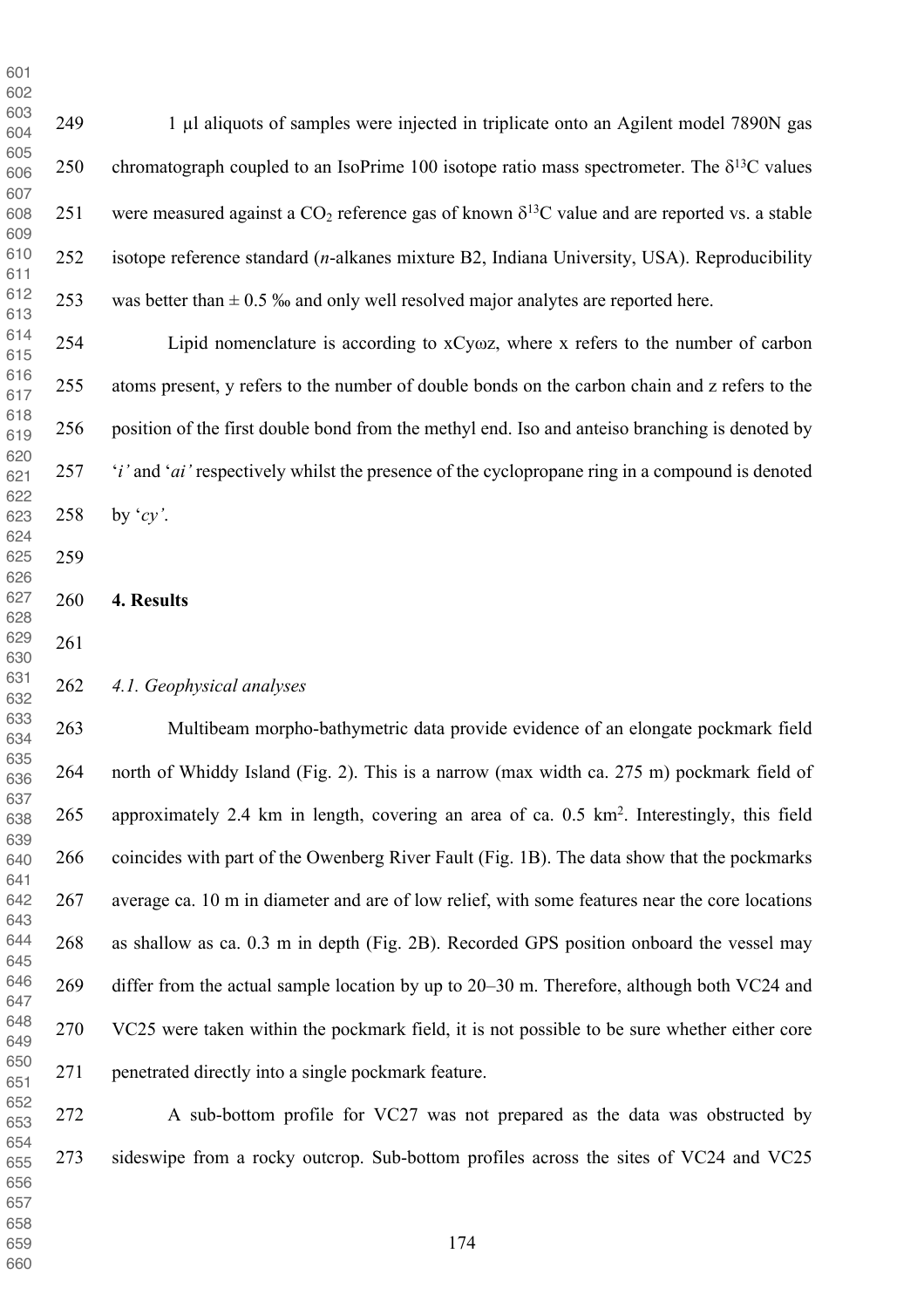274 provide acoustic evidence of gas migration through the sediment column (Fig. 3). The 275 sedimentary succession is crossed by columnar or conical zones of blanking (AB on Fig. 3), 276 most of which underlie strong reflector segments that lie at varying depths of ca. 4-10 metres 277 below sea floor (mbsf) (Fig. 3). Similar 'pillar-like' acoustic zones were previously described 278 on sub-bottom profiles across upper Bantry Bay by Plets et al. (2015). On high frequency 279 seismic data, such effects may arise due to overlap with the resonance frequencies of gas bubble 280 populations, resulting in energy loss by attenuation (reverberation and scattering) as well as 281 changes in P-wave velocity (Mathys et al. 2005). Gas concentrations as low as 0.5% may result 282 in a range of possible amplitude and coherence effects described as acoustic turbidity (Abegg 283 and Anderson 1997; Fleischer et al. 2001; Judd and Hovland 2007). We interpret the vertical 284 acoustic zones observed in Bantry Bay to be typical chimney structures, recording the upward 285 migration of gas-rich fluids through the sediment column (e.g. Dondurur et al., 2011). 

286 On Fig. 3, the tops of the chimneys are seen to lie at varying stratigraphic levels, the 287 shallowest within an interval of strong discontinuous reflections of varying thickness. This 288 interval corresponds to unit III of Plets et al. (2015), which their cores showed to comprise 289 organic-rich laminated sands/muds of estuarine origin, hypothesised to contain gas pockets due 290 to their acoustically 'turbid' character. This unit was also penetrated by our cores, which 291 provide no evidence that its acoustic character can be correlated to higher gas content. We 292 suggest instead that the reflective character is likely to reflect the unit's distinctive lithology, 293 comprising sand and mud laminae capable of generating strong impedance contrasts (SI Fig. 294 S1). 

- 
- 

 

#### *4.2. Gas and porewater geochemistry*

297 All measured CH4 values are provided in the supporting information (SI Table S1). The 298 highest concentrations of CH4 were observed in VC24, taken from the pockmark field (Fig. 4).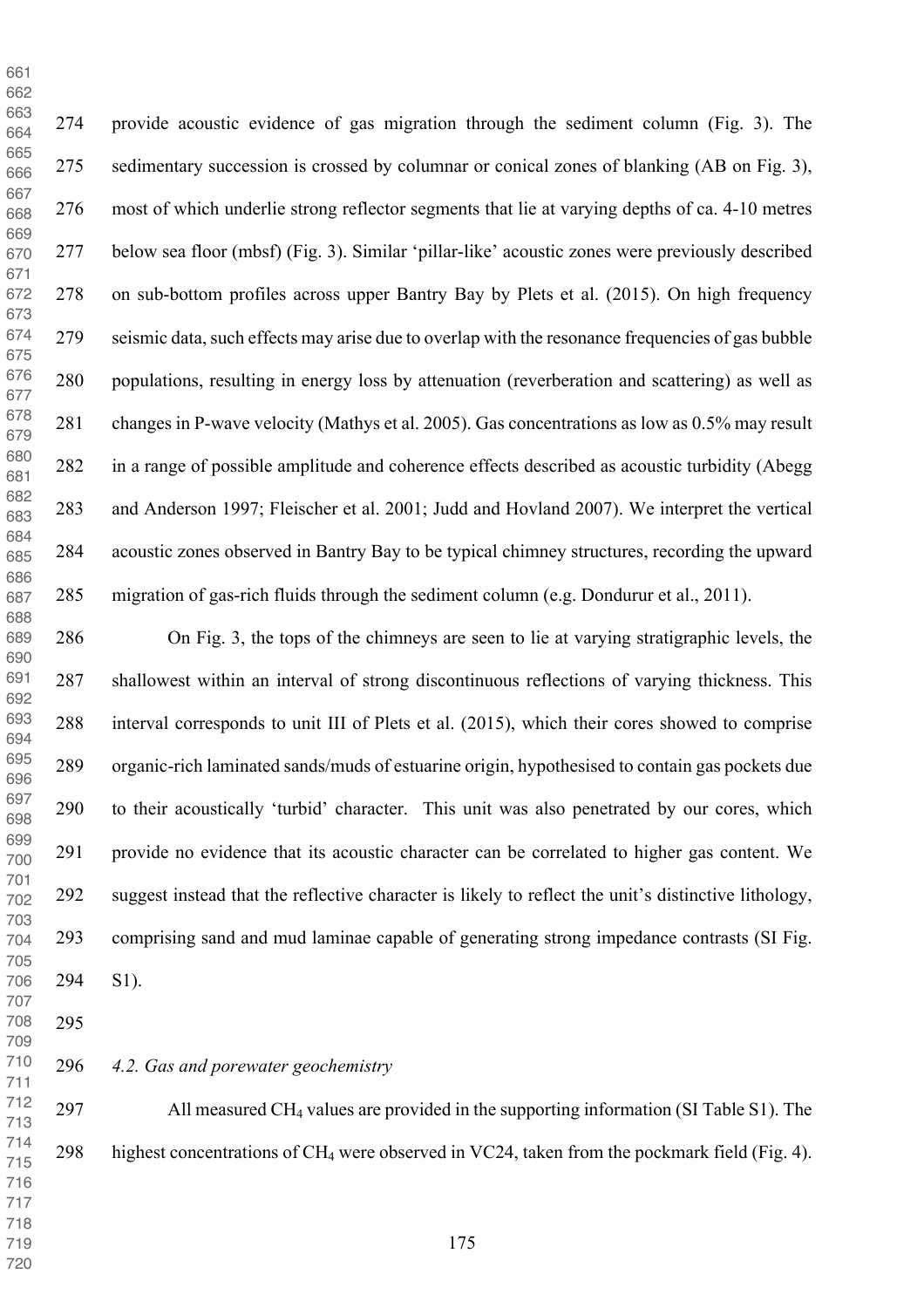299 Values fluctuated between 2.62 and 3.57 mM rising through the core before steadily decreasing 300 from 3.28 mbsf (3.68 mM) to the surface sample at 0.01 mbsf (0.002 mM), the minimum 301 overall value for VC24.  $SO_4^2$  concentrations for VC24 ranged from 7.0 to 26.8 mM displaying 302 an overall decreasing trend from the surface, opposite to that of  $CH_4$  (Fig. 4). A minimum value 303 was observed at 2.12 mbsf from which concentrations remain relatively constant through to 304 the bottom of the core.

305 Overall CH4 concentrations detected within VC25 were the lowest of the three 306 vibrocores analysed with a maximum observed at 5.23 mbsf (0.018 mM) and a minimum 307 observed at 1 mbsf (Fig. 4). Concentrations decrease gradually from the base of the core to the 308 sediment surface from 0.016 mM to 0.003 mM. Concentrations of porewater  $SO_4^2$  were 309 relatively high throughout VC25 compared to VC24 and VC27 (Fig. 4). Values were gradually 310 depleted from the seafloor (0.17 mbsf) with a concentration of 22.1 mM to the deepest sample 311 from the core (5.66 mbsf) with a concentration of 12.0 mM.

312 In VC27, outside the pockmark field, CH4 concentrations decreased from 3.66 mM at 313 the base of the core (4.96 mbsf) to 0.97 mM at 4.08 mbsf before falling sharply to 0.07 mM at 314 3.6 mbsf (Fig. 4). Depletion gradually continued from this depth to 0.001 mM at the surface of 315 the core (0.02 mbsf).  $SO_4^2$  concentrations followed an opposing trend with a maximum of 23.9 316 mM at 0.02 mbsf decreasing to a minimum of 7.1 mM at 4.08 mbsf and remained at similar 317 concentration to the base (4.96 mbsf) (Fig. 4).

 

*4.3. PSA and elemental analysis*

320 The overall sediment type for the three cores taken from Bantry Bay was poorly to very 321 poorly sorted sandy mud. All values for mean particle size, percentage clay, silt, sand, and 322 gravel are provided in table 1. Mud percentages (clay and silt) ranged from 69.4 to 92.3% in 323 VC24, from 42.2 to 81.2% in VC25, and from 29.3 to 84.0% in VC27. The 42.2% value from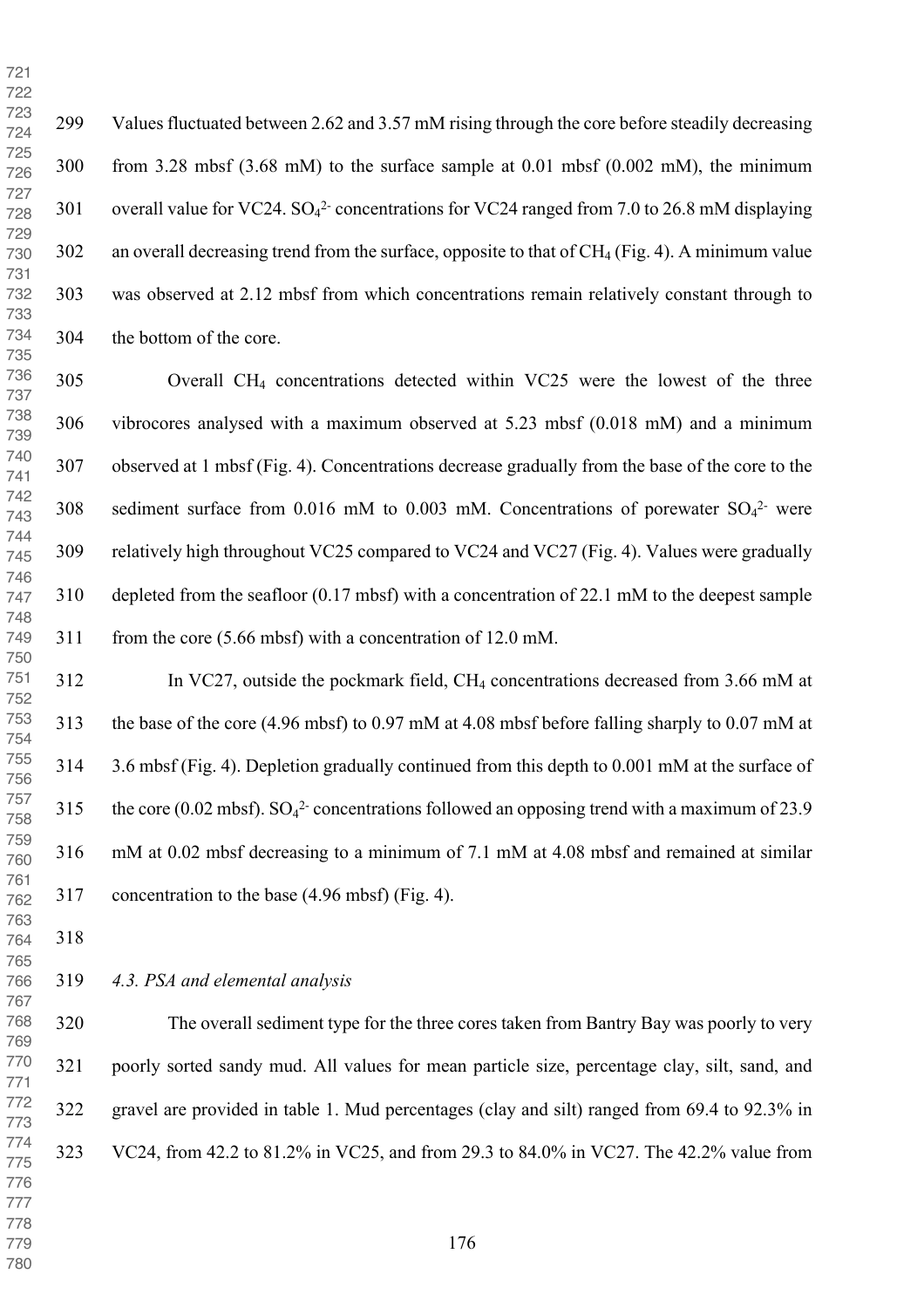324 VC25 was obtained at 4.99 mbsf, a sample comprised of poorly sorted muddy sand due to its 325 high sand content (57.8%). The 29.3% value in VC27 was obtained at 1.93 mbsf where 326 sediment type can be described as very poorly sorted, slightly gravelly, muddy sand due to its 327 gravel (4.9%) and sand (65.8%) content. This gravel-containing layer had the largest mean 328 particle size of 0.8 phi whereas the lowest value of 5.3 phi was observed in VC24 at 0.77 mbsf, 329 the layer with the highest overall mud content (92.3%). The mean particle size for the 330 remaining samples ranged between 4.5 and 3.3 phi. 

331 Total organic carbon (TOC) content was low throughout all cores with an average 332 overall value of 0.6% (Table 2). The highest observed values were 2 and 1.2% for VC24 0.025 333 and 0.27 mbsf respectively. No other sample had a value greater than 0.7%. In VC24, TOC 334 decreased from 0.025 to 1.93 mbsf (2 to 0.3%) before increasing slightly to 0.5% at 2.92 mbsf 335 and decreasing again to 0.3% at 3.9 mbsf. VC25 values were relatively constant. The TOC 336 content of VC27 at 1.93 and 2.96 mbsf was 0.5%. This decreased to 0.4% at 3.98 mbsf and 337 0.3% at 4.97 mbsf. 

 

 

339 Table 1. PSA results for all vibrocores.

| Core | Depth<br>(mbsf) | Mean<br>(phi) | Clay<br>$\left( \frac{0}{0} \right)$ | <b>Silt</b><br>$\frac{9}{6}$ | <b>Sand</b><br>$(\%)$ | Gravel<br>$(\%)$ |
|------|-----------------|---------------|--------------------------------------|------------------------------|-----------------------|------------------|
| VC24 | 0.08            | 4.5           | 10.6                                 | 69.4                         | 20                    | $\theta$         |
|      | 0.33            | 3.3           | 10.1                                 | 62.8                         | 27.1                  | $\overline{0}$   |
|      | 0.72            | 5.3           | 15.3                                 | 77                           | 7.7                   | $\overline{0}$   |
|      | 1.88            | 4.0           | 9.7                                  | 68.9                         | 21.4                  | $\theta$         |
|      | 2.97            | 3.7           | 6.2                                  | 77.2                         | 16.6                  | $\boldsymbol{0}$ |
|      | 3.96            | 3.8           | 5.5                                  | 63.9                         | 30.6                  | $\boldsymbol{0}$ |
| VC25 | 0.81            | 3.7           | 2.3                                  | 63.5                         | 34.2                  | $\overline{0}$   |
|      | 2.93            | 3.4           | 6.1                                  | 62.8                         | 31.1                  | $\theta$         |
|      | 3.93            | 4.3           | 8.4                                  | 72.7                         | 18.8                  | $\overline{0}$   |
|      | 4.99            | 3.6           | 1.8                                  | 40.4                         | 57.8                  | $\boldsymbol{0}$ |
| VC27 | 0.93            | 0.8           | 2.7                                  | 26.6                         | 65.8                  | 4.9              |
|      | 1.96            | 4.1           | 11.9                                 | 72.1                         | 16                    | $\overline{0}$   |
|      | 2.98            | 4.1           | 10.9                                 | 69.1                         | 20                    | $\boldsymbol{0}$ |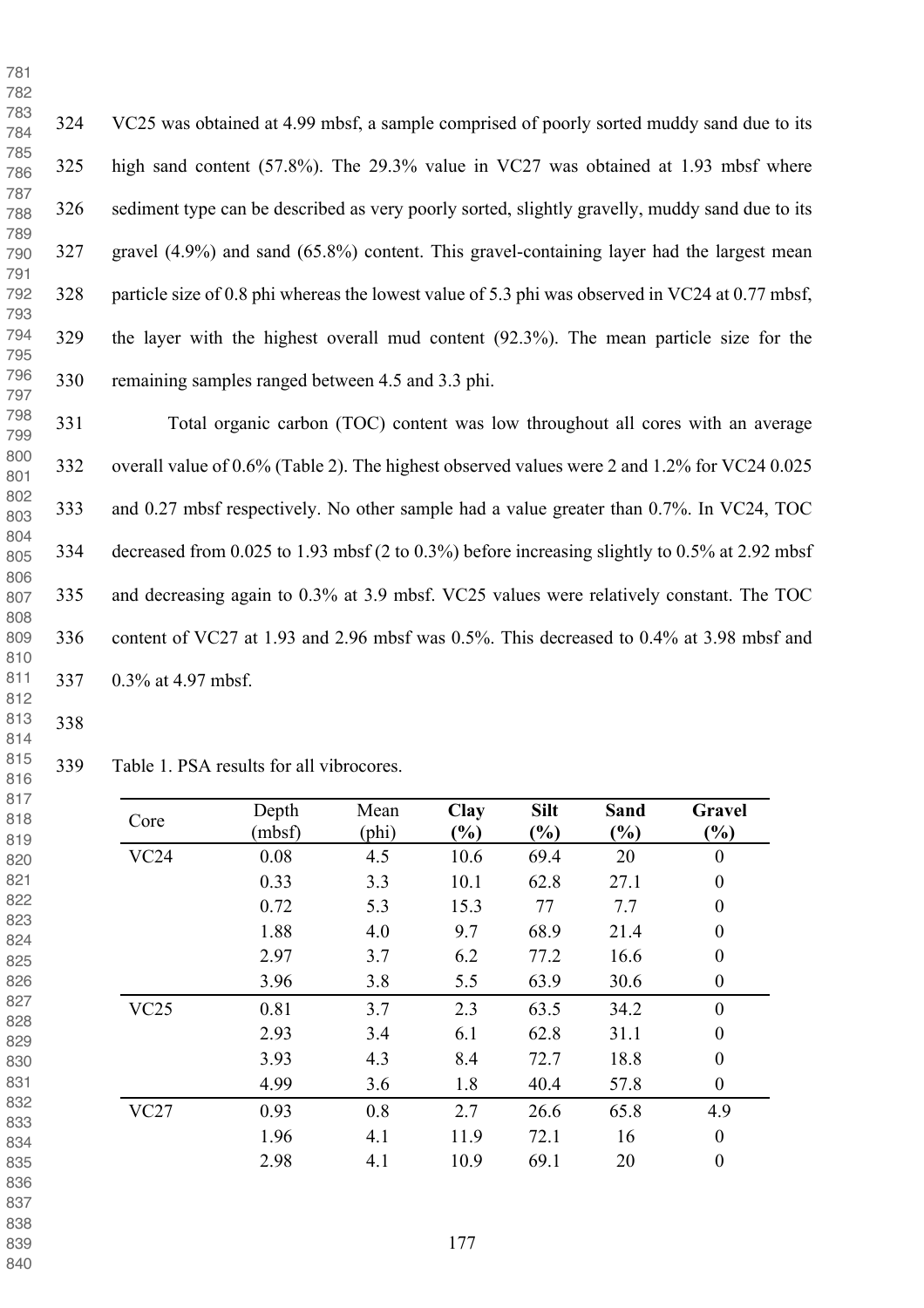| 397 | 34 |  | $\overline{A}$<br>-- |  |
|-----|----|--|----------------------|--|
|     |    |  |                      |  |

*4.4.4. Lipid biomarkers*

342 A summary of key lipid biomarker concentrations is provided in table 2. The highest 343 overall concentrations of PLFAs in all three vibrocores were observed in VC24. 310.1 and 344 235.2 µg gOC<sup>-1</sup> were detected at 0.03 and 0.27 mbsf respectively, the largest quantities of 345 PLFAs in all analysed samples. The remaining depths of VC24 contained between 31.1 (0.77 346 mbsf) and 90.1 µg gOC<sup>-1</sup> (1.93 mbsf). Saturated fatty acids (SATFAs) and monounsaturated 347 fatty acids (MUFAs) were the dominant PLFAs at 0.03 and 0.27 mbsf whilst SATFAs and 348 branched fatty acids (brFAs) were dominant from 0.77 to 3.9 mbsf. Polyunsaturated fatty acids 349 (PUFAs) were not found at 1.93 or 2.92 mbsf and were the smallest class of PLFAs at all other 350 depths. Total PLFA concentrations ranged from 49.7 to 73.9 µg gOC-1 (5.96 and 2.93 mbsf 351 respectively) in VC25. SATFAs were the dominant compounds throughout the core with 352 concentrations approximately 10 times greater than MUFAs and brFAs. There were no PUFAs 353 observed in any VC25 samples. The highest concentration of PLFAs in VC27 was 77.4 µg 354 gOC<sup>-1</sup> observed at 3.98 mbsf. The lowest concentration was 51.2  $\mu$ g gOC<sup>-1</sup> which was observed 355 at 1.93 mbsf. Similar to VC25, total SATFA concentrations were significantly greater than 356 other PLFA classes. There was little variation in total concentrations of other PLFA classes 357 throughout the core. 

358 Five archaeal ether (AE) lipids were isolated from each sample taken from VC24, 359 VC25, and VC27. These were; phytane, acyclic biphytane  $(c_1/C_{40.0})$ , and three cyclic 360 biphytanes ( $\mathcal{CV}C_{40:1}$ ,  $\mathcal{CV}C_{40:2}$ , and  $\mathcal{CV}C_{40:3}$ ). The  $\mathcal{CV}C_{40:0}$  was the major isoprenoid in all samples 361 whilst the cy40:1 was the minor isoprenoid. 

 

- *4.5. Carbon isotope values of individual PLFAs*
-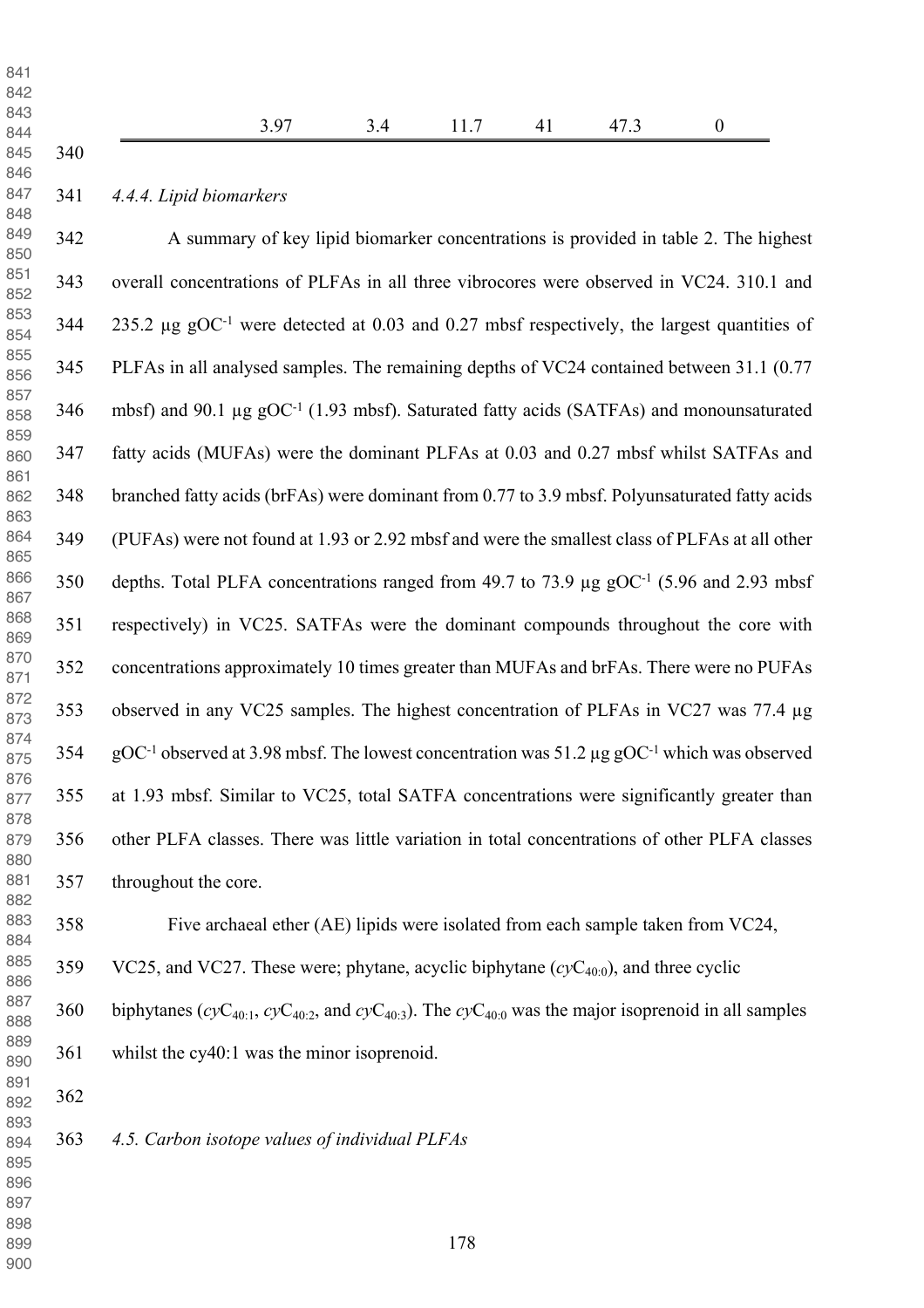| 902        |     |                                                                                                                                                               |
|------------|-----|---------------------------------------------------------------------------------------------------------------------------------------------------------------|
| 903<br>904 | 364 | $\delta^{13}$ C values could not be obtained for most lipid compounds identified in the three                                                                 |
| 905        |     |                                                                                                                                                               |
| 906        | 365 | Bantry Bay vibrocores. This was due to a combination of low abundance in polar lipid extracts                                                                 |
| 907        |     |                                                                                                                                                               |
| 908<br>909 | 366 | and low sensitivity of the GC-IRMS instrument. $\delta^{13}$ C values for three PLFAs were measured                                                           |
| 910        | 367 | in the VC24 0.27 sample which contribute to the study of these sediments. The MUFAs $C_{16:1\omega7}$                                                         |
| 911        |     |                                                                                                                                                               |
| 912<br>913 | 368 | and C <sub>16:1<math>\omega</math>5 provided <math>\delta</math><sup>13</sup>C values of -31.0‰ and -46.1‰ respectively, and the SATFA C<sub>16:0</sub></sub> |
| 914        |     |                                                                                                                                                               |
| 915        | 369 | $\delta^{13}$ C value was -27.7‰.                                                                                                                             |
| 916        |     |                                                                                                                                                               |
| 917        |     |                                                                                                                                                               |
| 918        |     |                                                                                                                                                               |
| 919<br>920 |     |                                                                                                                                                               |
| 921        |     |                                                                                                                                                               |
| 922        |     |                                                                                                                                                               |
| 923        |     |                                                                                                                                                               |
| 924        |     |                                                                                                                                                               |
| 925        |     |                                                                                                                                                               |
| 926        |     |                                                                                                                                                               |
| 927        |     |                                                                                                                                                               |
| 928<br>929 |     |                                                                                                                                                               |
| 930        |     |                                                                                                                                                               |
| 931        |     |                                                                                                                                                               |
| 932        |     |                                                                                                                                                               |
| 933        |     |                                                                                                                                                               |
| 934        |     |                                                                                                                                                               |
| 935        |     |                                                                                                                                                               |
| 936        |     |                                                                                                                                                               |
| 937<br>938 |     |                                                                                                                                                               |
| 939        |     |                                                                                                                                                               |
| 940        |     |                                                                                                                                                               |
| 941        |     |                                                                                                                                                               |
| 942        |     |                                                                                                                                                               |
| 943        |     |                                                                                                                                                               |
| 944        |     |                                                                                                                                                               |
| 945        |     |                                                                                                                                                               |
| 946<br>947 |     |                                                                                                                                                               |
| 948        |     |                                                                                                                                                               |
| 949        |     |                                                                                                                                                               |
| 950        |     |                                                                                                                                                               |
| 951        |     |                                                                                                                                                               |
| 952        |     |                                                                                                                                                               |
| 953        |     |                                                                                                                                                               |
| 954        |     |                                                                                                                                                               |
| 955        |     |                                                                                                                                                               |
| 956<br>957 |     |                                                                                                                                                               |
| 958        |     |                                                                                                                                                               |
| 959        |     | 179                                                                                                                                                           |
| 960        |     |                                                                                                                                                               |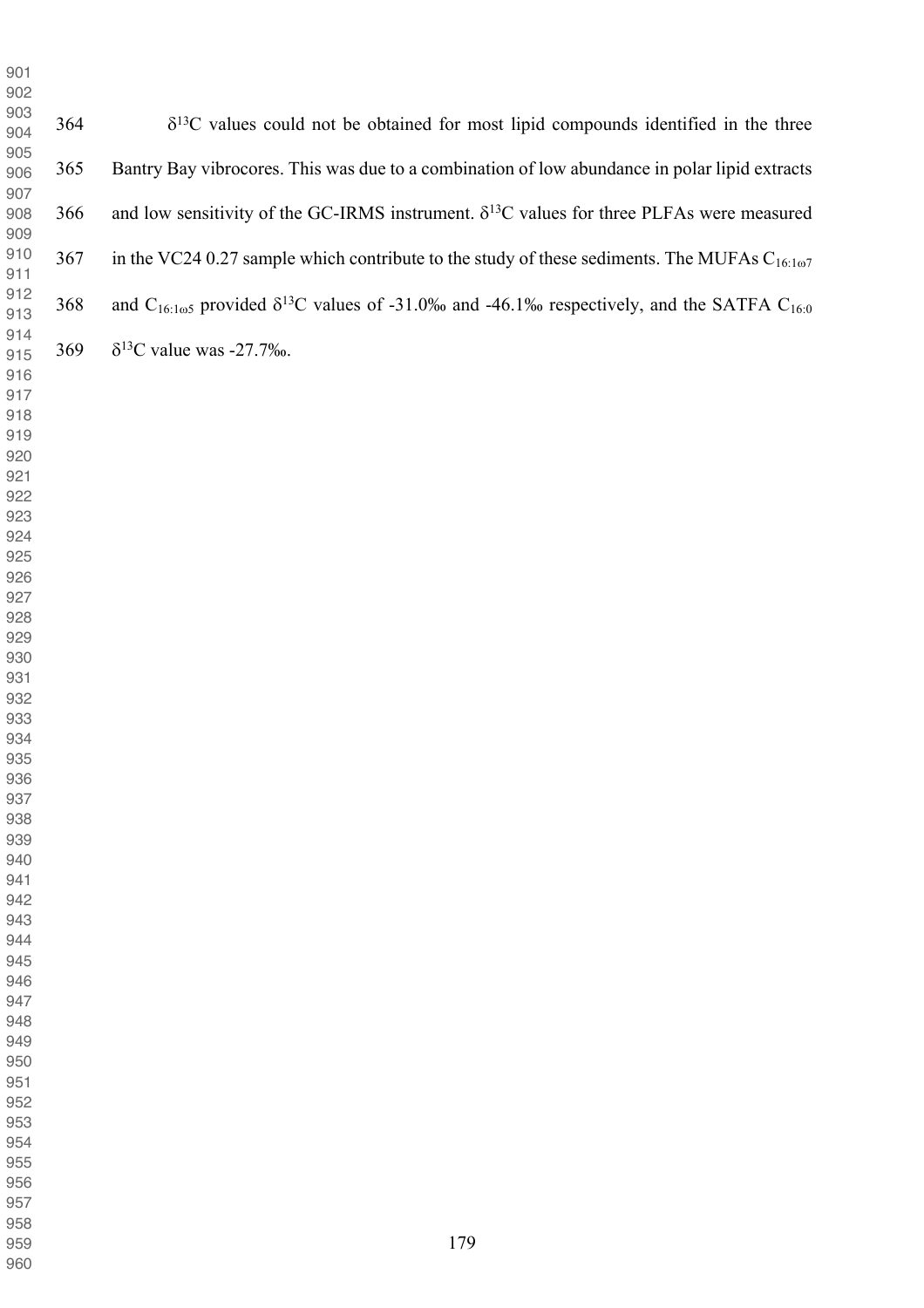| 370 | Table 2. TOC values (%) and Biomarker concentrations (µg gOC <sup>-1</sup> ) for each vibrocore taken in Bantry Bay. Total overall concentrations |        |        |       |                |                |                |       |                |       |                |       |       |       |       |
|-----|---------------------------------------------------------------------------------------------------------------------------------------------------|--------|--------|-------|----------------|----------------|----------------|-------|----------------|-------|----------------|-------|-------|-------|-------|
| 371 | and total concentrations for certain groups of biomarkers are included (indicated by the prefix $\Sigma$ ). Individual concentrations of selected |        |        |       |                |                |                |       |                |       |                |       |       |       |       |
| 372 | biomarker compounds from within each group are also shown. Depth in mbsf.                                                                         |        |        |       |                |                |                |       |                |       |                |       |       |       |       |
|     |                                                                                                                                                   | VC24   |        |       |                |                |                | VC25  |                |       |                | VC27  |       |       |       |
|     | Depth                                                                                                                                             | 0.025  | 0.270  | 0.768 | 1.933          | 2.920          | 3.895          | 2.930 | 3.925          | 4.980 | 5.960          | 1.930 | 2.960 | 3.980 | 4.970 |
|     | <b>TOC</b>                                                                                                                                        | 2.0    | 1.2    | 0.6   | 0.3            | 0.5            | 0.3            | 0.3   | 0.3            | 0.3   | 0.3            | 0.5   | 0.5   | 0.4   | 0.3   |
|     | $\Sigma$ PLFA                                                                                                                                     | 310.14 | 235.24 | 31.07 | 90.12          | 51.21          | 44.02          | 73.90 | 57.15          | 56.90 | 49.68          | 51.24 | 68.89 | 77.36 | 63.01 |
|     | $\Sigma$ SATFA                                                                                                                                    | 133.28 | 118.72 | 20.43 | 64.94          | 33.06          | 30.99          | 52.11 | 41.72          | 42.73 | 43.24          | 36.15 | 42.50 | 50.35 | 46.84 |
|     | $\Sigma MUFA$                                                                                                                                     | 91.12  | 51.97  | 2.61  | 2.25           | 3.40           | 1.94           | 5.18  | 3.86           | 1.35  | 8.54           | 4.22  | 5.89  | 5.99  | 5.78  |
|     | $\Sigma$ PUFA                                                                                                                                     | 12.92  | 17.73  | 0.00  | 0.00           | 0.00           | 1.16           | 0.00  | 0.00           | 0.00  | 0.00           | 1.15  | 1.66  | 1.73  | 0.00  |
|     | $\Sigma$ brFA                                                                                                                                     | 64.58  | 32.62  | 4.31  | 4.44           | 12.15          | 7.62           | 7.19  | 5.09           | 5.17  | 4.38           | 4.91  | 4.90  | 4.50  | 5.25  |
|     | $\Sigma AE$                                                                                                                                       | 4.67   | 5.40   | 7.39  | 13.37          | 19.30          | 11.75          | 11.35 | 4.25           | 9.18  | 6.93           | 11.20 | 10.28 | 9.37  | 5.98  |
|     | <b>SATFA</b>                                                                                                                                      |        |        |       |                |                |                |       |                |       |                |       |       |       |       |
|     | 12:0                                                                                                                                              | 0.78   | 0.65   | 0.10  | $\blacksquare$ |                |                | 0.25  | $\blacksquare$ | 0.19  | $\blacksquare$ | 0.16  | 0.14  | 0.18  |       |
|     | 13:0                                                                                                                                              | 0.35   | 0.27   | 0.05  | $\blacksquare$ | $\blacksquare$ | $\blacksquare$ | 0.07  | $\blacksquare$ | 0.08  | $\blacksquare$ | 0.11  | 0.13  | 0.12  | 0.11  |
|     | 14:0                                                                                                                                              | 7.34   | 6.85   | 1.36  | 0.98           | 1.43           | 0.94           | 2.00  | 1.06           | 1.60  | 1.12           | 1.81  | 1.82  | 1.58  | 1.78  |
|     | 15:0                                                                                                                                              | 2.69   | 2.27   | 0.63  | 0.54           | 0.77           | 0.54           | 0.82  | 0.60           | 0.73  | 0.61           | 0.91  | 0.83  | 0.63  | 0.71  |
|     | 16:0                                                                                                                                              | 28.08  | 20.90  | 6.38  | 5.77           | 8.21           | 5.73           | 8.65  | 7.04           | 6.14  | 7.29           | 8.32  | 6.46  | 8.03  | 8.82  |
|     | 17:0                                                                                                                                              | 2.52   | 1.16   | 0.33  | 0.47           | 1.58           | 0.40           | 0.53  | 0.52           | 0.46  | 0.53           | 0.52  | 0.62  | 0.57  | 0.65  |
|     | 18:0                                                                                                                                              | 10.40  | 2.49   | 1.75  | 2.55           | 3.68           | 2.30           | 3.32  | 2.89           | 3.53  | 3.09           | 2.69  | 3.48  | 3.97  | 4.33  |
|     | 19:0                                                                                                                                              | 2.70   | 5.54   | 0.28  | 0.50           | 0.56           | 0.93           | 0.71  | 0.90           | 0.51  |                | 0.60  | 0.62  | 0.73  | 0.76  |
|     | <b>MUFA</b>                                                                                                                                       |        |        |       |                |                |                |       |                |       |                |       |       |       |       |
|     | $16:1\omega$ ?                                                                                                                                    | 16.26  | 4.27   | 0.32  | 0.39           | 0.48           | 0.41           | 0.35  | 0.37           | 0.40  | 0.31           | 0.36  | 0.44  | 0.47  | 0.54  |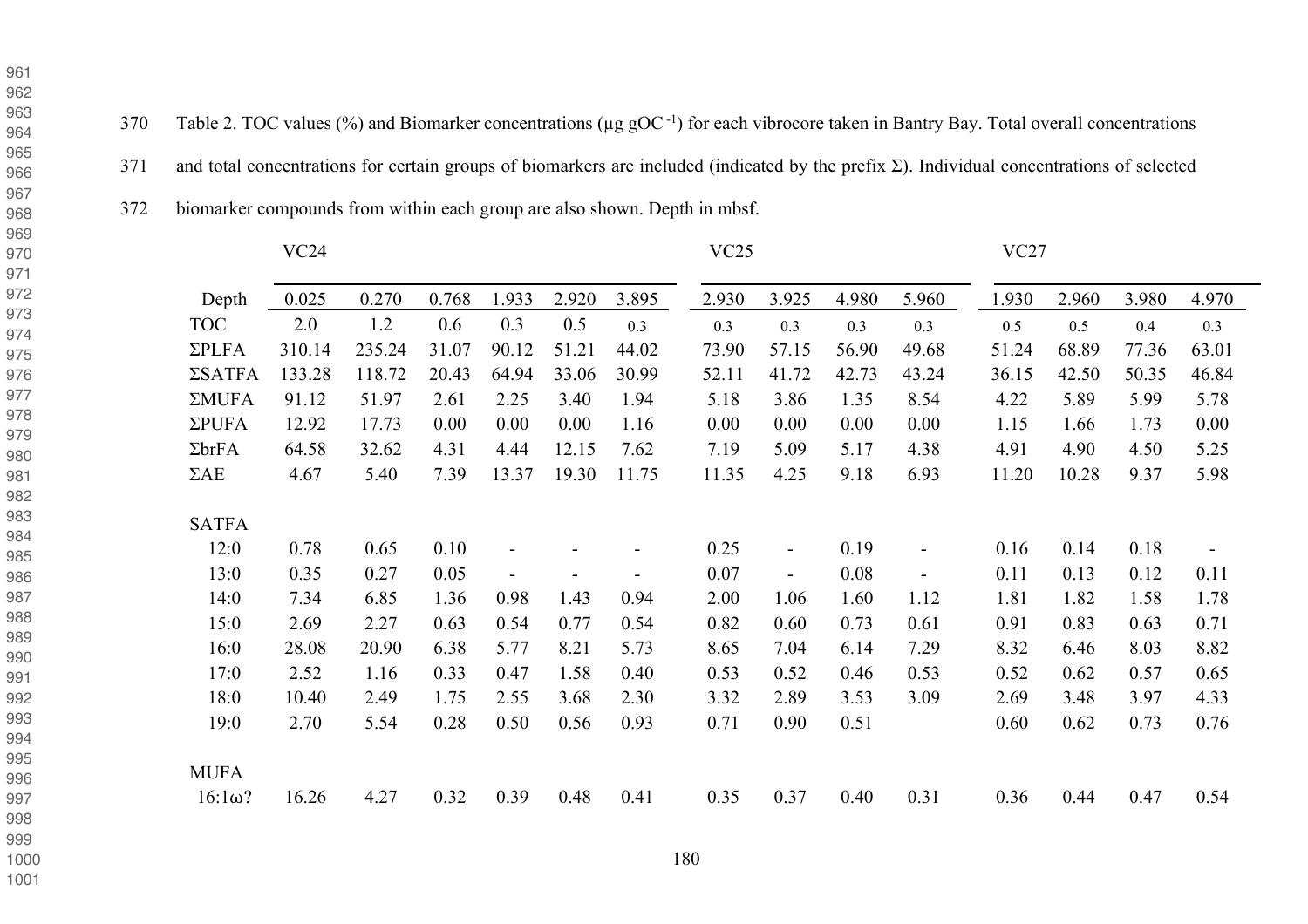| $16:1\omega$ 7 | 2.67           | 0.88           | $\overline{\phantom{a}}$ |                          |                |                          |      |                |      |                          |                |      |                |                |
|----------------|----------------|----------------|--------------------------|--------------------------|----------------|--------------------------|------|----------------|------|--------------------------|----------------|------|----------------|----------------|
| $16:1\omega5$  | 5.72           | 2.40           | 0.19                     |                          |                |                          |      |                |      |                          | 0.21           | 0.20 |                |                |
| $18:1\omega9$  | 12.09          | 0.83           | 0.48                     | 1.28                     | 0.73           | 1.00                     | 0.92 | 0.99           | 0.95 | 1.25                     | 0.91           | 0.98 | 0.67           | 0.78           |
| $18:1\omega$ 7 | 24.80          | 9.96           | 0.40                     | 0.59                     | 0.41           | $\frac{1}{2}$            |      |                |      |                          | 0.45           |      | 0.84           | 0.86           |
| $19:1\omega$ ? | 10.61          | 3.05           | 1.22                     | 4.46                     | 1.78           | 1.09                     | 3.91 | 2.50           | 2.90 | $\blacksquare$           | 2.29           | 4.27 | 4.01           | 3.60           |
| <b>PUFA</b>    |                |                |                          |                          |                |                          |      |                |      |                          |                |      |                |                |
| $18:2\omega$ ? |                |                |                          |                          |                |                          |      |                |      |                          | 0.44           | 0.56 | 0.67           | $\blacksquare$ |
| $20:4\omega$   | 3.77           | 3.05           |                          |                          |                |                          |      |                |      |                          | $\blacksquare$ |      | $\blacksquare$ |                |
| $20:5\omega3$  | 3.71           | 5.54           | $\overline{\phantom{a}}$ |                          |                |                          |      |                |      |                          |                |      |                |                |
| brFA           |                |                |                          |                          |                |                          |      |                |      |                          |                |      |                |                |
| i13:0          | 0.43           | 0.24           | 0.06                     |                          |                |                          | 0.09 | $\blacksquare$ | 0.06 | $\blacksquare$           | 0.10           | 0.10 | 0.07           |                |
| ai13:0         | 0.58           | 0.40           | 0.05                     | $\overline{\phantom{a}}$ |                | $\overline{\phantom{0}}$ | 0.13 | $\blacksquare$ | 0.08 | $\blacksquare$           | 0.16           | 0.15 | 0.10           |                |
| i15:0          | 7.68           | 3.37           | 0.47                     | 0.61                     | 0.77           | 0.75                     | 0.79 | 0.55           | 0.53 | 0.45                     | 0.63           | 0.66 | 0.55           | 0.60           |
| ai15:0         | 14.39          | 7.55           | 0.90                     | 1.17                     | 0.54           | 0.54                     | 1.69 | 1.12           | 1.24 | 1.17                     | 1.56           | 1.41 | 1.14           | 1.21           |
| 3Me15:0        | $\sim$         | $\blacksquare$ |                          |                          | $\blacksquare$ | $\blacksquare$           | 0.25 | $\blacksquare$ |      |                          | 0.29           | 0.52 | 0.35           | 0.36           |
| i16:0          | 3.18           | 2.40           | $\blacksquare$           |                          | $\blacksquare$ | 0.53                     | 0.70 | 0.78           |      | $\overline{\phantom{a}}$ | 0.56           | 0.67 | 0.51           | 0.47           |
| i17:0          | 2.13           | 1.36           | 0.18                     | 0.43                     | 0.27           | 0.38                     | 0.29 | 0.32           | 0.39 | 0.85                     | 0.30           | 0.29 | 0.27           | 0.26           |
| ai17:0         | 1.72           | 2.46           | 0.28                     | 0.56                     | 0.34           | 0.40                     | 0.50 | 0.39           | 0.47 | 0.53                     | 0.47           | 0.50 | 0.41           | 0.40           |
| cyFA           |                |                |                          |                          |                |                          |      |                |      |                          |                |      |                |                |
| cy17:0         | $\blacksquare$ | 4.36           |                          |                          |                |                          |      |                |      |                          |                |      |                |                |
| AE             |                |                |                          |                          |                |                          |      |                |      |                          |                |      |                |                |
| Phytane        | 0.76           | 0.64           | 0.72                     | 1.43                     | 1.63           | 0.86                     | 1.24 | 0.47           | 0.85 | 0.81                     | 0.94           | 1.51 | 1.30           | 0.98           |
| C40:0          | 2.28           | 2.72           | 3.47                     | 5.80                     | 8.25           | 4.75                     | 5.04 | 1.79           | 4.24 | 3.19                     | 5.62           | 4.40 | 4.26           | 2.95           |
| C40:1          | 0.36           | 0.51           | 0.44                     | 1.67                     | 1.74           | 1.44                     | 0.92 | 0.45           | 0.71 | 0.51                     | 0.81           | 0.76 | 0.75           | 0.31           |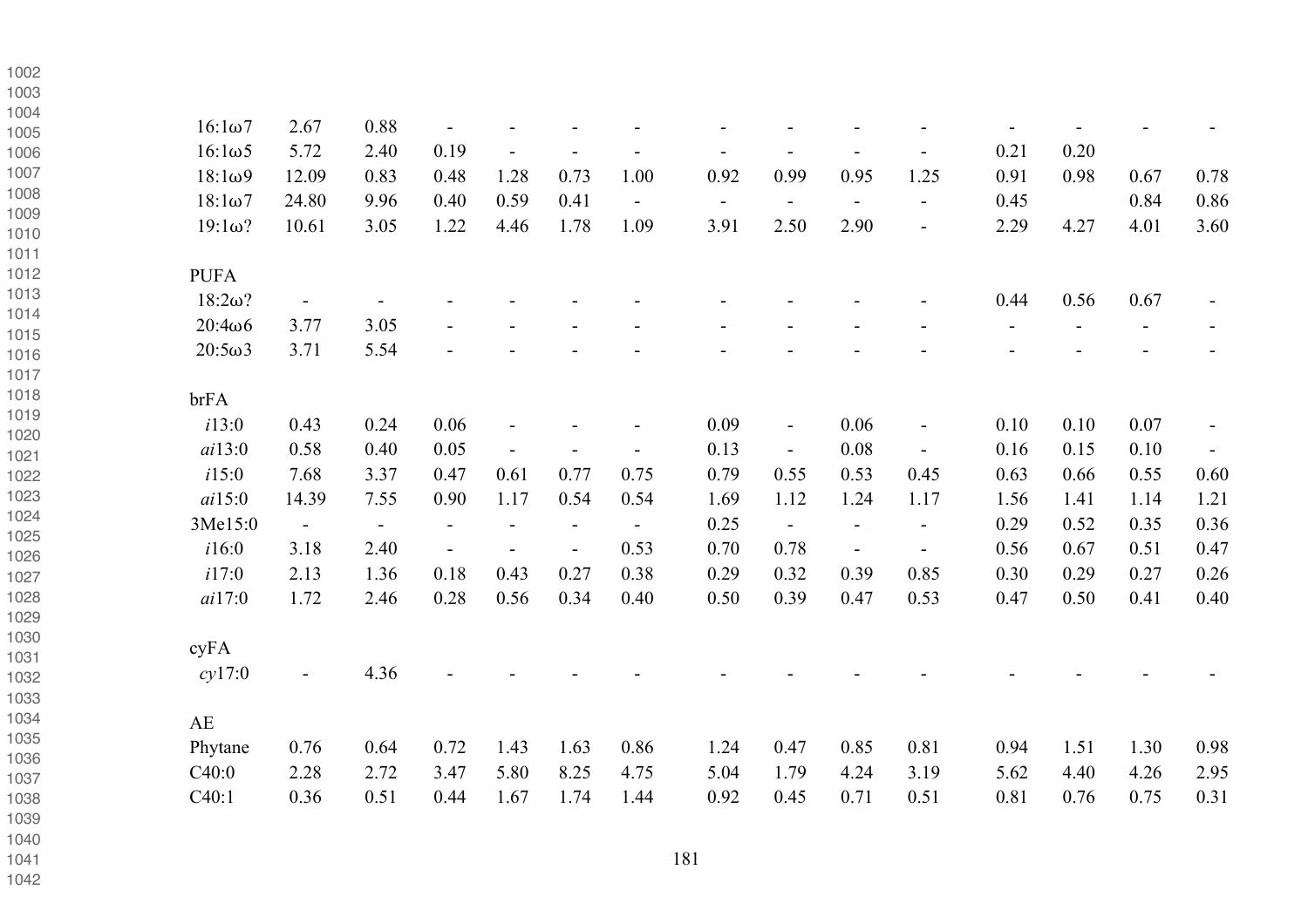| 1043 |       |      |      |      |      |      |      |      |      |      |      |      |      |      |      |
|------|-------|------|------|------|------|------|------|------|------|------|------|------|------|------|------|
| 1044 |       |      |      |      |      |      |      |      |      |      |      |      |      |      |      |
| 1045 |       |      |      |      |      |      |      |      |      |      |      |      |      |      |      |
| 1046 | C40:2 | 0.70 | 0.81 | 1.45 | 2.31 | 3.69 | 2.50 | 2.20 | 0.88 | 1.74 | 1.23 | 2.03 | 1.86 | 1.41 | 0.88 |
| 1047 | C40:3 | 0.57 | 0.72 | 1.31 | 2.16 | 3.99 | 2.21 | 1.94 | 0.67 | 1.64 | 1.19 | 1.79 | 1.75 | 1.65 | 0.87 |
| 1048 |       |      |      |      |      |      |      |      |      |      |      |      |      |      |      |
| 1049 |       |      |      |      |      |      |      |      |      |      |      |      |      |      |      |
| 1050 |       |      |      |      |      |      |      |      |      |      |      |      |      |      |      |
| 1051 |       |      |      |      |      |      |      |      |      |      |      |      |      |      |      |
| 1052 |       |      |      |      |      |      |      |      |      |      |      |      |      |      |      |
| 1053 |       |      |      |      |      |      |      |      |      |      |      |      |      |      |      |
| 1054 |       |      |      |      |      |      |      |      |      |      |      |      |      |      |      |
| 1055 |       |      |      |      |      |      |      |      |      |      |      |      |      |      |      |
| 1056 |       |      |      |      |      |      |      |      |      |      |      |      |      |      |      |
| 1057 |       |      |      |      |      |      |      |      |      |      |      |      |      |      |      |
| 1058 |       |      |      |      |      |      |      |      |      |      |      |      |      |      |      |
| 1059 |       |      |      |      |      |      |      |      |      |      |      |      |      |      |      |
| 1060 |       |      |      |      |      |      |      |      |      |      |      |      |      |      |      |
| 1061 |       |      |      |      |      |      |      |      |      |      |      |      |      |      |      |
| 1062 |       |      |      |      |      |      |      |      |      |      |      |      |      |      |      |
| 1063 |       |      |      |      |      |      |      |      |      |      |      |      |      |      |      |
| 1064 |       |      |      |      |      |      |      |      |      |      |      |      |      |      |      |
| 1065 |       |      |      |      |      |      |      |      |      |      |      |      |      |      |      |
| 1066 |       |      |      |      |      |      |      |      |      |      |      |      |      |      |      |
| 1067 |       |      |      |      |      |      |      |      |      |      |      |      |      |      |      |
| 1068 |       |      |      |      |      |      |      |      |      |      |      |      |      |      |      |
| 1069 |       |      |      |      |      |      |      |      |      |      |      |      |      |      |      |
| 1070 |       |      |      |      |      |      |      |      |      |      |      |      |      |      |      |
| 1071 |       |      |      |      |      |      |      |      |      |      |      |      |      |      |      |
| 1072 |       |      |      |      |      |      |      |      |      |      |      |      |      |      |      |
| 1073 |       |      |      |      |      |      |      |      |      |      |      |      |      |      |      |
| 1074 |       |      |      |      |      |      |      |      |      |      |      |      |      |      |      |
| 1075 |       |      |      |      |      |      |      |      |      |      |      |      |      |      |      |
| 1076 |       |      |      |      |      |      |      |      |      |      |      |      |      |      |      |
| 1077 |       |      |      |      |      |      |      |      |      |      |      |      |      |      |      |
| 1078 |       |      |      |      |      |      |      |      |      |      |      |      |      |      |      |
| 1079 |       |      |      |      |      |      |      |      |      |      |      |      |      |      |      |
| 1080 |       |      |      |      |      |      |      |      |      |      |      |      |      |      |      |
| 1081 |       |      |      |      |      |      |      |      |      |      |      |      |      |      |      |
| 1082 |       |      |      |      |      |      |      | 182  |      |      |      |      |      |      |      |
| 1083 |       |      |      |      |      |      |      |      |      |      |      |      |      |      |      |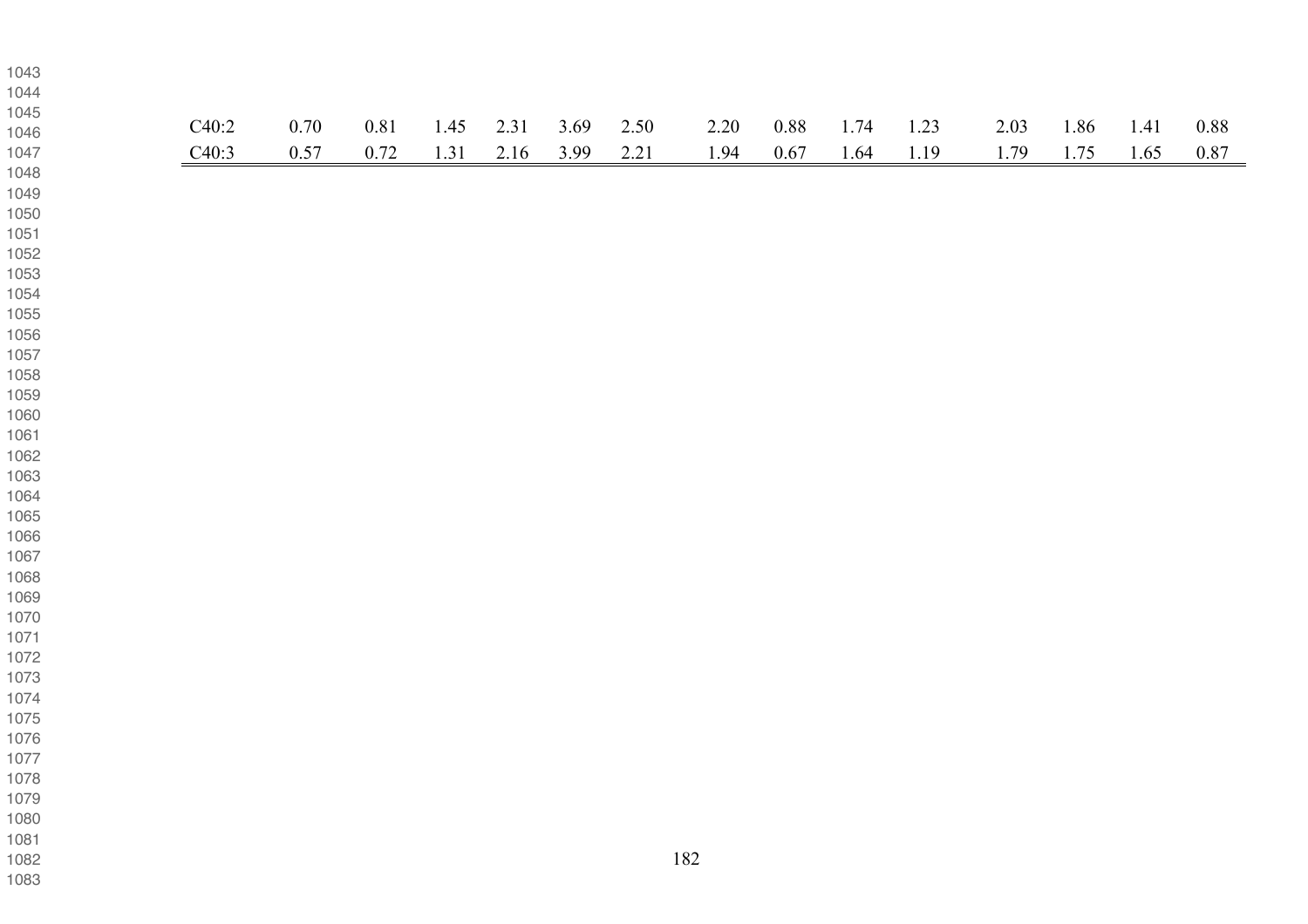#### **5. Discussion**

375 Methane is widespread within upper Bantry Bay, as shown here through both acoustic evidence and millimolar concentrations of CH<sub>4</sub> in core samples. Migration of 377 gas-rich fluids towards the seafloor is interpreted to have led to the formation of 378 pockmarks, which we describe here for the first time. Detailed geochemical analysis 379 of porewater samples coupled to results from the gas analysis of sediment plugs, depict 380 strong SMTZs occurring in two of three sediment core locations. Results from the 381 third core, VC25, suggest that a similar SMTZ likely occurs below the maximum 382 penetration depth of the vibrocorer. Lipid biomarker analysis provides evidence of the 383 presence of active communities of both SRB and archaea within these sediment cores. 384 These archaea are potentially anaerobic methanothrophs (ANME) which are likely 385 involved in AOM, contributing to the prevention of regular methane seepage above 386 the seafloor as evidenced by the distinct SMTZs.

387 Sub-bottom profiles provide evidence of vertical gas migration through the 388 sediments of upper Bantry Bay, although no gas signals were observed within the 389 water column, geochemical data provide evidence of low concentrations of gas just 390 beneath the seafloor. In the area of the pockmark field where our sediment cores were 391 obtained, we observed vertical zones of acoustic blanking (AB) beneath strong 392 reflectors at varying depths below the seafloor, which we interpret as typical gas 393 chimneys (Fig. 3). The observation of chimney-like features as well as of blanking 394 below enhanced reflectors suggest upward fluid migration is predominant at this 395 location (Szpak et al., 2012). Similar acoustic chimneys were observed to rise to within 396 a few metres of the seafloor across upper Bantry Bay above water depths of at least 397 65 m by Plets et al. (2015, their Fig. 10a), which we interpret to indicate the upward 398 migration of gas from depth over wide areas beneath the pockmark field. However,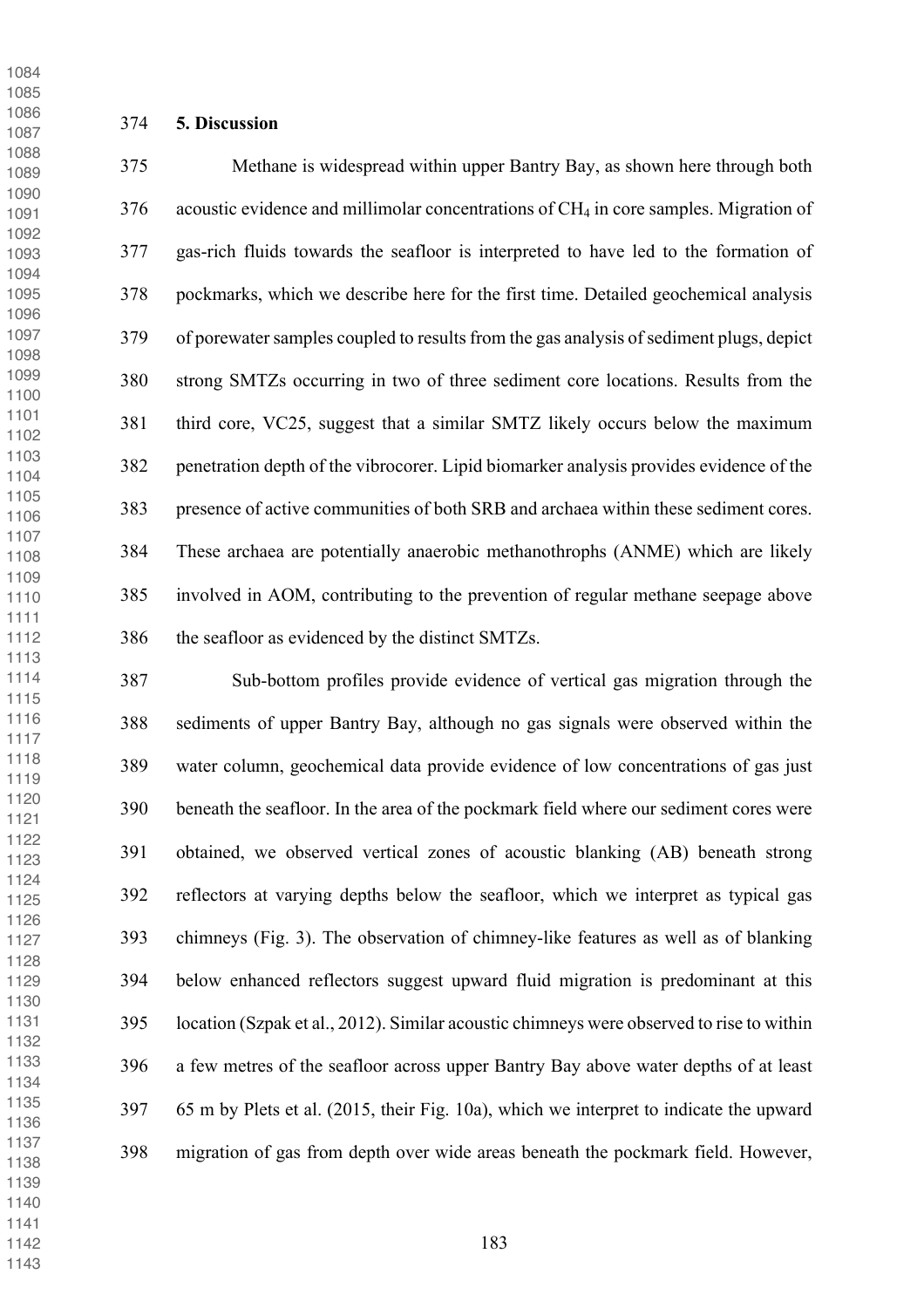399 our results do not support the suggestion of Plets et al. (2015) that the presence of gas 400 may account for the reflective character of their unit III, penetrated by our cores at ca. 401 2-6 mbsf (Fig. 3), which we instead suggest is due to its laminated lithological 402 character (SI Fig. S1).

403 All gas headspace samples yielded undetectable amounts of  $C_2-C_4$ 404 hydrocarbons, indicating a biogenic source, rather than thermogenic source for gas in 405 Bantry Bay (Faber and Stahl, 1984; Floodgate and Judd, 1992). The likely origins of 406 this biogenic gas are microbial decomposition of buried organic matter and 407 methanogenesis (Antler et al., 2014; Froelich et al., 1979). River run-off likely delivers 408 a significant amount of OM to the bay. However, the majority of this terrestrially 409 derived OM is likely consumed in the surface sediments as seen from the TOC results 410 obtained from VC24. As such, this OM is probably not a large contributor to CH4 411 generation within Bantry Bay. Previous work in Bantry Bay encountered black 412 lacustrine sediments at ca. 57 m water depth (ca. 25 mbsf) which were dated to 13-14 413 ka cal. BP within a borehole off Whiddy Island (Stillman, 1968). Plets et al. (2015) 414 found that these deposits occurred within Unit 2 of their assigned seismo-stratigraphy 415 profile. They suggested that the material was likely older than the value provided by 416 Stillman (1968) as they were situated below acoustic Unit 4 which was described as a 417 possible glacial till, thereby placing Unit 2 in the position of a pre-Last Glacial 418 Maximum (LGM) deposit. The LGM is defined as 26.5-19 ka BP (Clark et al., 2009). 419 These sediments likely undergo enhanced anaerobic decomposition and methanogenic 420 activity due to their high organic content which makes them favourable candidates for 421 the source of the gas observed in this area, however this awaits further investigation. 422 The pockmark field north of Whiddy Island is comprised of very shallow

- 423 depressions of ca. 0.3 m depth. Due to the substantial gas activity observed in these
- 

- 
- 
-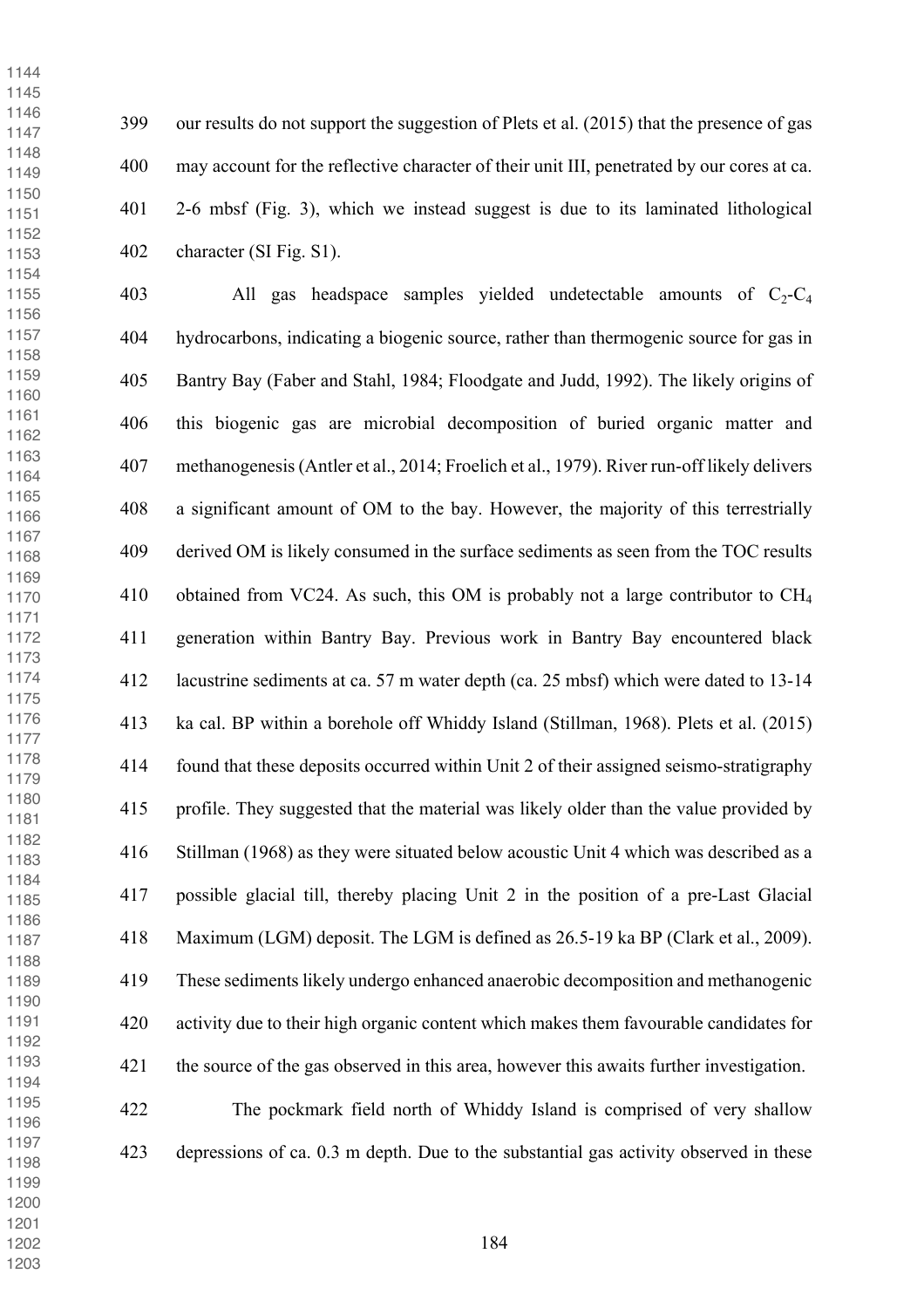424 sediments it is likely that biogenic  $CH<sub>4</sub>$  resulting from the decomposition of organic 425 material, possibly from ancient lacustrine deposits buried deep beneath the seafloor, 426 was the primary cause of pockmark formation. Although no active seepage from 427 pockmarks to the water column was observed in this study it is still possible that some 428 of them are actively venting. Wheeler (2002) determined that significant currents 429 regularly resuspend the seabed near Whiddy island. If the pockmarks were inactive, 430 this could suggest that they have been filled in by fresh sediment. However, recent 431 work suggests that inactive pockmarks can in fact be kept open by ocean currents 432 (Hammer et al., 2009; Pau et al., 2014). Many studies have proposed that accumulation 433 of large volumes of gas below the seafloor followed by periodic large expulsions is 434 the predominant cause of pockmark formations (Cole et al., 2000; Dondurur et al., 435 2011; Gay et al., 2007; Hovland et al., 2002; Hovland and Judd, 1988). As such, these 436 events likely reform the present features in Bantry Bay and potentially form new 437 features as well. Further bathymetric analysis of this site is required to determine the 438 precise layout of this field and the exact number of pockmarks within it, as well as 439 regular monitoring of this area to determine the level of gas seepage activity which 440 may represent a potential hazard to any planned economic activity in the bay.

441 A pockmark field in a similar setting has been described in Dunmanus Bay, 442 south of Bantry Bay (Szpak et al., 2015). These authors showed that the pockmarks 443 were associated with CH4 emissions and argued that the source of the gas was an 444 underlying Dunmanus Fault, via a venting mechanism involving seal failure-renewal 445 cycles. The CH<sub>4</sub> from Dunmanus contained only trace levels of  $C_2$ -C<sub>4</sub> hydrocarbons 446 and it was suggested that methanogenesis also contributed to the gas in this location. 447 The Bantry Bay pockmark field overlies the Owenberg River Fault, which runs along 448 the northwest of Whiddy Island. It is possible that venting in Bantry Bay is controlled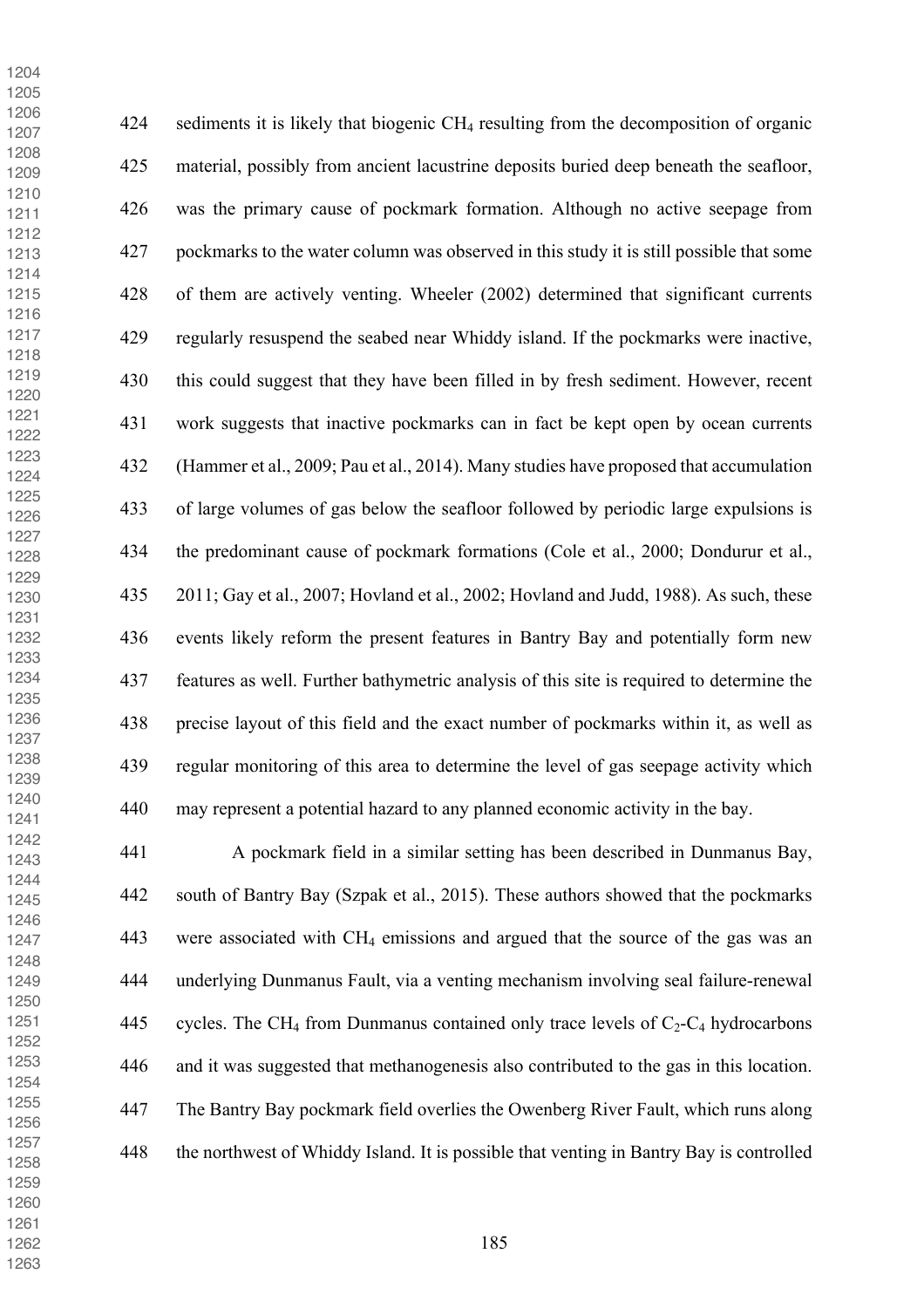449 by a similar bedrock faulting mechanism as proposed in Dunmanus. Both bays lie in 450 the South Munster Basin and are similar in their geology (Vermeulen et al., 2000). 451 However, a higher contribution of low molecular weight hydrocarbons would be 452 expected if this gas was predominantly thermogenic. Therefore, it is most likely that 453 the gas observed at both of these sites is a combination of thermogenic gas release 454 from underlying faults and biogenic gas produced by methanogenic communities 455 feeding on deeply buried organic material.

456 Both VC24 and VC27 yielded clear SMTZs, where CH<sub>4</sub> diffusing upwards 457 from depth first encounters  $SO_4^2$ - diffusing downwards from the ocean, which reflect 458 the depth of maximal anaerobic oxidation (Antler et al., 2014; Lin et al., 2016; 459 Valentine, 2002). The decreasing trend of  $SO_4^2$  in VC25 suggests complete depletion 460 coinciding with a SMTZ at ca. 10 mbsf. The sub-bottom profile suggests that there is 461 no significant gas penetration into this core whereas there is gas penetration observed 462 in the core location of VC24. This is consistent with the significantly lower  $CH<sub>4</sub>$ 463 concentrations within the VC25 samples. Analysis of sediments from the deeper 464 SMTZ in VC25 would likely yield similar CH4 concentrations to that of VC24 and 465 VC27. Thus the three cores are indicative of variable rates of upward penetration of 466 gas-rich fluids towards the seafloor.

467 These SMTZs suggest that microbial communities are consuming CH4 rising 468 from depth as well as  $SO_4^2$ - diffusing downward from the seafloor above. This 469 signature represents the metabolic pathways of microorganisms involved in the AOM, 470 namely ANME and SRB. At present, it appears that the activity of these microbial 471 communities aids in preventing the release of CH4 to the water column and potentially 472 the atmosphere on a regular basis, reducing the potential impact of this powerful 473 greenhouse gas on global climate. However, as previously mentioned, the pockmark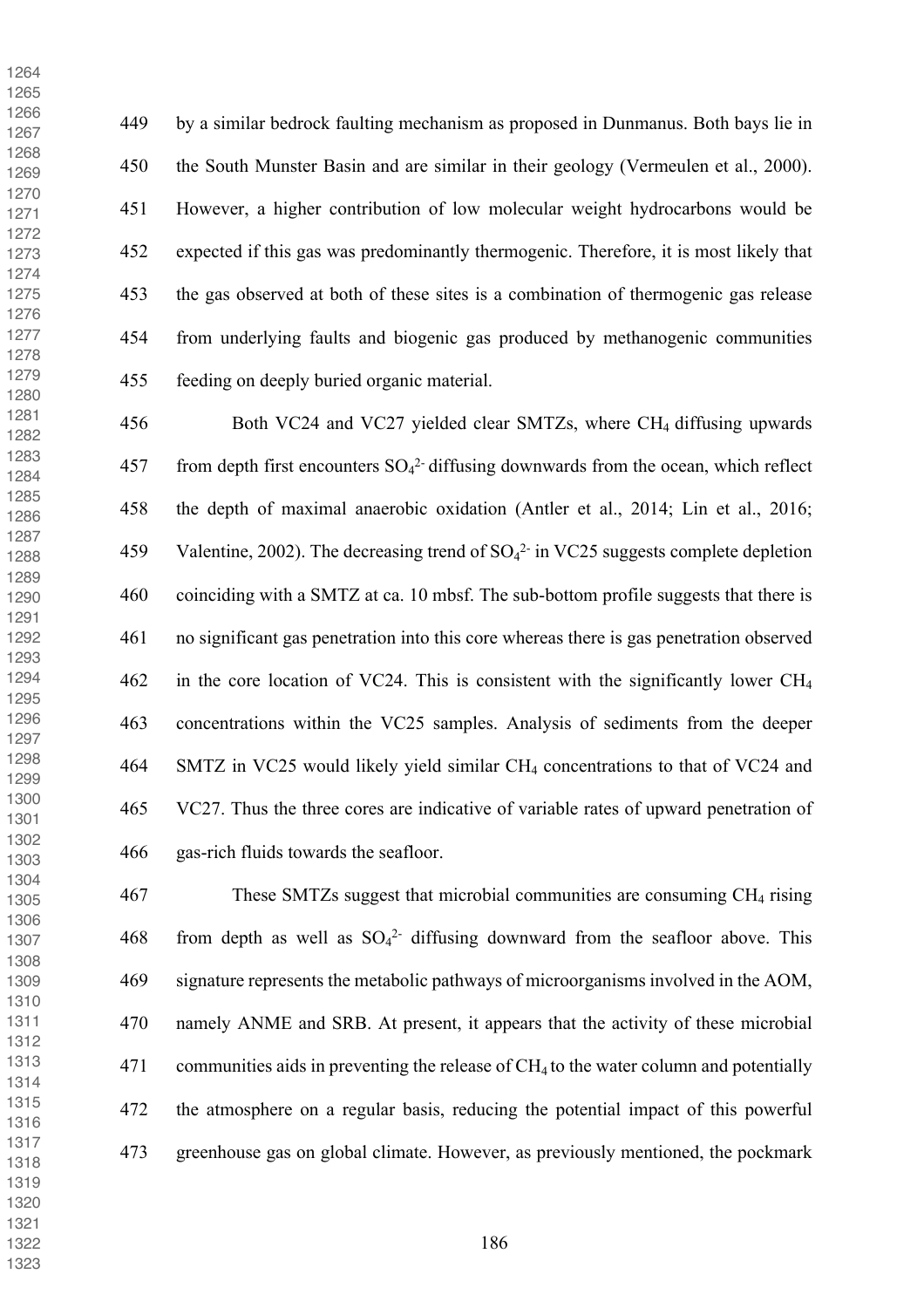474 features are indicative of possible recurring episodic expulsions of gas from these 475 sediments and as such the overall CH<sub>4</sub> flux from this site is poorly constrained. This 476 is a scenario which is observed in shallow marine seepage environments around the 477 world. It is important for these unique environments to be monitored so that their 478 potential contribution to climate change can be better understood.

479 PLFA biomarker results provide further evidence of this ongoing microbial 480 activity. High levels of MUFAs and low levels of PUFAs are an indication of the 481 dominant contribution of bacterial communities to sediment biomass (Rajendran et al., 482 1995, 1992; Taylor and Parkes, 1983; Volkman et al., 1980). Bacteria appear to 483 dominate the microbial ecology in all three vibrocores in this study. Abundances of 484 PUFAs are increased in the surface sediments of VC24, however MUFA abundances 485 are still higher. Interestingly, at 0.8 and 3.9 mbsf in VC24, contributions of MUFAs 486 and PUFAs are similar although MUFAs remain dominant. Comparison of MUFAs  $487 \quad (\leq C_{19})$  with total brFAs provides an insight to the aerobic/anaerobic conditions in the 488 sediment. Values less than 1 indicate an anaerobic environment whereas values greater 489 than 1 are representative of aerobic conditions (Rajendran et al., 1992). Only the 490 shallower sediments of VC24 (1.12 and 1.08 for 0.03 and 0.27 mbsf respectively) are 491 classified as aerobic using this approach, therefore the overall conditions observed 492 here are anaerobic.

493 Mid-chain brFAs in marine sediments are often produced by SRB and are used 494 as chemotaxonomic markers for these microorganisms (Dowling et al., 1986; Li et al., 495 2007).  $iC_{15:0}$ ,  $aiC_{15:0}$ ,  $iC_{16:0}$ ,  $iC_{17:0}$ , and  $aiC_{17:0}$  are all reported biomarkers for the *Desulfovibrio* species of SRB (Dowling et al., 1986; Findlay et al., 1990; Li et al., 497 2007; Rajendran et al., 1995; Taylor and Parkes, 1983). These compounds were 498 present throughout all three vibrocores taken in Bantry Bay, suggesting a significant

 

- 
-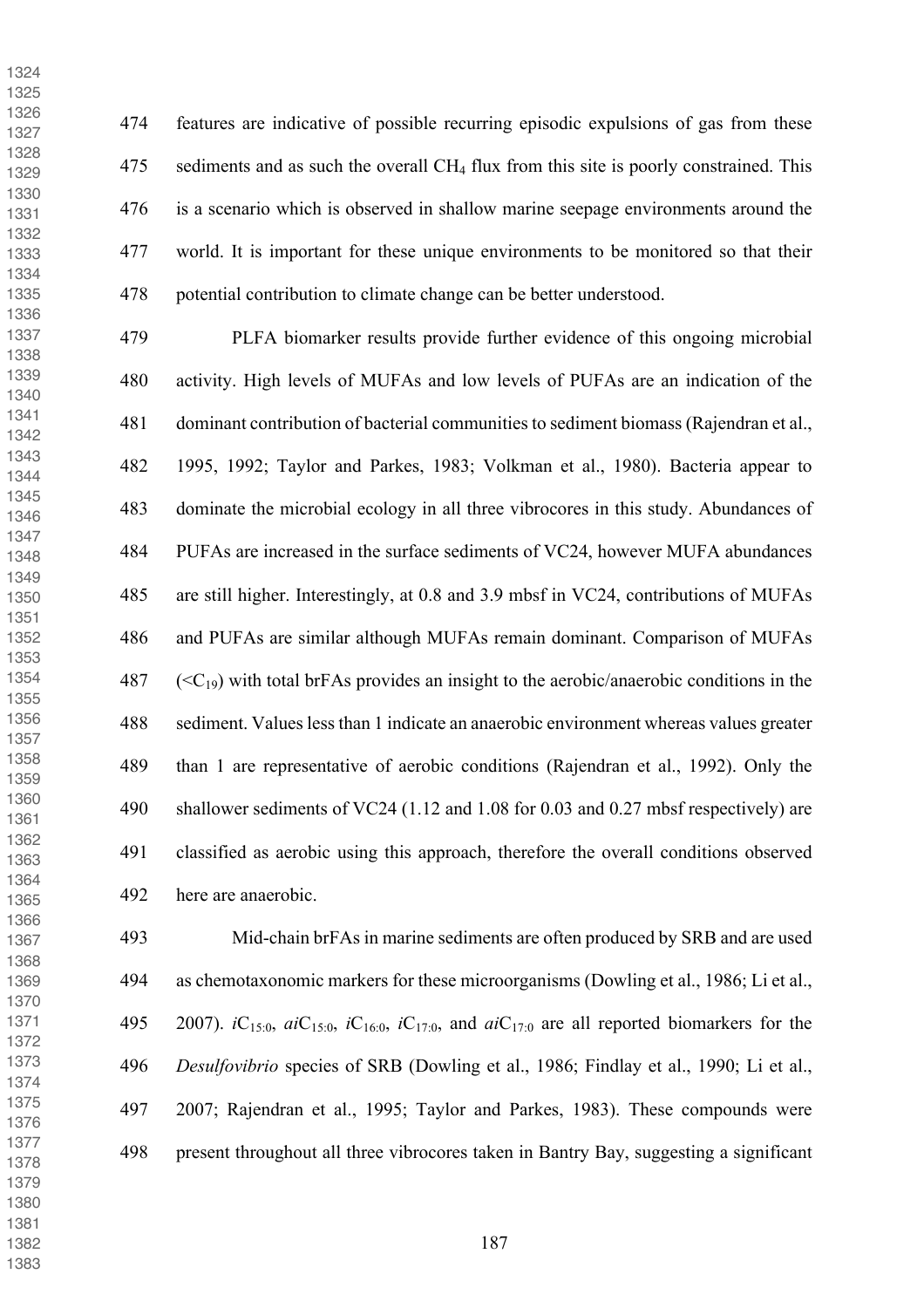| 1385                 |     |                                                                                                                          |
|----------------------|-----|--------------------------------------------------------------------------------------------------------------------------|
| 1386<br>1387         | 499 | contribution of SRB to the microbial ecosystem here. SRB tend to display a higher                                        |
| 1388<br>1389         | 500 | ratio of $iC_{15:0}$ to $aiC_{15:0}$ in their PLFA profiles (Dowling et al., 1986). Applying this                        |
| 1390<br>1391<br>1392 | 501 | ratio to the Bantry Bay sediments resulted in substantially higher values observed in                                    |
| 1393<br>1394         | 502 | VC24 than VC25 or VC27, both of which had similar values. This suggests that SRB                                         |
| 1395<br>1396         | 503 | are substantially higher contributors to the microbial community of VC24. Elvert et al                                   |
| 1397<br>1398         | 504 | determined that $C_{16:1\omega5}$ , $C_{17:1\omega6}$ , and $cyc_{17:0\omega5,6}$ were specific membrane fatty acids for |
| 1399<br>1400         | 505 | SRB of the <i>Desulfosarcinia/Desulfococcus</i> group which were involved in AOM                                         |
| 1401<br>1402         | 506 | (Elvert et al., 2003). $C_{16:1\omega5}$ was identified in four samples from the Bantry Bay                              |
| 1403<br>1404         | 507 | vibrocores; VC24 0.03 mbsf, VC24 0.27 mbsf, VC27 1.93 mbsf, and VC27 2.96 mbsf.                                          |
| 1405<br>1406<br>1407 | 508 | Isotope ratio analysis provided a depleted $\delta^{13}$ C value of -46.1% for this compound at                          |
| 1408<br>1409         | 509 | 0.27 mbsf in VC24, compared with those obtained from more ubiquitous bacterial                                           |
| 1410<br>1411         | 510 | PLFAs; $16:1\omega$ 7 and $16:0$ at -31.0‰ and -27.7‰ respectively. While lipid abundances                               |
| 1412<br>1413         | 511 | are low, these depleted values still indicate the possible incorporation of CH <sub>4</sub> derived                      |
| 1414<br>1415         | 512 | C into the membranes of these SRB providing evidence of their involvement in AOM                                         |
| 1416<br>1417         | 513 | at this site.                                                                                                            |
| 1418<br>1419<br>1420 | 514 | Archaeal biomarkers are present at all depths in all three vibrocores taken in                                           |
| 1421<br>1422         | 515 | Bantry Bay. Archaea involved in AOM typically belong to three major anaerobic                                            |
| 1423<br>1424         | 516 | methanotroph (ANME) consortia (Caldwell et al., 2008). It is generally assumed that                                      |
| 1425<br>1426         | 517 | ANMEs oxidize and assimilate CH <sub>4</sub> , following which CH <sub>4</sub> -derived C is consumed by                 |
| 1427<br>1428         | 518 | the SRB as $CO2$ or a partially oxidized intermediate completing the syntrophic reaction                                 |
| 1429<br>1430         | 519 | (Alperin and Hoehler, 2009). It has been suggested that $C_{20}$ isoprenoids derived from                                |
| 1431<br>1432<br>1433 | 520 | archaeal ether lipids may be specific biomarkers for ANME-2 archaea whilst $C_{40}$                                      |
| 1434<br>1435         | 521 | isoprenoids may be specific for the ANME-1 type (Blumenberg et al., 2004; Brocks                                         |
| 1436<br>1437         | 522 | and Pearson, 2005). The presence of these compounds within the gas-rich sediments                                        |
| 1438<br>1439         | 523 | in Bantry Bay further suggests the involvement of AOM mediated by ANME and SRB                                           |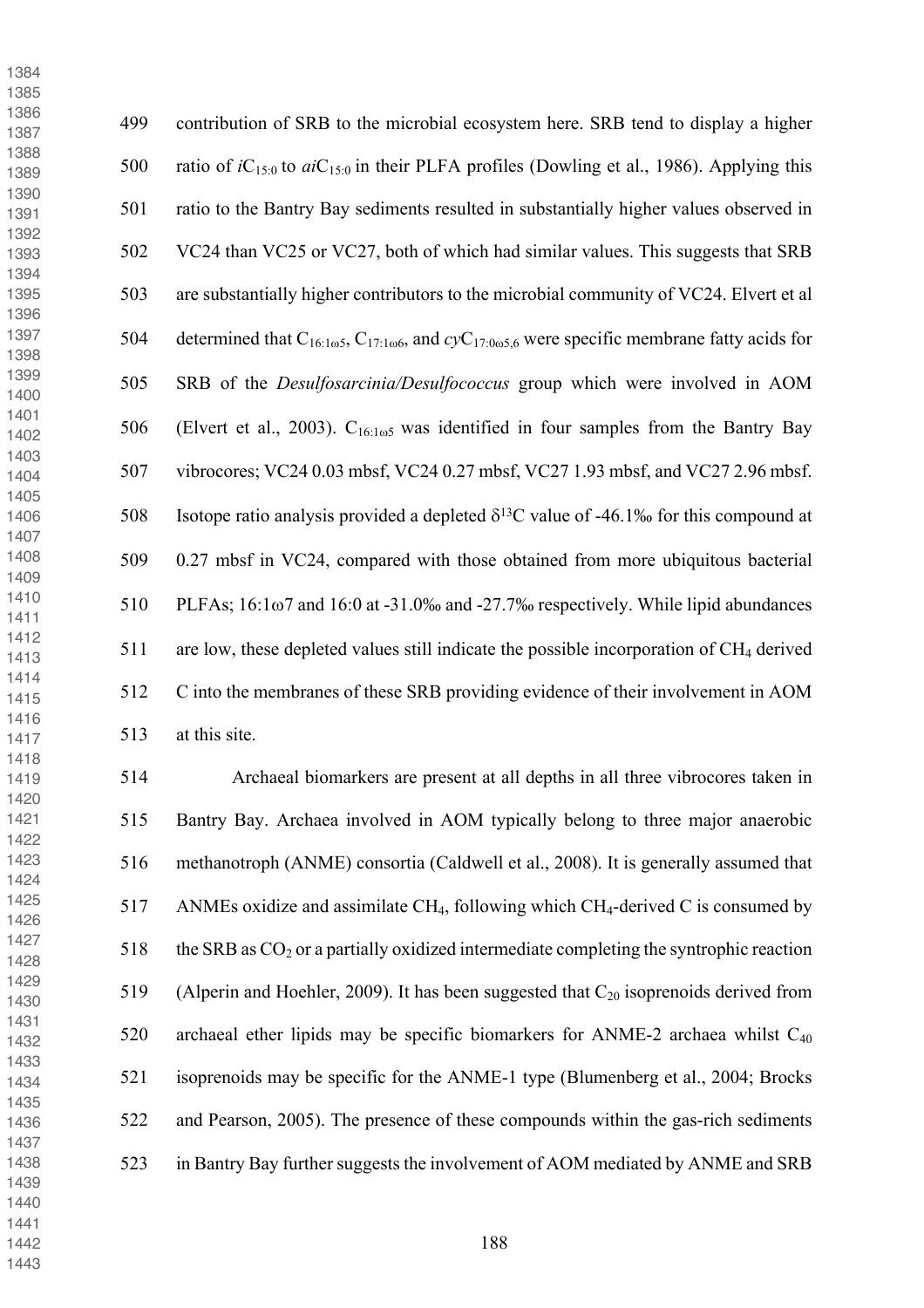524 in limiting gas release at this site. More detailed biogeochemical analysis of these 525 sediments could shed more light on the composition of this particular microbial 526 community with isotopic analysis determining their contribution to AOM. Due to the 527 importance of understanding the microbial community structure at shallow gas 528 seepage sites like Bantry Bay, a more detailed phylogenetic study of this site is 529 recommended.

- **6. Conclusions**
- 

533 The upward migration of gas-rich fluids through the sediment column appears 534 to be widespread in upper Bantry Bay, as inferred from chimney-like acoustic zones 535 on sub-bottom profiles and confirmed by shallow SMTZs within sediment cores. 536 Shallow SMTZs are observed both within and outwith a newly identified pockmark 537 field, suggesting that diffuse pore fluid upwelling over wide areas is only locally 538 accompanied by focused flow within conduits. Methanogenesis is taking place within 539 organic-rich Quaternary sediments deposited across the upper Bay prior to and since 540 the last deglaciation. The presence of pockmarks off Whiddy Island may be explained 541 by enhanced gas flux from the underlying Owenberg River Fault and methanogenesis 542 of organic-rich lacustrine sediments pre-dating the LGM that are preserved in bedrock 543 basins.

544 Fluid flow affects not only the physical nature of the sea-floor in the bay but 545 also the microbial ecosystem. The gas is CH4 with a predominantly biogenic signature. 546 As CH4 flows upwards from its origin it provides a substrate for certain 547 microorganisms to thrive in the shallower sediments above. Archaea, possibly ANMEs, are present in these shallower sediments as are SRB. The CH<sub>4</sub> is steadily

- 
- 
-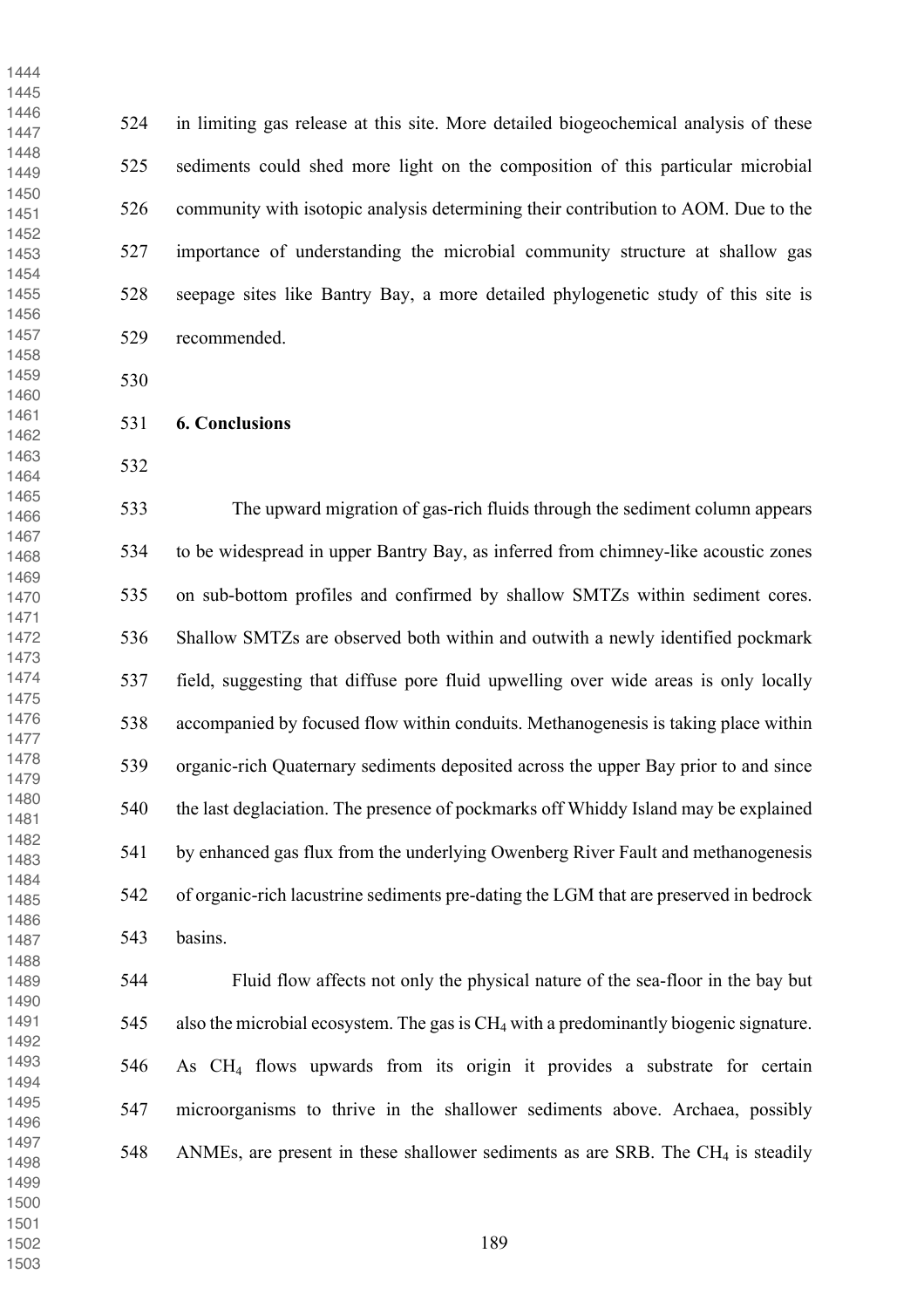549 depleted before it reaches the seafloor and  $SO_4^2$  concentrations also become depleted 550 in the opposite direction providing a well-defined SMTZ. This is likely due to AOM 551 carried out by these two groups of microorganisms in a syntrophic relationship, 552 however further work is needed to confirm this pathway. This study suggests that 553 AOM in Bantry Bay is important in limiting CH<sub>4</sub> emissions from the seafloor 554 preventing the potential climatic implications of a release of this powerful greenhouse 555 gas to the atmosphere. Similar conditions have been observed in a pockmark field in 556 Dunmanus Bay, to the east of Bantry Bay (Szpak et al. (2015)) and on the Malin Shelf 557 off the north coast of Ireland (Szpak et al. (2012). This indicates that marine CH<sub>4</sub> 558 production may be common around the island of Ireland.

559 Global estimates of the contribution of CH4 from marine seepage sites are 560 highly uncertain (Römer et al., 2014). Release of  $CH<sub>4</sub>$  to the atmosphere has been 561 observed in Arctic regions, areas particularly vulnerable to climate change, and these 562 releases have been attributed to rising temperatures (Shakhova et al., 2010; Westbrook 563 et al., 2009). As CH<sub>4</sub> is a potent greenhouse gas, these releases serve only to increase 564 rates of global climate change. AOM and the microbial consortia involved are 565 important factors in the global methane cycle (Gauthier et al., 2015). For these reasons 566 further study of these sites and their microbial ecology should be prioritised.

#### **Acknowledgements**

570 The authors would like to thank the INFOMAR program, joint programme 571 between the Geological Survey Ireland and the Marine Institute funded by DCCAE. 572 We also thank the captain and crew of the R.V. *Celtic Explorer* during the 573 GATEWAYS II campaign (CE14003), which was funded by a ship-time award to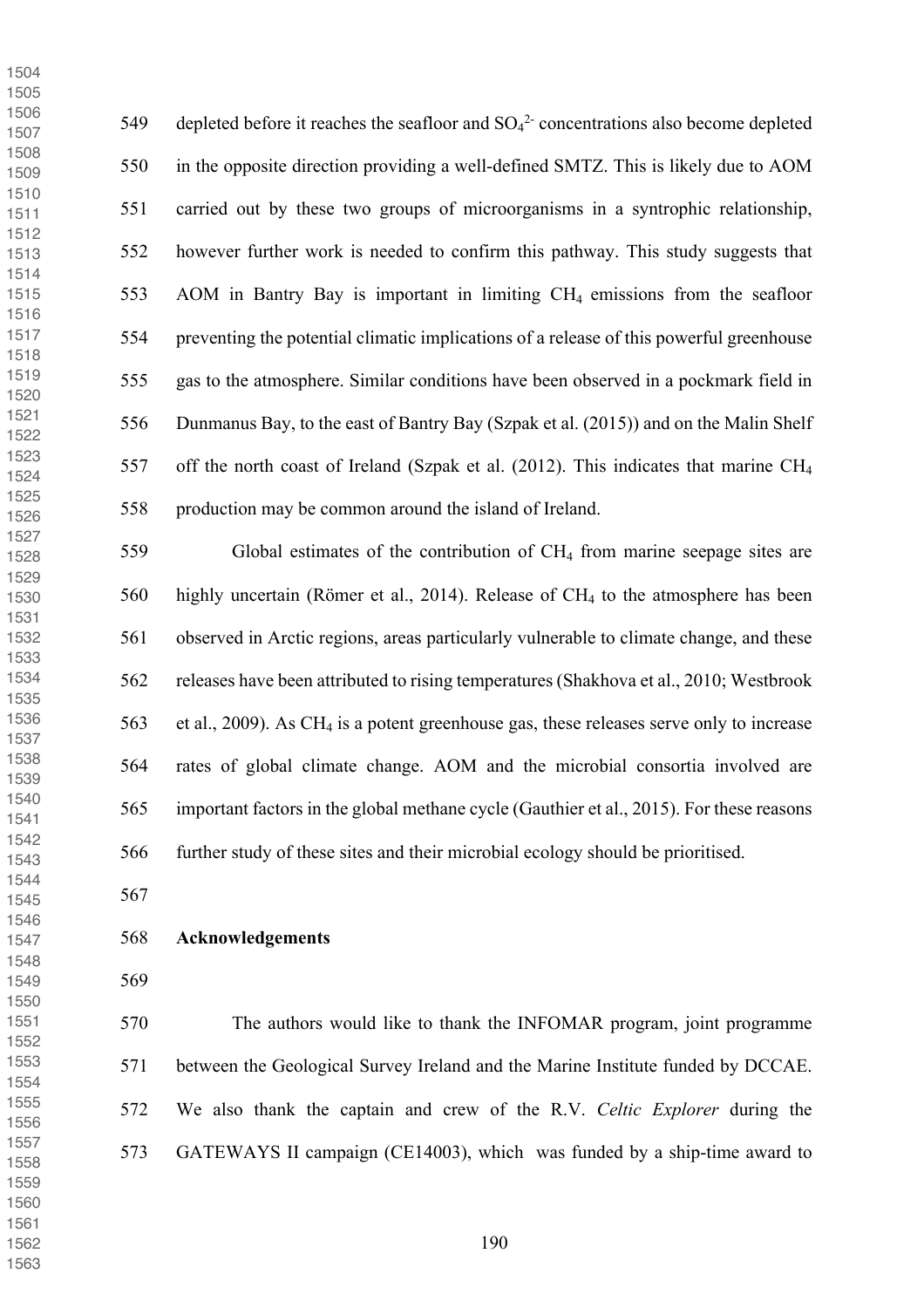| 1565         |     |                                                                                      |
|--------------|-----|--------------------------------------------------------------------------------------|
| 1566         | 574 | Stephen McCarron under the Sea Change strategy with the support of the Marine        |
| 1567         |     |                                                                                      |
| 1568         | 575 | Research Sub-programme of the Irish National Development Plan 2007-2013. We          |
| 1569         |     |                                                                                      |
| 1570         | 576 | would like to thank the Irish Research Council for supporting the work of those      |
| 1571         |     |                                                                                      |
| 1572<br>1573 | 577 | researchers based at Dublin City University. The participation of OGS in the         |
| 1574         |     |                                                                                      |
| 1575         | 578 | GATEWAYS II campaign was supported by Italian PNRA project IPY GLAMAR                |
| 1576         |     |                                                                                      |
| 1577         | 579 | (grant number 2009/ A2.15), and Daniel Praeg also acknowledges funding from the      |
| 1578         |     |                                                                                      |
| 1579         | 580 | European Union's Horizon 2020 research and innovation program under the Marie        |
| 1580         |     |                                                                                      |
| 1581         | 581 | Skłodowska-Curie grant agreement No 656821 (project SEAGAS, 2016-2020). Bulk         |
| 1582         |     |                                                                                      |
| 1583         | 582 | physical analyses of core samples was carried out at the Coastal and Marine Research |
| 1584         |     |                                                                                      |
| 1585<br>1586 | 583 | Centre (CMRC) at University College Cork (UCC). We also thank Dr. Bart van           |
| 1587         |     |                                                                                      |
| 1588         | 584 | Dongen and the anonymous reviewers whose input significantly improved this           |
| 1589         |     |                                                                                      |
| 1590         | 585 | manuscript.                                                                          |
| 1591         |     |                                                                                      |
| 1592         | 586 |                                                                                      |
| 1593         |     |                                                                                      |
| 1594         | 587 | <b>References</b>                                                                    |
| 1595         |     |                                                                                      |
| 1596         | 588 |                                                                                      |
| 1597<br>1598 |     |                                                                                      |
| 1599         | 589 | Abegg, F. & Anderson, A.L. 1997. The acoustic turbid layer in muddy sediments of     |
| 1600         |     |                                                                                      |
| 1601         | 590 | Eckernförde Bay, Western Baltic: methane concentration, saturation and bubble        |
| 1602         |     |                                                                                      |
| 1603         | 591 | characteristics. Marine Geology, 137, 137–147.                                       |
| 1604         |     |                                                                                      |
| 1605         | 592 | Acosta, J., Munoz, A., Herranz, P., Palomo, C., Ballesteros, M., Vaquero, M.,        |
| 1606         | 593 | Uchupi, E., 2001. Pockmarks in the Ibiza Channel and western end of the              |
| 1607<br>1608 |     |                                                                                      |
| 1609         | 594 | Balearic Promontory (western Mediterranean) revealed by multibeam mapping.           |
| 1610         |     |                                                                                      |
| 1611         | 595 | Geo-Marine Lett. 21, 123-130.                                                        |
| 1612         |     |                                                                                      |
| 1613         | 596 | Alain, K., Holler, T., Musat, F., Elvert, M., Treude, T., Krüger, M., 2006.          |
| 1614         |     |                                                                                      |
| 1615         | 597 | Microbiological investigation of methane- and hydrocarbon-discharging mud            |
| 1616         |     |                                                                                      |
| 1617         | 598 | volcanoes in the Carpathian Mountains, Romania. Environ. Microbiol. 8, 574–          |
| 1618<br>1619 |     |                                                                                      |
| 1620         |     |                                                                                      |
| 1621         |     |                                                                                      |
| 1622         |     | 191                                                                                  |
| 1623         |     |                                                                                      |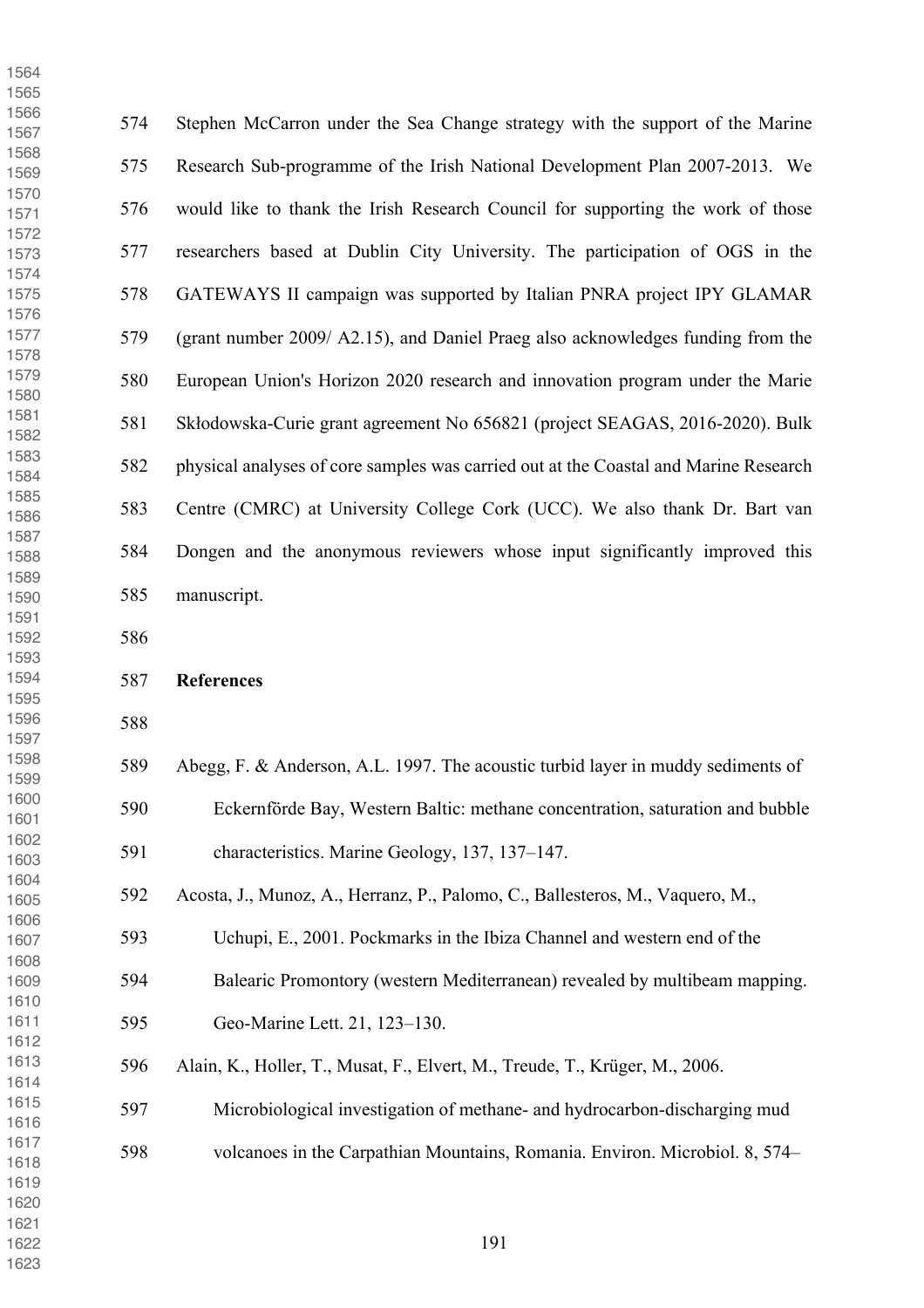| 1624         |     |                                                                                      |
|--------------|-----|--------------------------------------------------------------------------------------|
| 1625         |     |                                                                                      |
| 1626         | 599 | 90.                                                                                  |
| 1627         |     |                                                                                      |
| 1628         | 600 | Alperin, M.J., Hoehler, T.M., 2009. Anaerobic methane oxidation by                   |
| 1629         |     |                                                                                      |
| 1630         | 601 | archaea/sulfate-reducing bacteria aggregates: 2. Isotopic constraints. Am. J. Sci.   |
| 1631         |     |                                                                                      |
| 1632         |     |                                                                                      |
| 1633         | 602 | 309, 958-984.                                                                        |
| 1634         |     |                                                                                      |
| 1635         | 603 | Antler, G., Turchyn, A. V., Herut, B., Davies, A., Rennie, V.C.F., Sivan, O., 2014.  |
| 1636         |     |                                                                                      |
| 1637<br>1638 | 604 | Sulfur and oxygen isotope tracing of sulfate driven anaerobic methane                |
| 1639         |     |                                                                                      |
| 1640         | 605 | oxidation in estuarine sediments. Estuar. Coast. Shelf Sci. 142, 4-11.               |
| 1641         |     |                                                                                      |
| 1642         | 606 | Blumenberg, M., Seifert, R., Reitner, J., Pape, T., Michaelis, W., 2004. Membrane    |
| 1643         |     |                                                                                      |
| 1644         | 607 | lipid patterns typify distinct anaerobic methanotrophic consortia. Proc. Natl.       |
| 1645         |     |                                                                                      |
| 1646         | 608 | Acad. Sci. 101, 11111-11116.                                                         |
| 1647         |     |                                                                                      |
| 1648         | 609 | Boetius, A., Ravenschlag, K., Schubert, C.J., Rickert, D., Widdel, F., Gieseke, A.,  |
| 1649         |     |                                                                                      |
| 1650         | 610 | Amann, R., Jørgensen, B.B., Witte, U., Pfannkuche, O., 2000. A marine                |
| 1651         |     |                                                                                      |
| 1652         | 611 | microbial consortium apparently mediating anaerobic oxidation of methane.            |
| 1653         |     |                                                                                      |
| 1654         | 612 | Nature 407, 623-6.                                                                   |
| 1655         |     |                                                                                      |
| 1656         | 613 | Borges, A. V., Champenois, W., Gypens, N., Delille, B., Harlay, J., 2016. Massive    |
| 1657         |     |                                                                                      |
| 1658         | 614 | marine methane emissions from near-shore shallow coastal areas. Sci. Rep. 6,         |
| 1659         |     |                                                                                      |
| 1660         | 615 | 27908.                                                                               |
| 1661         |     |                                                                                      |
| 1662<br>1663 | 616 | Brocks, J.J., Pearson, A., 2005. Building the Biomarker Tree of Life. Rev. Mineral.  |
| 1664         |     |                                                                                      |
| 1665         | 617 | Geochemistry 59, 233-258.                                                            |
| 1666         |     |                                                                                      |
| 1667         | 618 | Caldwell, S.L., Laidler, J.R., Brewer, E.A., Eberly, J.O., Sandborgh, S.C., Colwell, |
| 1668         |     |                                                                                      |
| 1669         | 619 | F.S., 2008. Anaerobic Oxidation of Methane: Mechanisms, Bioenergetics, and           |
| 1670         |     |                                                                                      |
| 1671         | 620 | the Ecology of Associated Microorganisms. Environ. Sci. Technol. 42, 6791–           |
| 1672         |     |                                                                                      |
| 1673         | 621 | 6799.                                                                                |
| 1674         |     |                                                                                      |
| 1675         | 622 | Clark, P.U., Dyke, A.S., Shakun, J.D., Carlson, A.E., Clark, J., Wohlfarth, B.,      |
| 1676         |     |                                                                                      |
| 1677         | 623 | Mitrovica, J.X., Hostetler, S.W., McCabe, A.M., 2009. The Last Glacial               |
| 1678         |     |                                                                                      |
| 1679         |     |                                                                                      |
| 1680         |     |                                                                                      |
| 1681         |     |                                                                                      |
| 1682         |     | 192                                                                                  |
| 1683         |     |                                                                                      |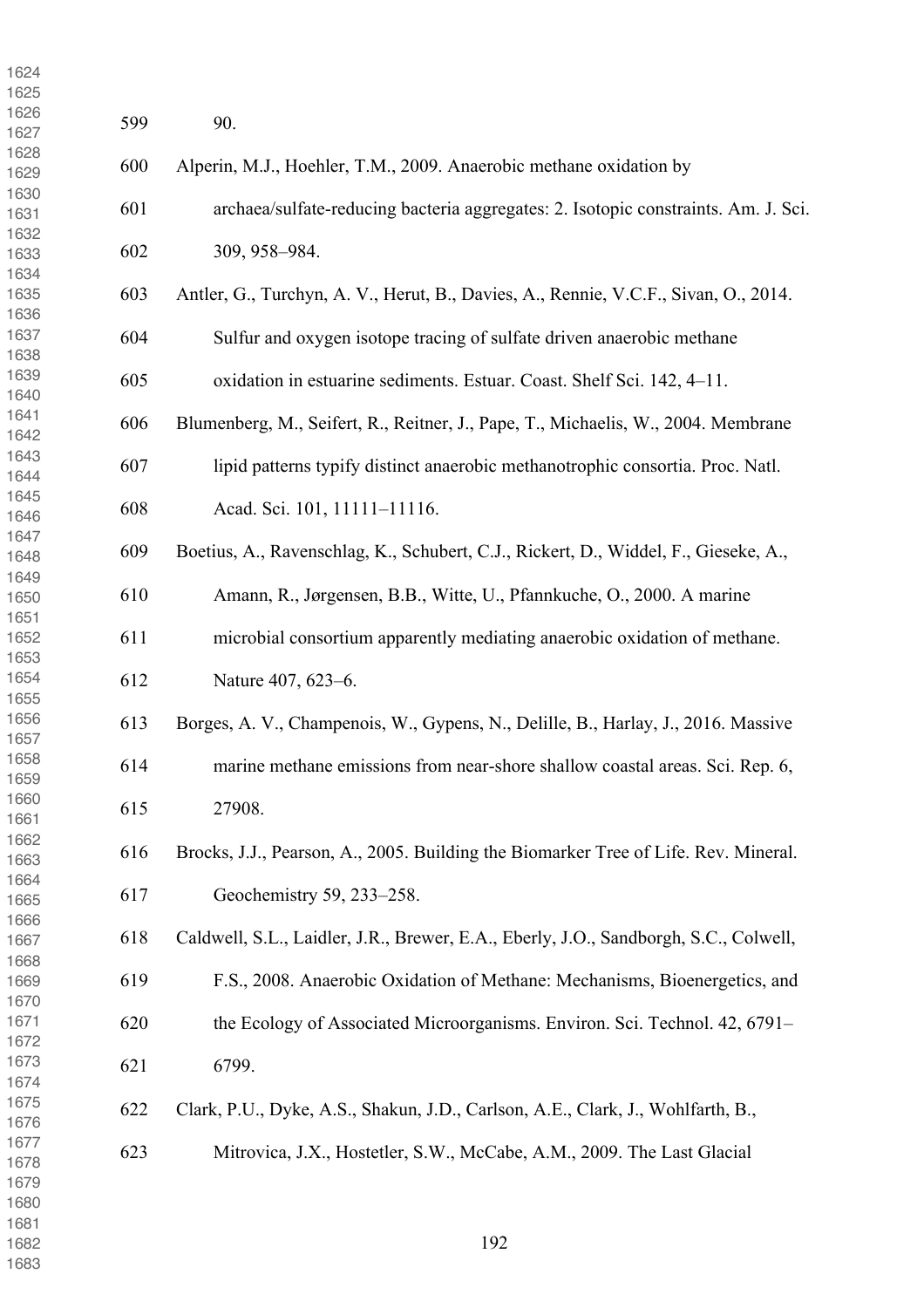| 1684         |     |                                                                                        |
|--------------|-----|----------------------------------------------------------------------------------------|
| 1685         |     |                                                                                        |
| 1686         | 624 | Maximum. Science (80). 325, 710 LP - 714.                                              |
| 1687         |     |                                                                                        |
| 1688<br>1689 | 625 | Cole, D., Stewart, S. a., Cartwright, J. a., 2000. Giant irregular pockmark craters in |
| 1690         |     |                                                                                        |
| 1691         | 626 | the Palaeogene of the Outer Moray Firth Basin, UK North Sea. Mar. Pet. Geol.           |
| 1692         |     |                                                                                        |
| 1693         | 627 | 17, 563-577.                                                                           |
| 1694         |     |                                                                                        |
| 1695         | 628 | Croker, P.F., Kozachenko, M., Wheeler, A.J., 2005. Gas-Related Seabed Structures       |
| 1696<br>1697 |     |                                                                                        |
| 1698         | 629 | in the Western Irish Sea (IRL-SEA6), SEA6 Technical Report                             |
| 1699         | 630 | Dondurur, D., Çifçi, G., Drahor, M.G., Coşkun, S., 2011. Acoustic evidence of          |
| 1700         |     |                                                                                        |
| 1701         | 631 | shallow gas accumulations and active pockmarks in the İzmir Gulf, Aegean sea.          |
| 1702         |     |                                                                                        |
| 1703         | 632 | Mar. Pet. Geol. 28, 1505-1516.                                                         |
| 1704<br>1705 |     |                                                                                        |
| 1706         | 633 | Dowling, N.J.E., Widdel, F., White, D.C., 1986. Phospholipid Ester-linked Fatty        |
| 1707         |     |                                                                                        |
| 1708         | 634 | Acid Biomarkers of Acetate-oxidizing Sulphate-reducers and Other Sulphide-             |
| 1709         |     |                                                                                        |
| 1710         | 635 | forming Bacteria. Microbiology 132, 1815–1825.                                         |
| 1711<br>1712 | 636 | Elvert, M., Boetius, A., Knittel, K., Jørgensen, B.B., 2003. Characterization of       |
| 1713         |     |                                                                                        |
| 1714         | 637 | Specific Membrane Fatty Acids as Chemotaxonomic Markers for Sulfate-                   |
| 1715         |     |                                                                                        |
| 1716         | 638 | Reducing Bacteria Involved in Anaerobic Oxidation of Methane. Geomicrobiol.            |
| 1717         |     |                                                                                        |
| 1718         | 639 | J. 20, 403-419.                                                                        |
| 1719<br>1720 |     |                                                                                        |
| 1721         | 640 | Etiope, G., Milkov, A., Derbyshire, E., 2008. Did geologic emissions of methane        |
| 1722         |     |                                                                                        |
| 1723         | 641 | play any role in Quaternary climate change? Glob. Planet. Change 61, 79–88.            |
| 1724         | 642 | Faber, E., Stahl, W., 1984. Geochemical surface exploration for hydrocarbons in        |
| 1725         |     |                                                                                        |
| 1726<br>1727 | 643 | North Sea. Am. Assoc. Pet. Geol. Bull. 68, 363–386.                                    |
| 1728         |     |                                                                                        |
| 1729         | 644 | Field, M.E., Jennings, A.E., 1987. Seafloor gas seeps triggered by a northern          |
| 1730         |     |                                                                                        |
| 1731         | 645 | California earthquake. Mar. Geol. 77, 39-51.                                           |
| 1732         |     |                                                                                        |
| 1733<br>1734 | 646 | Findlay, R.H., Trexler, M.B., Guckert, J.B., White, D.C., 1990. Laboratory study of    |
| 1735         |     |                                                                                        |
| 1736         | 647 | disturbance in marine sediments: response of a microbial community. Mar.               |
| 1737         |     |                                                                                        |
| 1738         | 648 | Ecol. Prog. Ser. Oldend. 62, 121-133.                                                  |
| 1739         |     |                                                                                        |
| 1740         |     |                                                                                        |
| 1741<br>1742 |     | 193                                                                                    |
| 1743         |     |                                                                                        |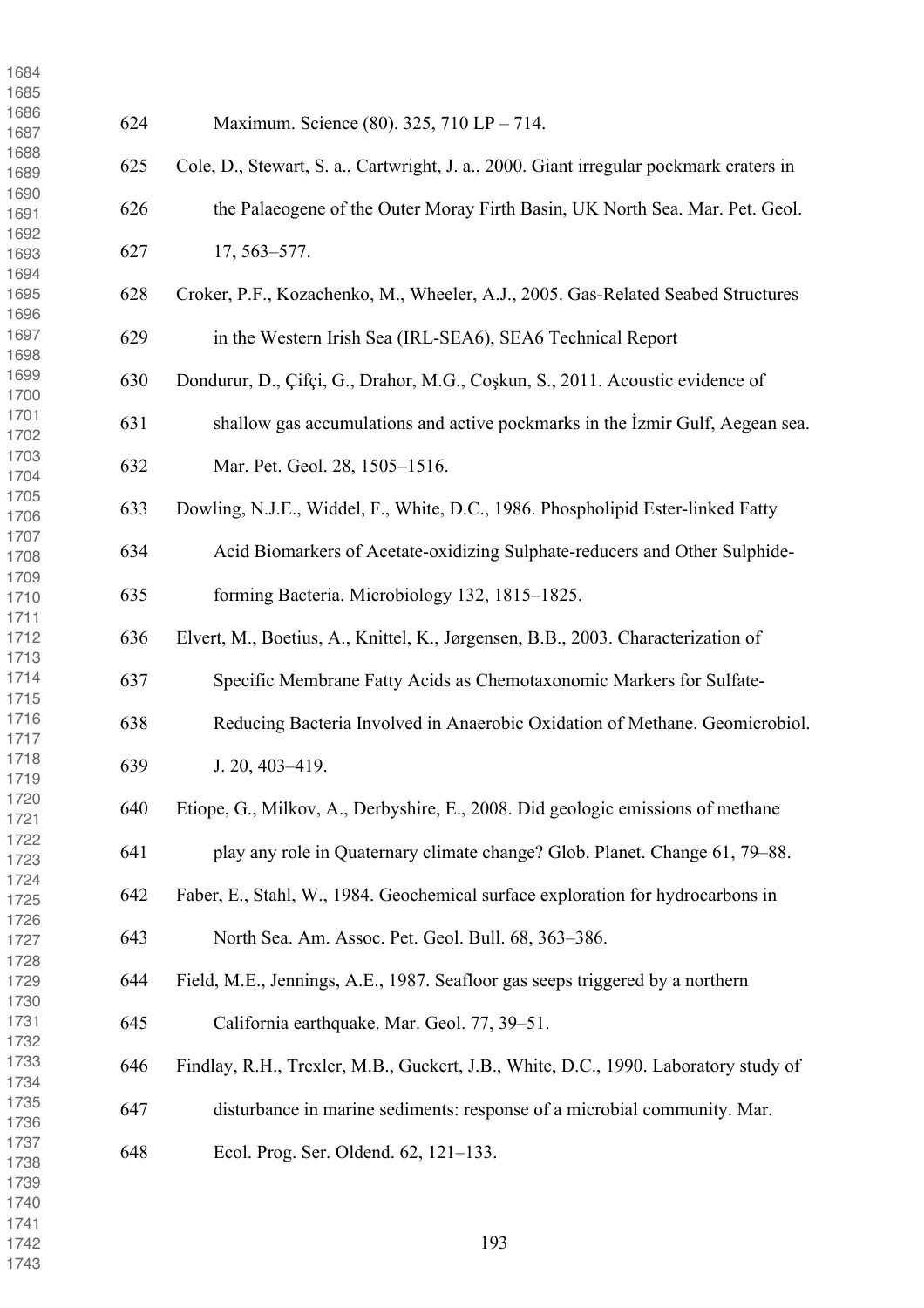| 1744         |     |                                                                                      |
|--------------|-----|--------------------------------------------------------------------------------------|
| 1745         |     |                                                                                      |
| 1746         | 649 | Floodgate, G.D., Judd, a. G., 1992. The origins of shallow gas. Cont. Shelf Res. 12, |
| 1747         |     |                                                                                      |
| 1748         | 650 | 1145-1156.                                                                           |
| 1749         |     |                                                                                      |
| 1750         | 651 | Froelich, P.N., Klinkhammer, G.P., Bender, M.L., Luedtke, N.A., Heath, G.R.,         |
| 1751         |     |                                                                                      |
| 1752         |     |                                                                                      |
| 1753         | 652 | Cullen, D., Dauphin, P., Hammond, D., Hartman, B., Maynard, V., 1979. Early          |
| 1754         |     |                                                                                      |
| 1755<br>1756 | 653 | oxidation of organic matter in pelagic sediments of the eastern equatorial           |
| 1757         |     |                                                                                      |
| 1758         | 654 | Atlantic: suboxic diagenesis. Geochim. Cosmochim. Acta 43, 1075-1090.                |
| 1759         |     |                                                                                      |
| 1760         | 655 | Gauthier, M., Bradley, R.L., Šimek, M., 2015. More evidence that anaerobic           |
| 1761         |     |                                                                                      |
| 1762         | 656 | oxidation of methane is prevalent in soils: Is it time to upgrade our                |
| 1763         |     |                                                                                      |
| 1764         | 657 | biogeochemical models? Soil Biol. Biochem. 80, 167-174.                              |
| 1765         |     |                                                                                      |
| 1766         | 658 | Gay, a., Lopez, M., Berndt, C., Séranne, M., 2007. Geological controls on focused    |
| 1767         |     |                                                                                      |
| 1768         | 659 | fluid flow associated with seafloor seeps in the Lower Congo Basin. Mar. Geol.       |
| 1769         |     |                                                                                      |
| 1770         | 660 | 244, 68-92.                                                                          |
| 1771         |     |                                                                                      |
| 1772         | 661 | Ge, L., Jiang, S.-Y., Blumenberg, M., Reitner, J., 2015. Lipid biomarkers and their  |
| 1773         |     |                                                                                      |
| 1774         | 662 | specific carbon isotopic compositions of cold seep carbonates from the South         |
| 1775<br>1776 |     |                                                                                      |
| 1777         | 663 | China Sea. Mar. Pet. Geol. 66, 501-510.                                              |
| 1778         |     |                                                                                      |
| 1779         | 664 | Hammer, Ø., Webb, K.E., Depreiter, D., 2009. Numerical simulation of upwelling       |
| 1780         |     |                                                                                      |
| 1781         | 665 | currents in pockmarks, and data from the Inner Oslofjord, Norway. Geo-Marine         |
| 1782         |     |                                                                                      |
| 1783         | 666 | Lett. 29, 269-275.                                                                   |
| 1784         |     |                                                                                      |
| 1785         | 667 | Hasiotis, T., Papatheodorou, G., Kastanos, N., Ferentinos, G., 1996. A pockmark      |
| 1786         |     |                                                                                      |
| 1787         | 668 | field in the Patras Gulf (Greece) and its activation during the 14/7/93 seismic      |
| 1788         |     |                                                                                      |
| 1789         | 669 | event. Mar. Geol. 130, 333-344.                                                      |
| 1790         |     |                                                                                      |
| 1791         | 670 | Hovland, M., 1989. The formation of pockmarks and their potential influence on       |
| 1792         |     |                                                                                      |
| 1793         | 671 | offshore construction. Q. J. Eng. Geol. Hydrogeol. 22, 131–138.                      |
| 1794<br>1795 |     |                                                                                      |
| 1796         | 672 | Hovland, M., 2013. Characteristics of Marine Methane Macroseeps. In: Aminzadeh,      |
| 1797         |     |                                                                                      |
| 1798         | 673 | F., Berge, T.B., Connolly, D.L. (Eds.), Hydrocarbon Seepage: From Source to          |
| 1799         |     |                                                                                      |
| 1800         |     |                                                                                      |
| 1801         |     |                                                                                      |
| 1802         |     | 194                                                                                  |
| 1803         |     |                                                                                      |
|              |     |                                                                                      |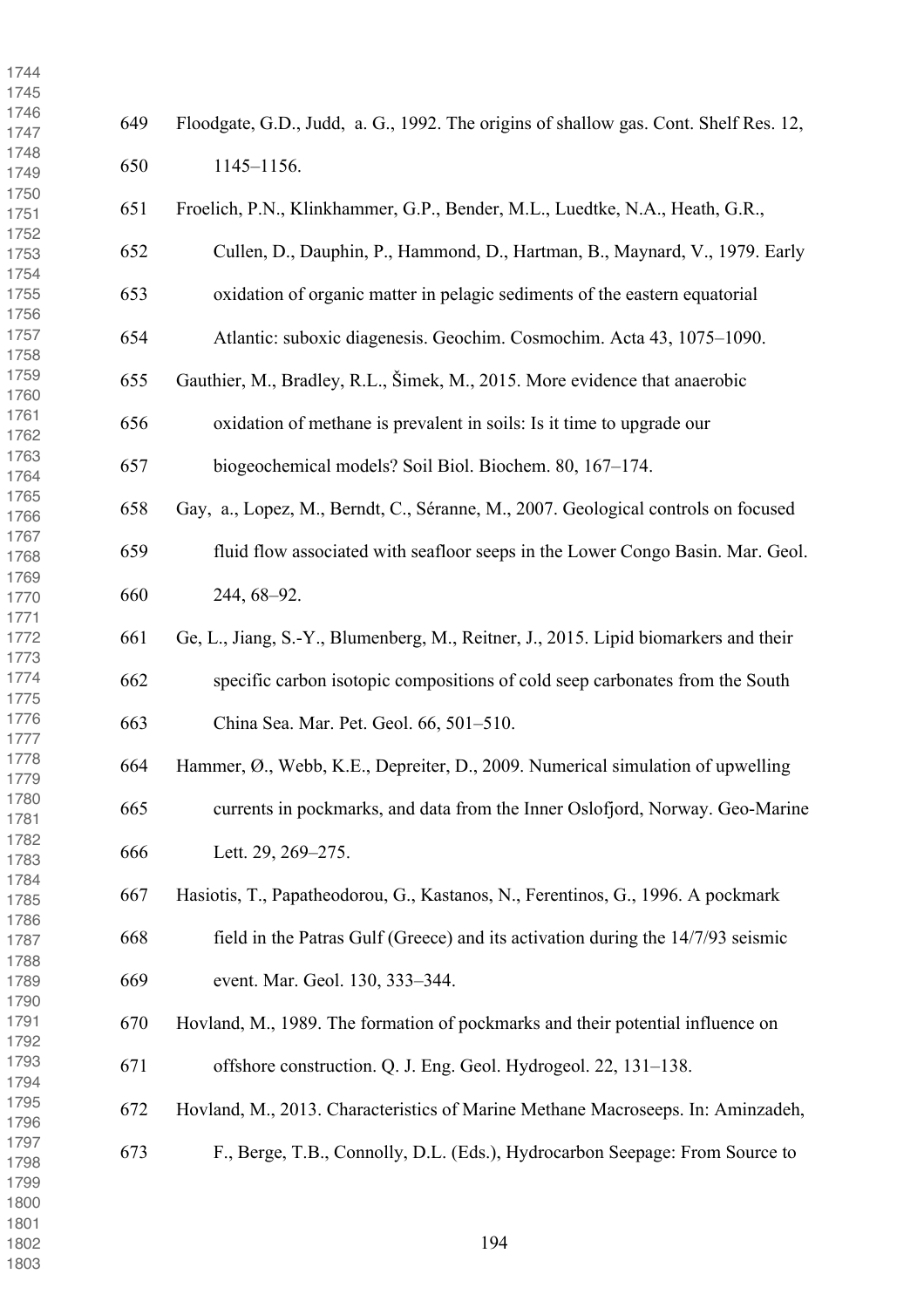| 1805         |     |                                                                                      |
|--------------|-----|--------------------------------------------------------------------------------------|
| 1806         | 674 | Surface. Society of Exploration Geophysicists (SEG), and American                    |
| 1807         |     |                                                                                      |
| 1808         | 675 | Association of Petroleum Geologists (AAPG), pp. 63–82.                               |
| 1809         |     |                                                                                      |
| 1810         | 676 | Hovland, M., Gardner, J. V., Judd, a. G., 2002. The significance of pockmarks to     |
| 1811         |     |                                                                                      |
| 1812         | 677 | understanding fluid flow processes and geohazards. Geofluids 2, 127–136.             |
| 1813<br>1814 |     |                                                                                      |
| 1815         | 678 | Hovland, M., Judd, A.G., 1988. Seabed pockmarks and seepages: impact on              |
| 1816         |     |                                                                                      |
| 1817         | 679 | geology, biology, and the marine environment. Graham and Trotman, London.            |
| 1818         |     |                                                                                      |
| 1819         | 680 | Janssen, F., Huettel, M., Witte, U., 2005. Pore-water advection and solute fluxes in |
| 1820         |     |                                                                                      |
| 1821         | 681 | permeable marine sediments (II): Benthic respiration at three sandy sites with       |
| 1822         |     |                                                                                      |
| 1823         | 682 | different permeabilities (German Bight, North Sea). Limnol. Oceanogr. 50,            |
| 1824         |     |                                                                                      |
| 1825         | 683 | 779-792.                                                                             |
| 1826         |     |                                                                                      |
| 1827         | 684 | Joye, S.B., Connell, T.L., Miller, L.G., Oremland, R.S., Jellison, R.S., 1999.       |
| 1828         |     |                                                                                      |
| 1829         | 685 | Oxidation of ammonia and methane in an alkaline, saline lake. Limnol.                |
| 1830<br>1831 |     |                                                                                      |
| 1832         | 686 | Oceanogr. 44, 178-188.                                                               |
| 1833         |     |                                                                                      |
| 1834         | 687 | Judd, A., Hovland, M., 2009. Seabed Fluid Flow - The Impact on Geology, Biology      |
| 1835         |     |                                                                                      |
| 1836         | 688 | and the Marine Environment. Cambridge University Press, Cambridge.                   |
| 1837         |     |                                                                                      |
| 1838         | 689 | King, L.H., MacLean, B., 1970. Pockmarks on the Scotian Shelf. Geol. Soc. Am.        |
| 1839         |     |                                                                                      |
| 1840         | 690 | Bull. 81, 3141-3148.                                                                 |
| 1841         |     |                                                                                      |
| 1842         | 691 | King, L.L., Pease, T.K., Wakeham, S.G., 1998. Archaea in Black Sea water column      |
| 1843         |     |                                                                                      |
| 1844         | 692 | particulate matter and sediments—evidence from ether lipid derivatives. Org.         |
| 1845         |     |                                                                                      |
| 1846<br>1847 | 693 | Geochem. 28, 677-688.                                                                |
| 1848         |     |                                                                                      |
| 1849         | 694 | Knittel, K., Boetius, A., 2009. Anaerobic Oxidation of Methane: Progress with an     |
| 1850         |     |                                                                                      |
| 1851         | 695 | Unknown Process. Annu. Rev. Microbiol. 63, 311–334.                                  |
| 1852         |     |                                                                                      |
| 1853         | 696 | Li, Y., Peacock, a, White, D., Geyer, R., Zhang, C., 2007. Spatial patterns of       |
| 1854         |     |                                                                                      |
| 1855         | 697 | bacterial signature biomarkers in marine sediments of the Gulf of Mexico.            |
| 1856         |     |                                                                                      |
| 1857         | 698 | Chem. Geol. 238, 168-179.                                                            |
| 1858         |     |                                                                                      |
| 1859         |     |                                                                                      |
| 1860         |     |                                                                                      |
| 1861         |     |                                                                                      |
| 1862<br>1863 |     | 195                                                                                  |
|              |     |                                                                                      |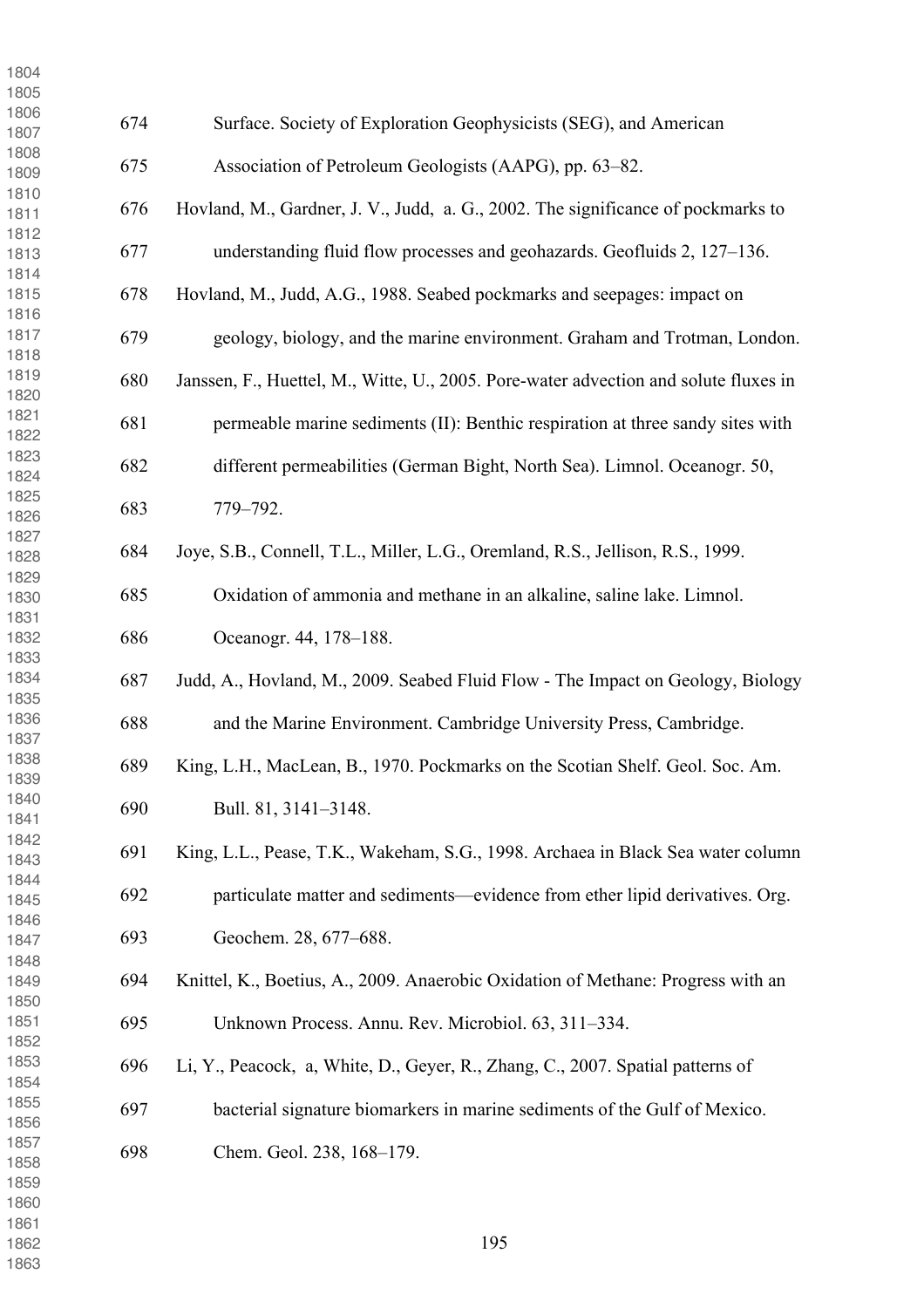| 1865         |     |                                                                                     |
|--------------|-----|-------------------------------------------------------------------------------------|
| 1866<br>1867 | 699 | Lin, Q., Wang, J., Algeo, T.J., Sun, F., Lin, R., 2016. Enhanced framboidal pyrite  |
| 1868         |     |                                                                                     |
| 1869         | 700 | formation related to anaerobic oxidation of methane in the sulfate-methane          |
| 1870         |     |                                                                                     |
| 1871         | 701 | transition zone of the northern South China Sea. Mar. Geol. 379, 100-108.           |
| 1872         |     |                                                                                     |
| 1873         | 702 | Locat, J., Lee, H.J., 2002. Submarine landslides: advances and challenges. Can.     |
| 1874         |     |                                                                                     |
| 1875         | 703 | Geotech. J. 39, 193-212.                                                            |
| 1876         |     |                                                                                     |
| 1877         | 704 | Navarrete, A., Peacock, A., Macnaughton, S., Urmeneta, J., Mas-Castellà, J., White, |
| 1878         |     |                                                                                     |
| 1879<br>1880 | 705 | D., Guerrero, R., 2000. Physiological Status and Community Composition of           |
| 1881         |     |                                                                                     |
| 1882         | 706 | Microbial Mats of the Ebro Delta, Spain, by Signature Lipid Biomarkers.             |
| 1883         |     |                                                                                     |
| 1884         | 707 | Microb. Ecol. 39, 92-99.                                                            |
| 1885         |     |                                                                                     |
| 1886         | 708 | Nichols, P.D., Guckert, J.B., White, D.C., 1986. Determination of monosaturated     |
| 1887         |     |                                                                                     |
| 1888         | 709 | fatty acid double-bond position and geometry for microbial monocultures and         |
| 1889         | 710 | complex consortia by capillary GC-MS of their dimethyl disulphide adducts. J.       |
| 1890<br>1891 |     |                                                                                     |
| 1892         | 711 | Microbiol. Methods 5, 49–55.                                                        |
| 1893         |     |                                                                                     |
| 1894         | 712 | Niemann, H., Elvert, M., 2008. Diagnostic lipid biomarker and stable carbon isotope |
| 1895         |     |                                                                                     |
| 1896         | 713 | signatures of microbial communities mediating the anaerobic oxidation of            |
| 1897         |     |                                                                                     |
| 1898         | 714 | methane with sulphate. Org. Geochem. 39, 1668-1677.                                 |
| 1899         |     |                                                                                     |
| 1900<br>1901 | 715 | O'Reilly, S.S., Hryniewicz, K., Little, C.T.S., Monteys, X., Szpak, M.T., Murphy,   |
| 1902         |     |                                                                                     |
| 1903         | 716 | B.T., Jordan, S.F., Allen, C.C.R., Kelleher, B.P., 2014. Shallow water methane-     |
| 1904         |     |                                                                                     |
| 1905         | 717 | derived authigenic carbonate mounds at the Codling Fault Zone, western Irish        |
| 1906         |     |                                                                                     |
| 1907         | 718 | Sea. Mar. Geol. 357, 139-150.                                                       |
| 1908<br>1909 | 719 | Pancost, R.D., Sinninghe Damste, J.S., de Lint, S., van der Maarel, M.J.E.C.,       |
| 1910         |     |                                                                                     |
| 1911         | 720 | Gottschal, J.C., 2000. Biomarker Evidence for Widespread Anaerobic Methane          |
| 1912         |     |                                                                                     |
| 1913         | 721 | Oxidation in Mediterranean Sediments by a Consortium of Methanogenic                |
| 1914         |     |                                                                                     |
| 1915         | 722 | Archaea and Bacteria. Appl. Environ. Microbiol. 66, 1126–1132.                      |
| 1916         |     |                                                                                     |
| 1917         | 723 | Pau, M., Gisler, G., Hammer, Ø., 2014. Experimental investigation of the            |
| 1918<br>1919 |     |                                                                                     |
| 1920         |     |                                                                                     |
| 1921         |     |                                                                                     |
| 1922         |     | 196                                                                                 |
| 1923         |     |                                                                                     |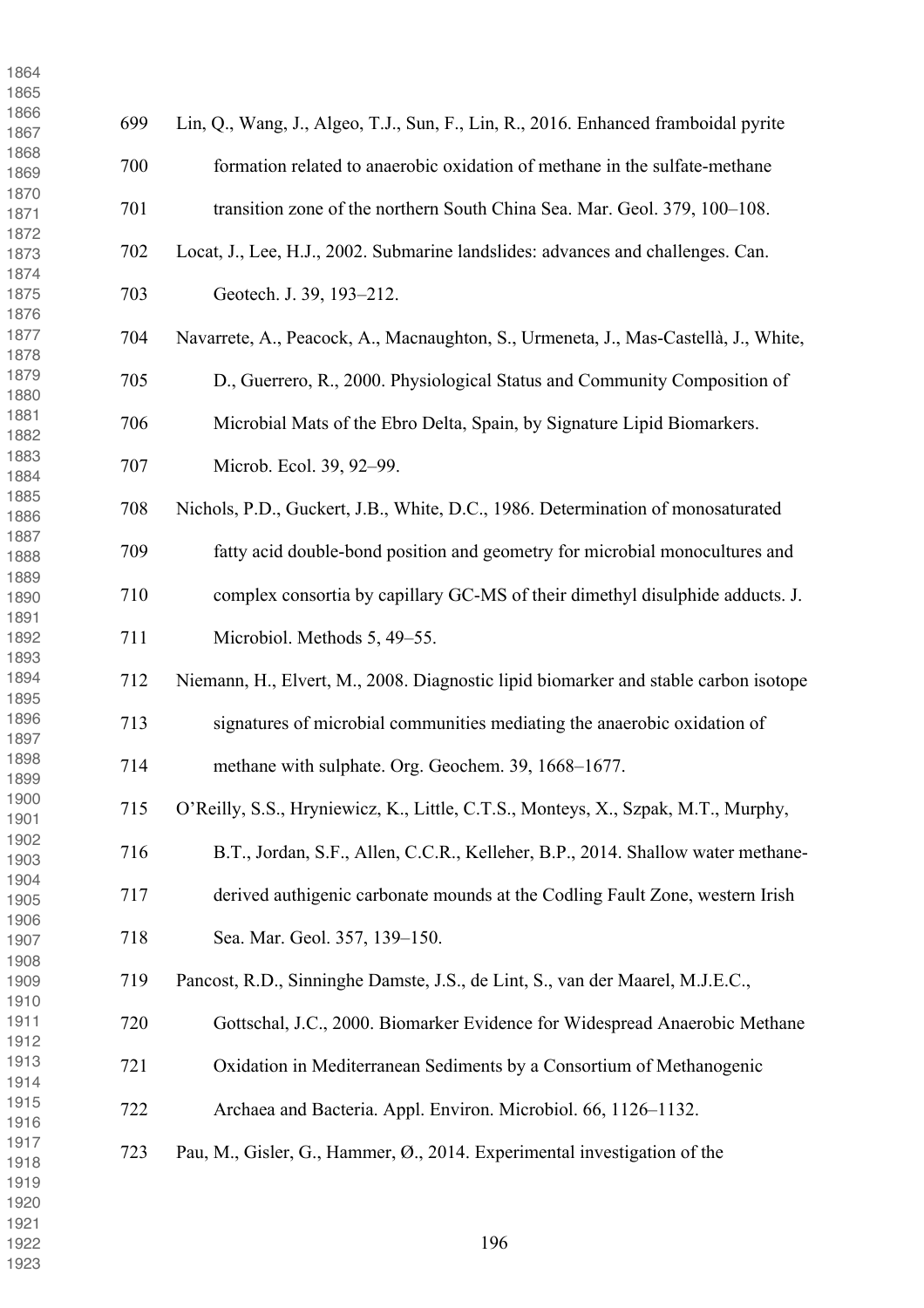| 1924         |     |                                                                                       |
|--------------|-----|---------------------------------------------------------------------------------------|
| 1925         |     |                                                                                       |
| 1926         | 724 | hydrodynamics in pockmarks using particle tracking velocimetry. Geo-Marine            |
| 1927         |     |                                                                                       |
| 1928         | 725 | Lett. 34, 11–19.                                                                      |
| 1929         |     |                                                                                       |
| 1930         | 726 | Pinkart, H.C., Devereux, R., Chapman, P.J., 1998. Rapid separation of microbial       |
| 1931         |     |                                                                                       |
| 1932         |     |                                                                                       |
| 1933         | 727 | lipids using solid phase extraction columns. J. Microbiol. Methods 34, 9–15.          |
| 1934         |     |                                                                                       |
| 1935         | 728 | Plets, R.M.K., Callard, S.L., Cooper, J.A.G., Long, A.J., Quinn, R.J., Belknap, D.F., |
| 1936         |     |                                                                                       |
| 1937<br>1938 | 729 | Edwards, R.J., Jackson, D.W.T., Kelley, J.T., Long, D., Milne, G.A., Monteys,         |
| 1939         |     |                                                                                       |
| 1940         | 730 | X., 2015. Late Quaternary evolution and sea-level history of a glaciated marine       |
| 1941         |     |                                                                                       |
| 1942         | 731 | embayment, Bantry Bay, SW Ireland. Mar. Geol. 369, 251-272.                           |
| 1943         |     |                                                                                       |
| 1944         | 732 | Rajendran, N., Matsuda, O., Imamura, N., Urushigawa, Y., 1992. Variation in           |
| 1945         |     |                                                                                       |
| 1946         | 733 | Microbial Biomass and Community Structure in Sediments of Eutrophic Bays              |
| 1947         |     |                                                                                       |
| 1948         | 734 | as Determined by Phospholipid Ester-Linked Fatty Acids. Appl. Envir.                  |
| 1949         |     |                                                                                       |
| 1950         | 735 | Microbiol. 58, 562–571.                                                               |
| 1951         |     |                                                                                       |
| 1952         | 736 | Rajendran, N., Matsuda, O., Imamura, N., Urushigawa, Y., 1995. Microbial              |
| 1953         |     |                                                                                       |
| 1954         | 737 | community structure analysis of euxinic sediments using phospholipid fatty            |
| 1955         |     |                                                                                       |
| 1956         | 738 | acid biomarkers. J. Oceanogr. 51, 21-38.                                              |
| 1957         |     |                                                                                       |
| 1958<br>1959 | 739 | Reeburgh, W.S., 2007. Oceanic Methane Biogeochemistry. Chem. Rev. 107, 486-           |
| 1960         |     |                                                                                       |
| 1961         | 740 | 513.                                                                                  |
| 1962         |     |                                                                                       |
| 1963         | 741 | Ringelberg, D.B., Sutton, S., White, D.C., 1997. Biomass, bioactivity and             |
| 1964         |     |                                                                                       |
| 1965         | 742 | biodiversity: microbial ecology of the deep subsurface: analysis of ester-linked      |
| 1966         |     |                                                                                       |
| 1967         | 743 | phospholipid fatty acids. FEMS Microbiol. Rev. 20, 371–377.                           |
| 1968         |     |                                                                                       |
| 1969         | 744 | Römer, M., Torres, M., Kasten, S., Kuhn, G., Graham, A.G.C., Mau, S., Little,         |
| 1970         |     |                                                                                       |
| 1971         | 745 | C.T.S., Linse, K., Pape, T., Geprägs, P., Fischer, D., Wintersteller, P., Marcon,     |
| 1972         |     |                                                                                       |
| 1973         | 746 | Y., Rethemeyer, J., Bohrmann, G., 2014. First evidence of widespread active           |
| 1974         |     |                                                                                       |
| 1975         | 747 | methane seepage in the Southern Ocean, off the sub-Antarctic island of South          |
| 1976<br>1977 |     |                                                                                       |
| 1978         | 748 | Georgia. Earth Planet. Sci. Lett. 403, 166-177.                                       |
| 1979         |     |                                                                                       |
| 1980         |     |                                                                                       |
| 1981         |     |                                                                                       |
| 1982         |     | 197                                                                                   |
| 1983         |     |                                                                                       |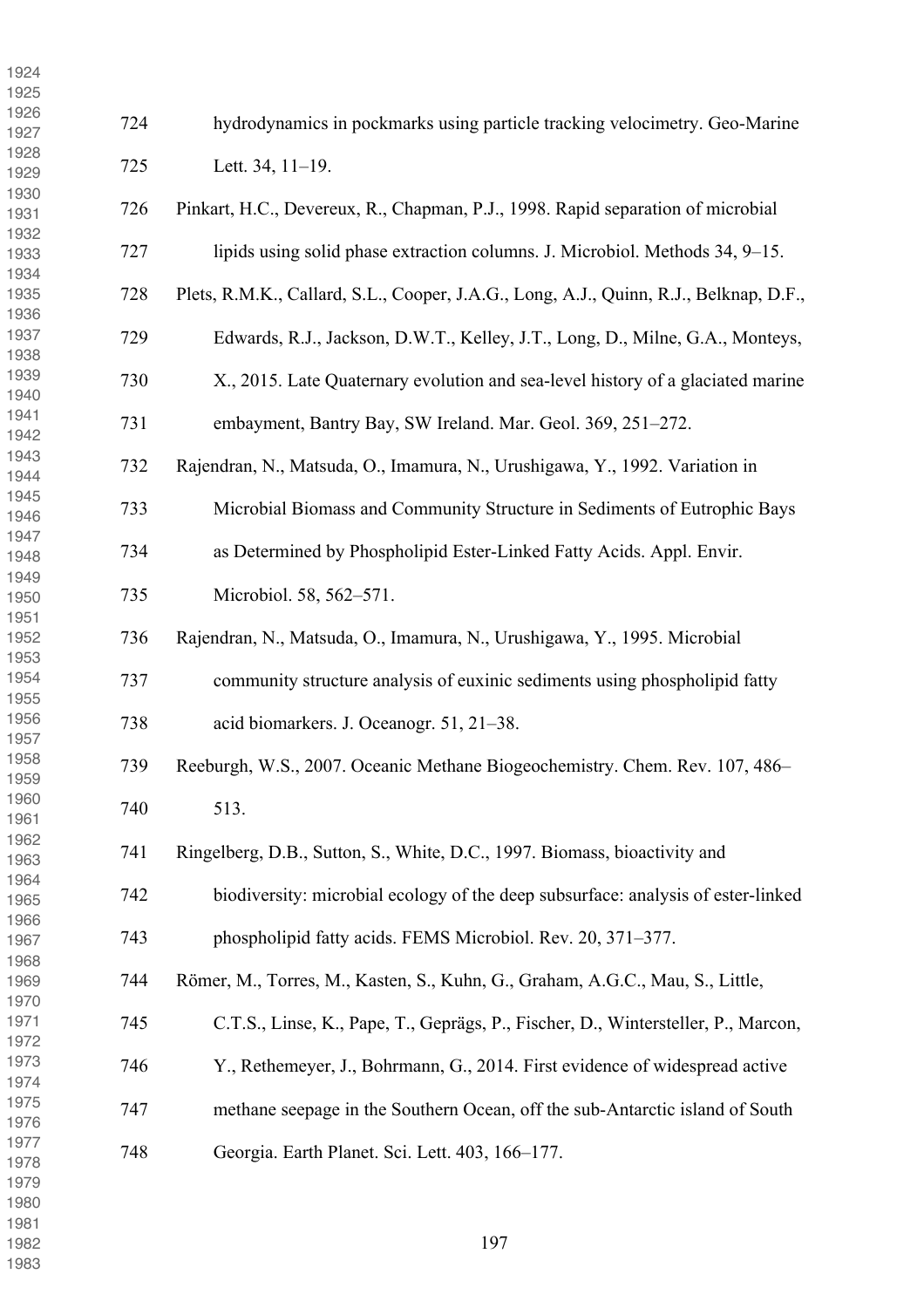| 1984         |     |                                                                                     |
|--------------|-----|-------------------------------------------------------------------------------------|
| 1985         |     |                                                                                     |
| 1986         | 749 | Ruff, S.E., Kuhfuss, H., Wegener, G., Lott, C., Ramette, A., Wiedling, J., Knittel, |
| 1987         |     |                                                                                     |
| 1988         | 750 | K., Weber, M., 2016. Methane Seep in Shallow-Water Permeable Sediment               |
| 1989         |     |                                                                                     |
| 1990<br>1991 | 751 | Harbors High Diversity of Anaerobic Methanotrophic Communities, Elba, Italy         |
| 1992         |     |                                                                                     |
| 1993         | 752 | . Front. Microbiol. .                                                               |
| 1994         |     |                                                                                     |
| 1995         | 753 | Schouten, S., Hopmans, E.C., Sinninghe Damsté, J.S., 2013. The organic              |
| 1996         |     |                                                                                     |
| 1997         | 754 | geochemistry of glycerol dialkyl glycerol tetraether lipids: A review. Org.         |
| 1998         |     |                                                                                     |
| 1999         | 755 | Geochem. 54, 19-61.                                                                 |
| 2000         |     |                                                                                     |
| 2001         | 756 | Shakhova, N., Semiletov, I., Salyuk, A., Yusupov, V., Kosmach, D., Gustafsson, O.,  |
| 2002         |     |                                                                                     |
| 2003         | 757 | 2010. Extensive methane venting to the atmosphere from sediments of the East        |
| 2004<br>2005 |     |                                                                                     |
| 2006         | 758 | Siberian Arctic Shelf. Science 327, 1246-50.                                        |
| 2007         |     |                                                                                     |
| 2008         | 759 | Skarke, A., Ruppel, C., Kodis, M., Brothers, D., Lobecker, E., 2014. Widespread     |
| 2009         |     |                                                                                     |
| 2010         | 760 | methane leakage from the sea floor on the northern US Atlantic margin. Nat.         |
| 2011         |     |                                                                                     |
| 2012         | 761 | Geosci 7, 657-661.                                                                  |
| 2013         |     |                                                                                     |
| 2014         | 762 | Soter, S., 1999. Macroscopic seismic anomalies and submarine pockmarks in the       |
| 2015         |     |                                                                                     |
| 2016<br>2017 | 763 | Corinth–Patras rift, Greece. Tectonophysics 308, 275–290.                           |
| 2018         |     |                                                                                     |
| 2019         | 764 | Stillman, C.J., 1968. The Post Glacial Change in Sea Level in Southwestern Ireland: |
| 2020         |     |                                                                                     |
| 2021         | 765 | New Evidence from Fresh-water Deposits on the Floor of Bantry Bay, The              |
| 2022         | 766 | scientific proceedings of the Royal Dublin Society. Royal Dublin Society.           |
| 2023         |     |                                                                                     |
| 2024         | 767 | Szpak, M.T., Monteys, X., O'Reilly, S., Simpson, A.J., Garcia, X., Evans, R.L.,     |
| 2025         |     |                                                                                     |
| 2026<br>2027 | 768 | Allen, C.C.R., McNally, D.J., Courtier-Murias, D., Kelleher, B.P., 2012.            |
| 2028         |     |                                                                                     |
| 2029         | 769 | Geophysical and geochemical survey of a large marine pockmark on the Malin          |
| 2030         |     |                                                                                     |
| 2031         | 770 | Shelf, Ireland. Geochemistry, Geophys. Geosystems 13.                               |
| 2032         |     |                                                                                     |
| 2033         | 771 | Szpak, M.T., Monteys, X., O'Reilly, S.S., Lilley, M.K.S., Scott, G.A., Hart, K.M.,  |
| 2034         |     |                                                                                     |
| 2035         | 772 | McCarron, S.G., Kelleher, B.P., 2015. Occurrence, characteristics and               |
| 2036         |     |                                                                                     |
| 2037         | 773 | formation mechanisms of methane generated micro-pockmarks in Dunmanus               |
| 2038<br>2039 |     |                                                                                     |
| 2040         |     |                                                                                     |
| 2041         |     |                                                                                     |
| 2042         |     | 198                                                                                 |
| 2043         |     |                                                                                     |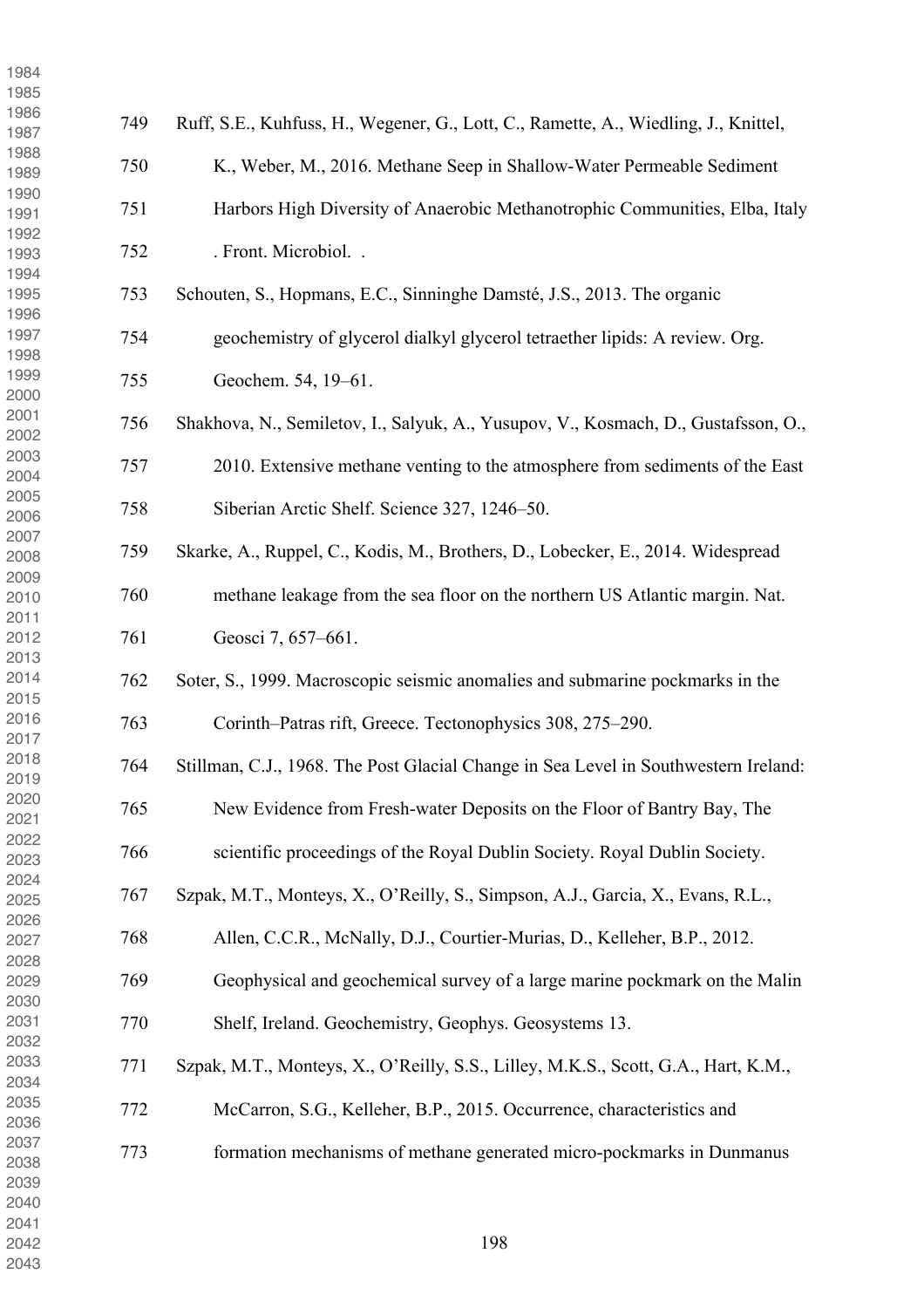| 2045         |     |                                                                                     |
|--------------|-----|-------------------------------------------------------------------------------------|
| 2046         | 774 | Bay, Ireland. Cont. Shelf Res. 103, 45–59.                                          |
| 2047         |     |                                                                                     |
| 2048<br>2049 | 775 | Taylor, J., Parkes, R.J., 1983. The Cellular Fatty Acids of the Sulphate-reducing   |
| 2050         |     |                                                                                     |
| 2051         | 776 | Bacteria, Desulfobacter sp., Desulfobulbus sp. and Desulfovibrio desulfuricans.     |
| 2052         |     |                                                                                     |
| 2053         | 777 | Microbiology 129, 3303-3309.                                                        |
| 2054         |     |                                                                                     |
| 2055         | 778 | Trent, J.D., Kagawa, H.K., Paavola, C.D., McMillan, R.A., Howard, J., Jahnke, L.,   |
| 2056         |     |                                                                                     |
| 2057         | 779 | Lavin, C., Embaye, T., Henze, C.E., 2003. Intracellular localization of a group     |
| 2058         |     |                                                                                     |
| 2059<br>2060 | 780 | II chaperonin indicates a membrane-related function. Proc. Natl. Acad. Sci. U.      |
| 2061         |     |                                                                                     |
| 2062         | 781 | S. A. 100, 15589-15594.                                                             |
| 2063         |     |                                                                                     |
| 2064         | 782 | Valentine, D.L., 2002. Biogeochemistry and microbial ecology of methane oxidation   |
| 2065         | 783 | in anoxic environments: a review. Antonie Van Leeuwenhoek 81, 271–282.              |
| 2066         |     |                                                                                     |
| 2067         | 784 | Valentine, D.L., Reeburgh, W.S., 2000. New perspectives on anaerobic methane        |
| 2068<br>2069 |     |                                                                                     |
| 2070         | 785 | oxidation. Environ. Microbiol. 2, 477-484.                                          |
| 2071         |     |                                                                                     |
| 2072         | 786 | van Dongen, B.E., Roberts, A.P., Schouten, S., Jiang, W.-T., Florindo, F., Pancost, |
| 2073         |     |                                                                                     |
| 2074         | 787 | R.D., 2007. Formation of iron sulfide nodules during anaerobic oxidation of         |
| 2075         |     |                                                                                     |
| 2076         | 788 | methane. Geochim. Cosmochim. Acta 71, 5155-5167.                                    |
| 2077<br>2078 |     |                                                                                     |
| 2079         | 789 | Verardo, D.J., Froelich, P.N., McIntyre, A., 1990. Determination of organic carbon  |
| 2080         |     |                                                                                     |
| 2081         | 790 | and nitrogen in marine sediments using the Carlo Erba NA-1500 analyzer. Deep        |
| 2082         |     |                                                                                     |
| 2083         | 791 | Sea Res. Part A. Oceanogr. Res. Pap. 37, 157–165.                                   |
| 2084         | 792 | Vermeulen, N.J., Shannon, P.M., Masson, F., Landes, M., 2000. Wide-angle seismic    |
| 2085         |     |                                                                                     |
| 2086<br>2087 | 793 | control on the development of the Munster Basin, SW Ireland. Geol. Soc.             |
| 2088         |     |                                                                                     |
| 2089         | 794 | London, Spec. Publ. 180, 223-237.                                                   |
| 2090         |     |                                                                                     |
| 2091         | 795 | Volkman, J.K., Johns, R.B., Gillan, F.T., Perry, G.J., Bavor, H.J., 1980. Microbial |
| 2092         |     |                                                                                     |
| 2093         | 796 | lipids of an intertidal sediment—I. Fatty acids and hydrocarbons. Geochim.          |
| 2094         |     |                                                                                     |
| 2095         | 797 | Cosmochim. Acta 44, 1133-1143.                                                      |
| 2096<br>2097 |     |                                                                                     |
| 2098         | 798 | Wakeham, S.G., Lewis, C.M., Hopmans, E.C., Schouten, S., Sinninghe Damsté, J.S.,    |
| 2099         |     |                                                                                     |
| 2100         |     |                                                                                     |
| 2101         |     |                                                                                     |
| 2102         |     | 199                                                                                 |
| 2103         |     |                                                                                     |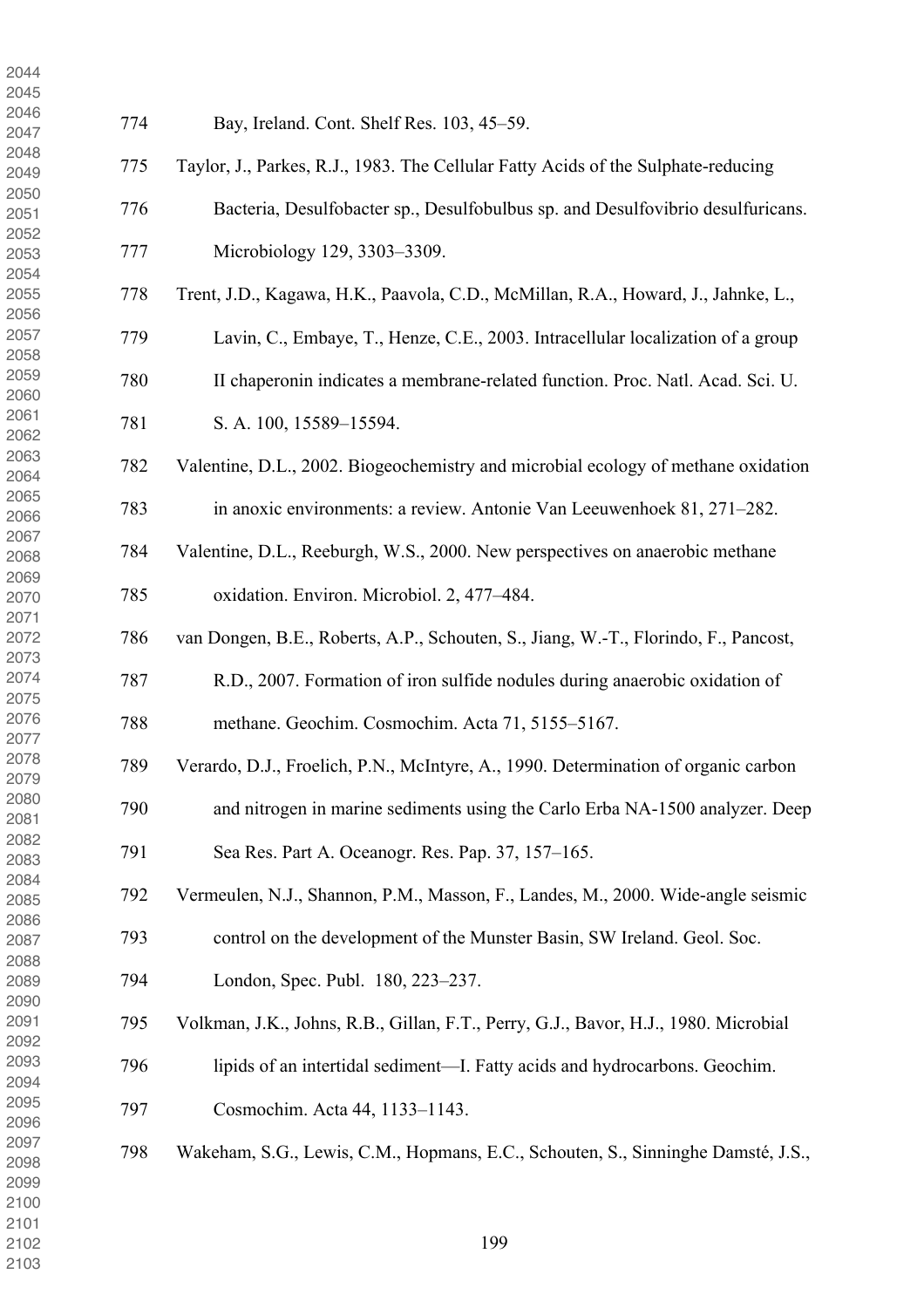| 2105                                                                                 |     |                                                                                   |
|--------------------------------------------------------------------------------------|-----|-----------------------------------------------------------------------------------|
| 2106<br>2107                                                                         | 799 | 2003. Archaea mediate anaerobic oxidation of methane in deep euxinic waters       |
| 2108<br>2109                                                                         | 800 | of the Black Sea. Geochim. Cosmochim. Acta 67, 1359-1374.                         |
| 2110<br>2111                                                                         | 801 | Westbrook, G.K., Thatcher, K.E., Rohling, E.J., Piotrowski, A.M., Pälike, H.,     |
| 2112<br>2113<br>2114                                                                 | 802 | Osborne, A.H., Nisbet, E.G., Minshull, T.A., Lanoisellé, M., James, R.H.,         |
| 2115<br>2116                                                                         | 803 | Hühnerbach, V., Green, D., Fisher, R.E., Crocker, A.J., Chabert, A., Bolton, C.,  |
| 2117<br>2118                                                                         | 804 | Beszczynska-Möller, A., Berndt, C., Aquilina, A., 2009. Escape of methane gas     |
| 2119<br>2120                                                                         | 805 | from the seabed along the West Spitsbergen continental margin. Geophys. Res.      |
| 2121<br>2122                                                                         | 806 | Lett. 36.                                                                         |
| 2123<br>2124                                                                         | 807 | Wheeler, A.J., 2002. Environmental controls on shipwreck preservation: The Irish  |
| 2125<br>2126                                                                         | 808 | context. J. Archaeol. Sci. 29, 1149-1159.                                         |
| 2127<br>2128                                                                         | 809 | White, D.C., Ringelberg, D.B., MacNaughton, S.J., Srinivas, A., Schram, D., 1997. |
| 2129<br>2130                                                                         | 810 | Signature Lipid Biomarker Analysis for Quantitative Assessment In Situ of         |
| 2131<br>2132<br>2133                                                                 | 811 | Environmental Microbial Ecology. In: Eganhouse, R.P. (Ed.), Molecular             |
| 2134<br>2135                                                                         | 812 | Markers in Environmental Chemistry. American Chemical Society, Washington         |
| 2136<br>2137                                                                         | 813 | D.C., pp. 22–34.                                                                  |
| 2138<br>2139                                                                         | 814 | Yvon-Durocher, G., Allen, A.P., Bastviken, D., Conrad, R., Gudasz, C., St-Pierre, |
| 2140<br>2141                                                                         | 815 | A., Thanh-Duc, N., del Giorgio, P.A., 2014. Methane fluxes show consistent        |
| 2142<br>2143                                                                         | 816 | temperature dependence across microbial to ecosystem scales. Nature 507, 488–     |
| 2144<br>2145                                                                         | 817 | 491.                                                                              |
| 2146<br>2147<br>2148                                                                 | 818 | Zelles, L., 1997. Phospholipid fatty acid profiles in selected members of soil    |
| 2149<br>2150                                                                         | 819 | microbial communities. Chemosphere 35, 275–294.                                   |
| 2151<br>2152<br>2153<br>2154<br>2155<br>2156<br>2157<br>2158<br>2159<br>2160<br>2161 | 820 |                                                                                   |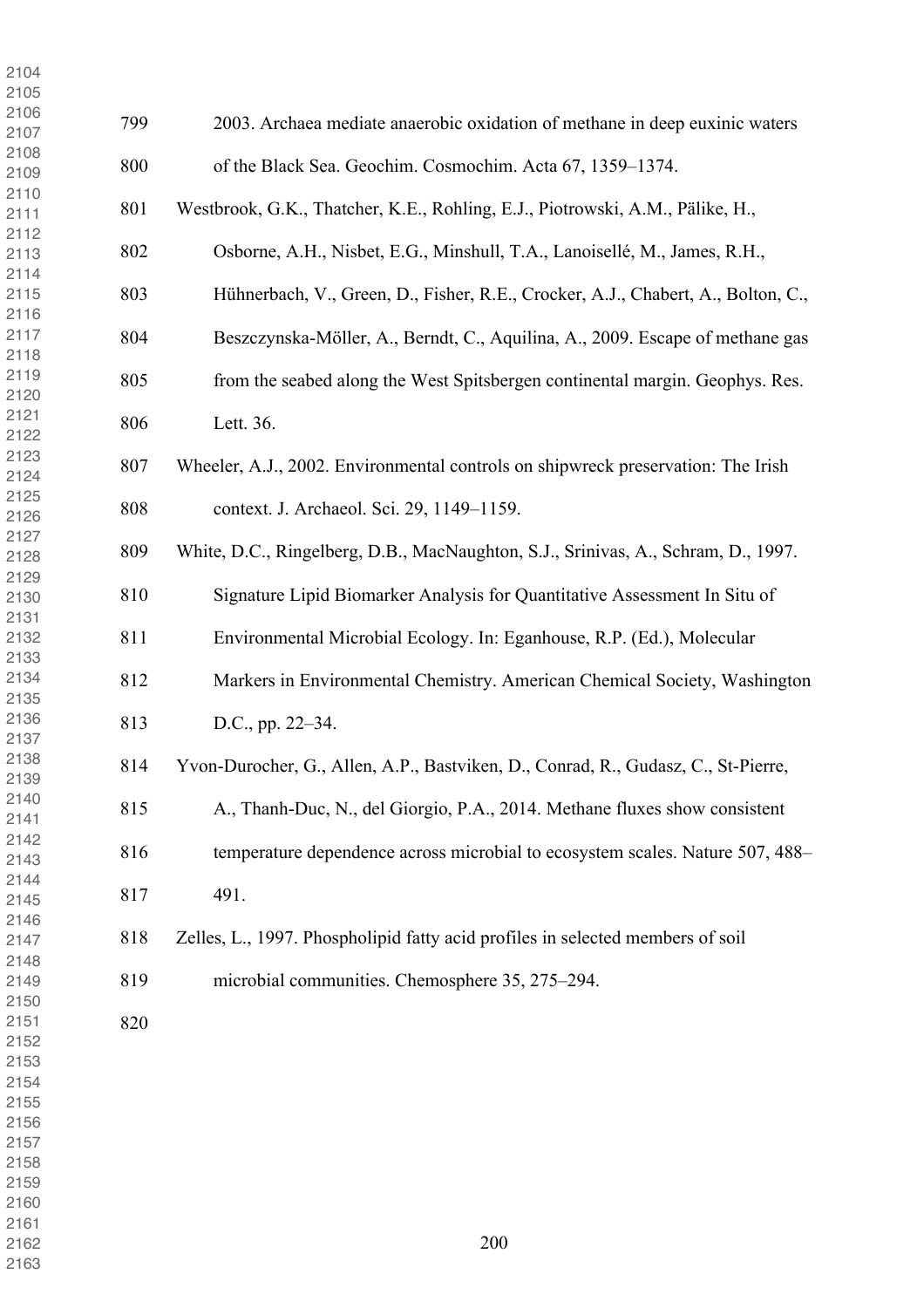Figure 1. (A) Map of Bantry Bay and surrounding area, location of Bantry Bay within Ireland (inset). (B) Bathymetric map of inner Bantry Bay showing locations of underlying faults.

Figure 2. (A) Bathymetric map of inner Bantry Bay, vibrocore locations marked with red dots. The pockmark field north of Whiddy Island is located within the white box. (B) Close up of pockmark field from (A) with the entire field highlighted by a white outline and vibrocore locations marked with red dots. A close up of the section of the pockmark field within the black dashed rectangle is also depicted (inset).

Figure 3. Sub-bottom profiles taken at the site of VC24 and VC25 vibrocores showing sampling locations (black line), enhanced reflectors (ER), and acoustic blanking (AB).

Figure 4. CH<sub>4</sub> (mM) and  $SO_4^2$ <sup>-</sup> (mM) profiles for each core. Green dots represent sub-sampling locations for lipid biomarker analysis.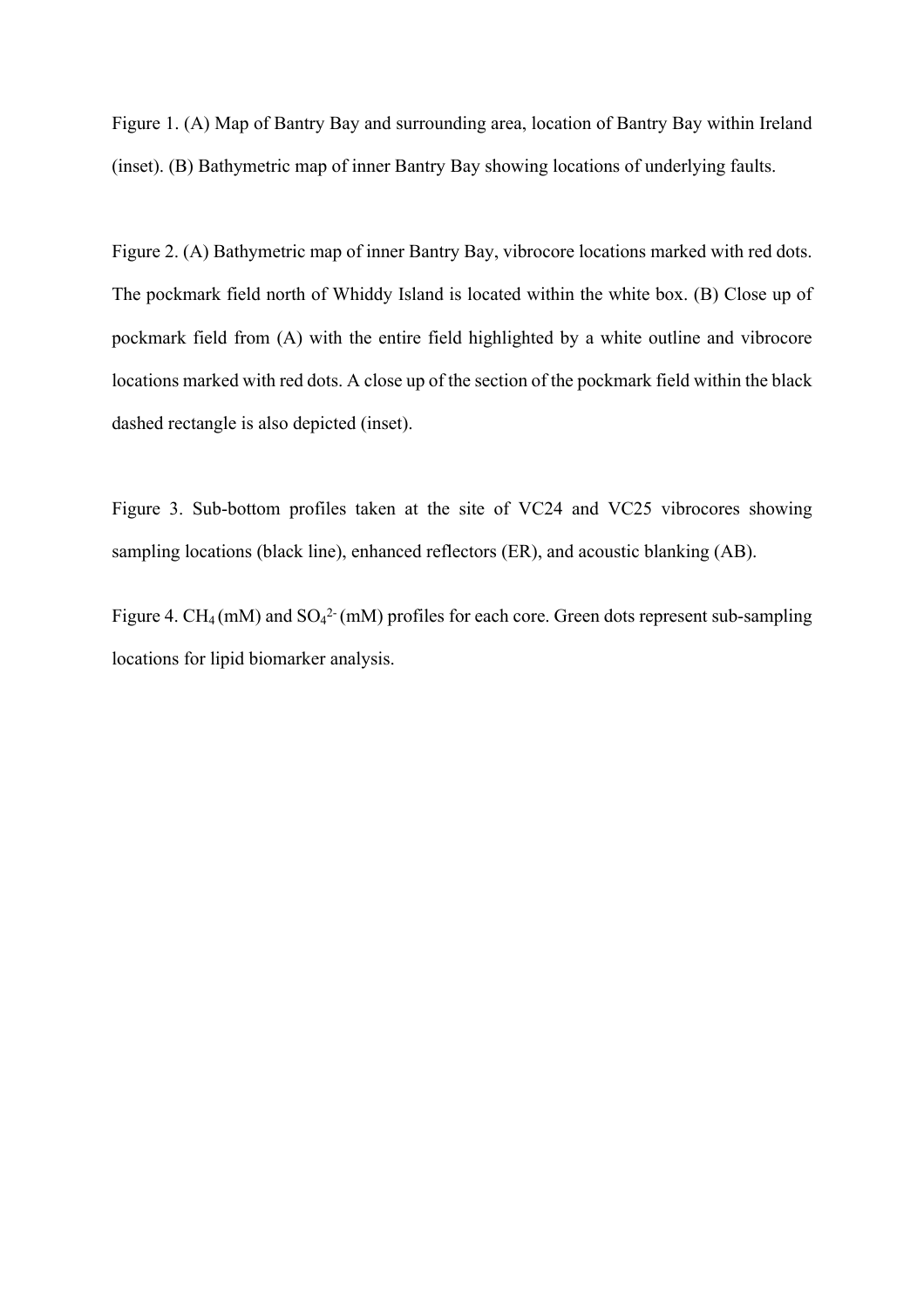

9.550°W

 $9,500$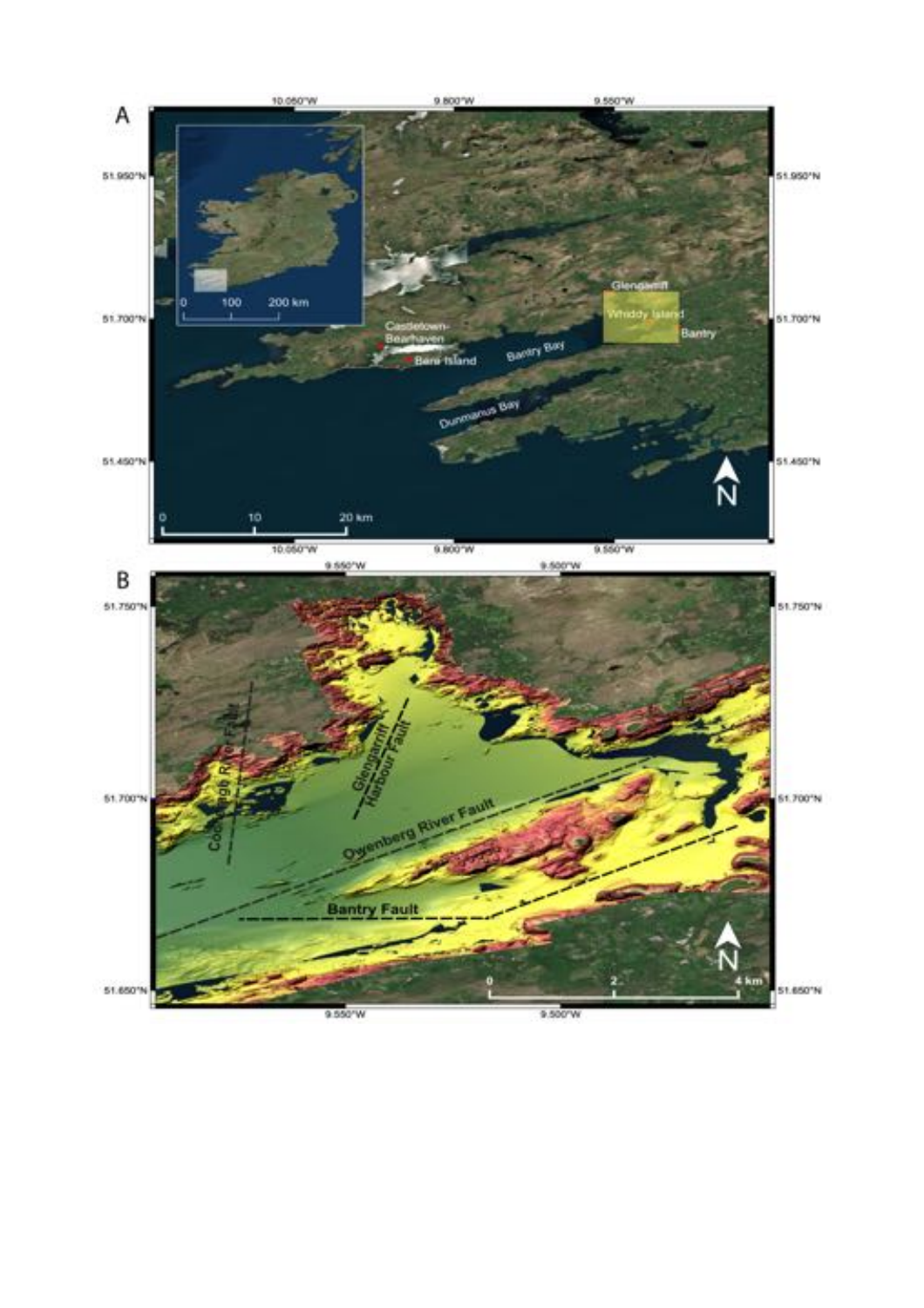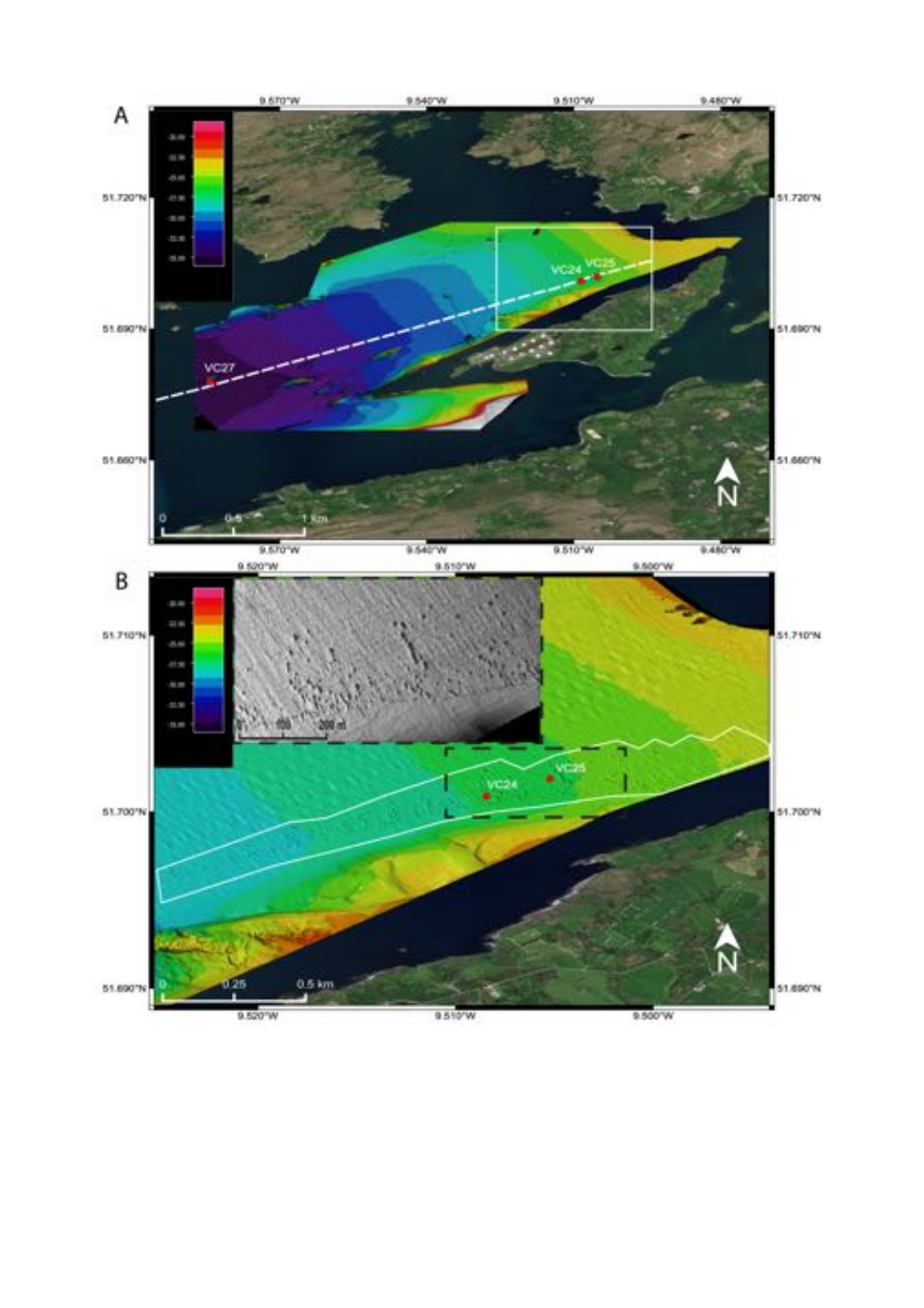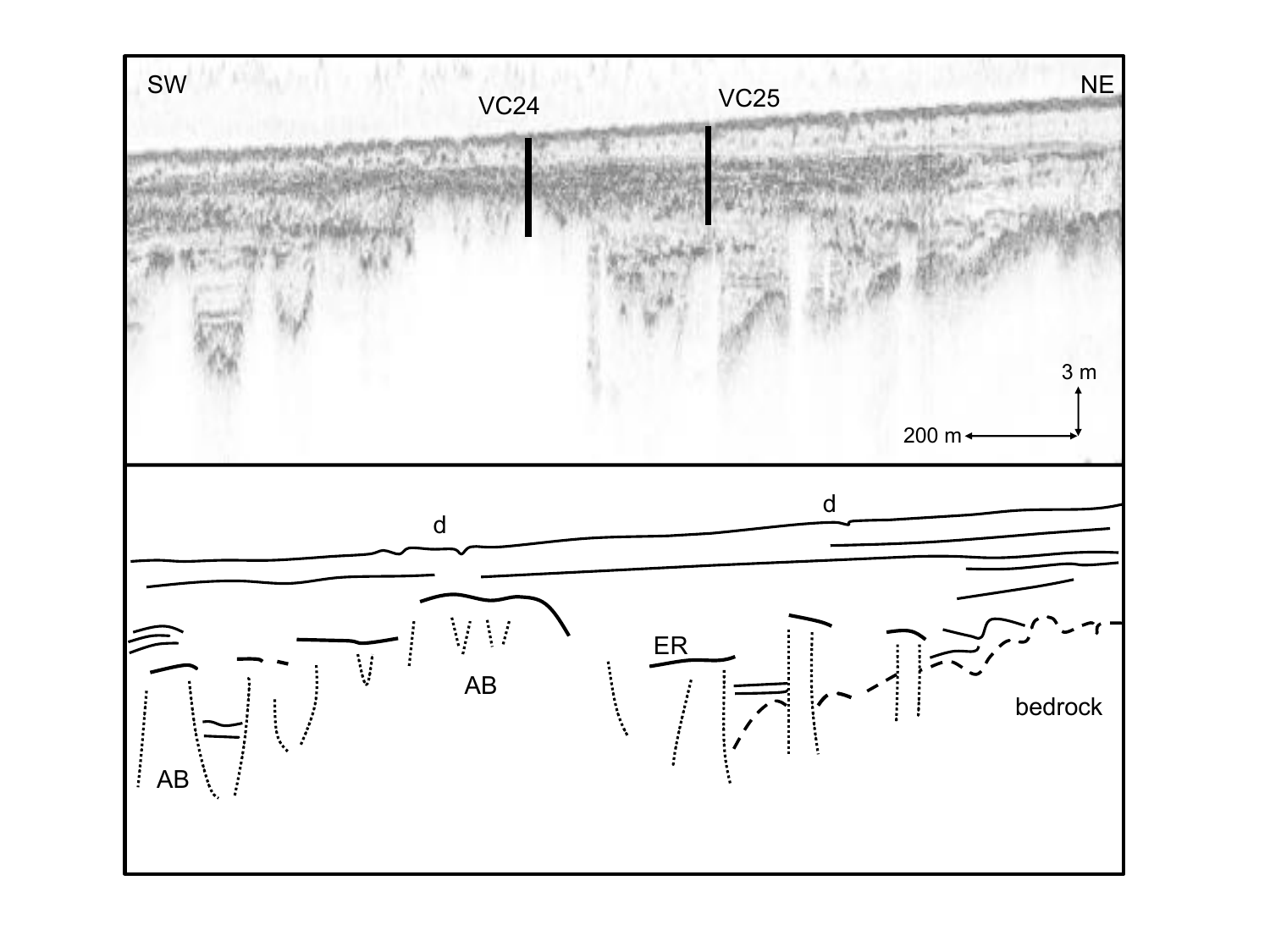

 $SO_4^2$ 

Biomarker Sample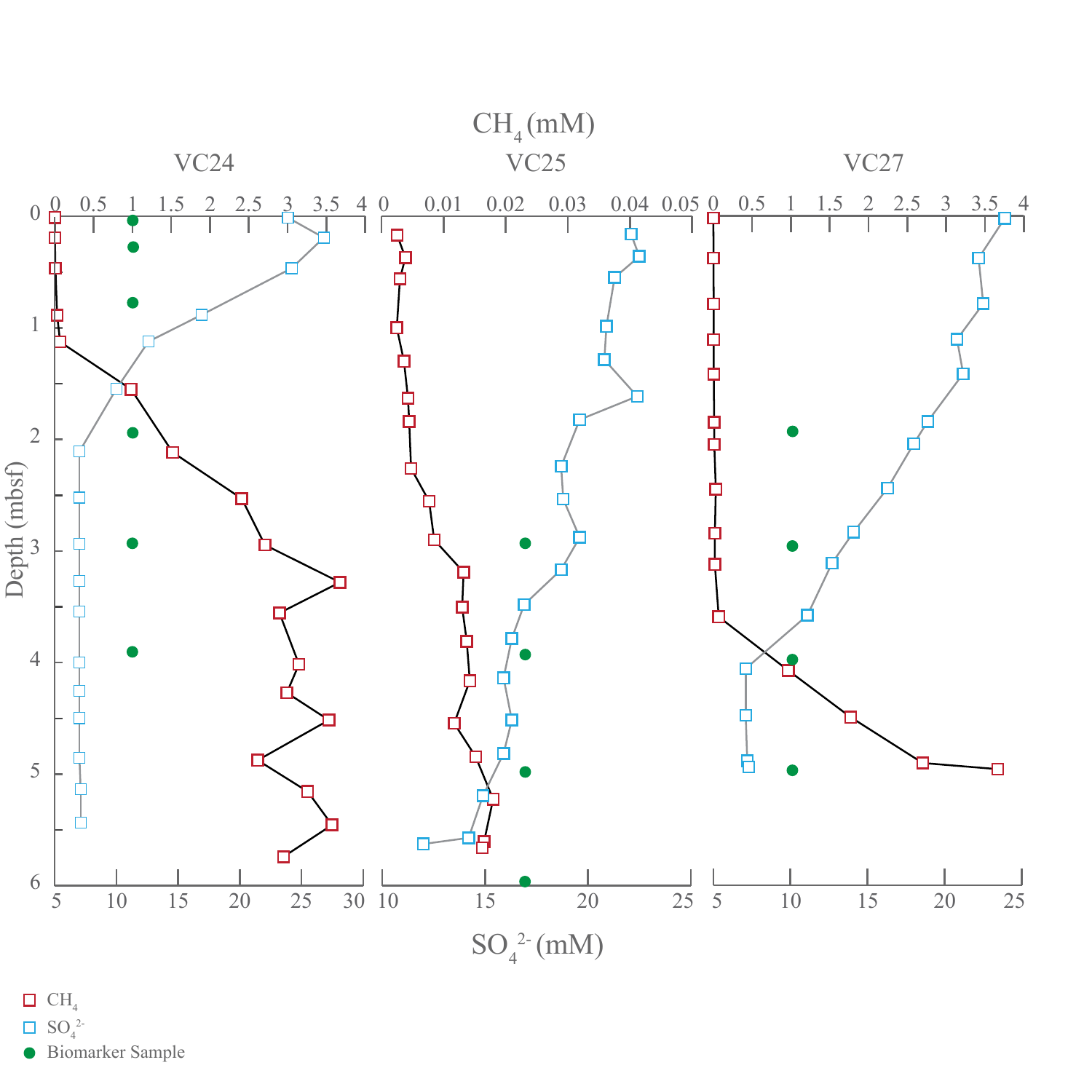# **Supporting Information**

Geophysical and geochemical analysis of shallow gas and an associated pockmark field in Bantry Bay, Co. Cork, Ireland.

S.F. Jordan<sup>a</sup>, S.S. O'Reilly<sup>b</sup>, D. Praeg<sup>c,d</sup>, D. Dove<sup>e</sup>, L. Facchin<sup>d</sup>, R. Romeo<sup>d</sup>, M. Szpak<sup>f</sup>, X. Monteys<sup>f</sup>, B.T. Murphy<sup>a</sup>, G. Scott<sup>g</sup>, S.S. McCarron<sup>g</sup>, and B.P. Kelleher<sup>a,\*</sup>

<sup>a</sup> *School of Chemical Sciences, Dublin City University, Dublin 9, Ireland*

<sup>b</sup> *Department of Earth, Atmospheric, and Planetary Sciences, Massachusetts Institute of Technology, Cambridge, MA, USA*

c Géoazur (UMR7329 CNRS), 250 Rue Albert Einstein, 06560 Valbonne, France

<sup>d</sup> *OGS (Istituto Nazionale di Oceanografia e di Geofisica Sperimentale), Borgo Grotta Gigante 42C, Trieste, 34010, Italy*

<sup>e</sup> *British Geological Survey,The Lyell Centre, Research Avenue South, Edinburgh, EH14 4AP, UK*

<sup>f</sup> *Geological Survey of Ireland, Beggars Bush, Haddington Road, Dublin, Ireland* <sup>g</sup> *Maynooth University Department of Geography, Maynooth, Co. Kildare, Ireland*

\*Corresponding author: *E-mail address*: [brian.kelleher@dcu.ie](mailto:brian.kelleher@dcu.ie) (B.P. Kelleher).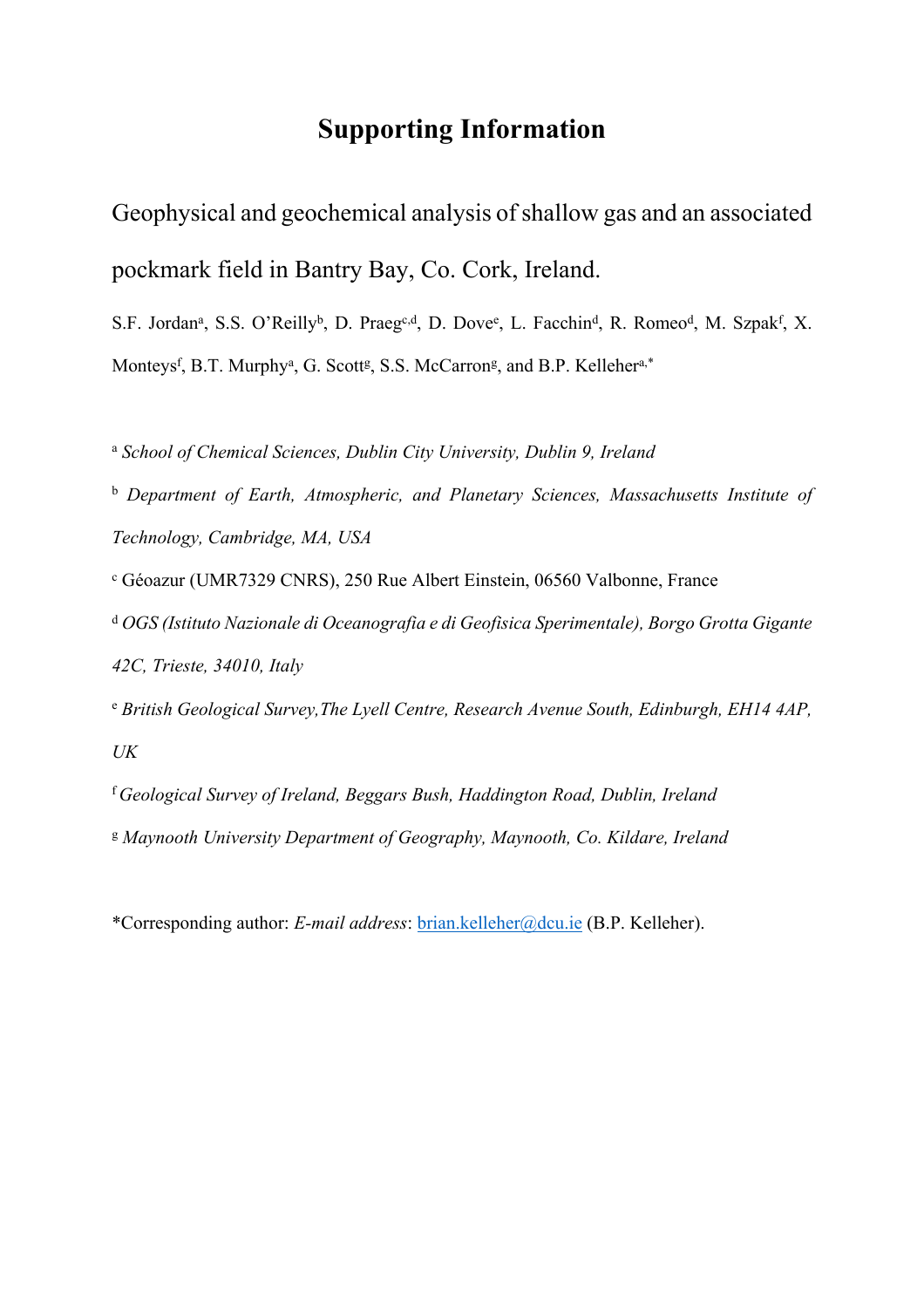# **Results**

|        | <b>VC24</b>     |                              | VC25   |                 |                              | VC27   |                 |                              |
|--------|-----------------|------------------------------|--------|-----------------|------------------------------|--------|-----------------|------------------------------|
| Depth  | CH <sub>4</sub> | SO <sub>4</sub> <sup>2</sup> | Depth  | CH <sub>4</sub> | SO <sub>4</sub> <sup>2</sup> | Depth  | CH <sub>4</sub> | SO <sub>4</sub> <sup>2</sup> |
| (mbsf) | $(\mu M)$       | (mM)                         | (mbsf) | $(\mu M)$       | (mM)                         | (mbsf) | $(\mu M)$       | (mM)                         |
| 0.01   | 1.5             | 23.9                         | 0.17   | 2.5             | 22.1                         | 0.02   | 0.9             | 23.9                         |
| 0.19   | 1.8             | 26.8                         | 0.37   | 3.8             | 22.5                         | 0.38   | 2.6             | 22.2                         |
| 0.47   | 8.6             | 24.2                         | 0.56   | 3.0             | 21.3                         | 0.79   | 4.5             | 22.5                         |
| 0.89   | 30.5            | 16.9                         | 1.00   | 2.5             | 20.9                         | 1.11   | 3.8             | 20.8                         |
| 1.13   | 68.9            | 12.6                         | 1.30   | 3.6             | 20.8                         | 1.42   | 5.5             | 21.2                         |
| 1.55   | 983.5           | 10.0                         | 1.63   | 4.2             | 22.4                         | 1.85   | 11.2            | 18.9                         |
| 2.12   | 1519.6          | 7.0                          | 1.84   | 4.4             | 19.6                         | 2.05   | 12.4            | 18.0                         |
| 2.53   | 2409.5          | 7.0                          | 2.26   | 4.8             | 18.7                         | 2.45   | 31.9            | 16.3                         |
| 2.95   | 2707.7          | 7.0                          | 2.56   | 7.7             | 18.8                         | 2.85   | 20.3            | 14.1                         |
| 3.28   | 3674.9          | 7.0                          | 2.90   | 8.5             | 19.6                         | 3.13   | 19.9            | 12.7                         |
| 3.56   | 2895.5          | 7.0                          | 3.19   | 13.2            | 18.7                         | 3.60   | 69.6            | 11.1                         |
| 4.02   | 3146.6          | 7.0                          | 3.51   | 13.0            | 16.9                         | 4.08   | 964.9           | 7.1                          |
| 4.27   | 2989.9          | 7.0                          | 3.81   | 13.7            | 16.3                         | 4.50   | 1770.4          | 7.1                          |
| 4.52   | 3531.9          | 7.0                          | 4.17   | 14.2            | 15.9                         | 4.91   | 2697.4          | 7.2                          |
| 4.88   | 2615.2          | 7.0                          | 4.55   | 11.7            | 16.3                         | 4.96   | 3664.2          | 7.3                          |
| 5.16   | 3258.2          | 7.1                          | 4.85   | 15.2            | 15.9                         |        |                 |                              |
| 5.46   | 3573.0          | 7.1                          | 5.23   | 18.0            | 14.9                         |        |                 |                              |
| 5.74   | 2946.9          |                              | 5.61   | 16.5            | 14.2                         |        |                 |                              |
|        |                 |                              | 5.66   | 16.2            | 12.0                         |        |                 |                              |

Table S1. CH<sub>4</sub> ( $\mu$ M) and SO<sub>4</sub><sup>2</sup> (mM) data from geochemical analysis of vibrocores.